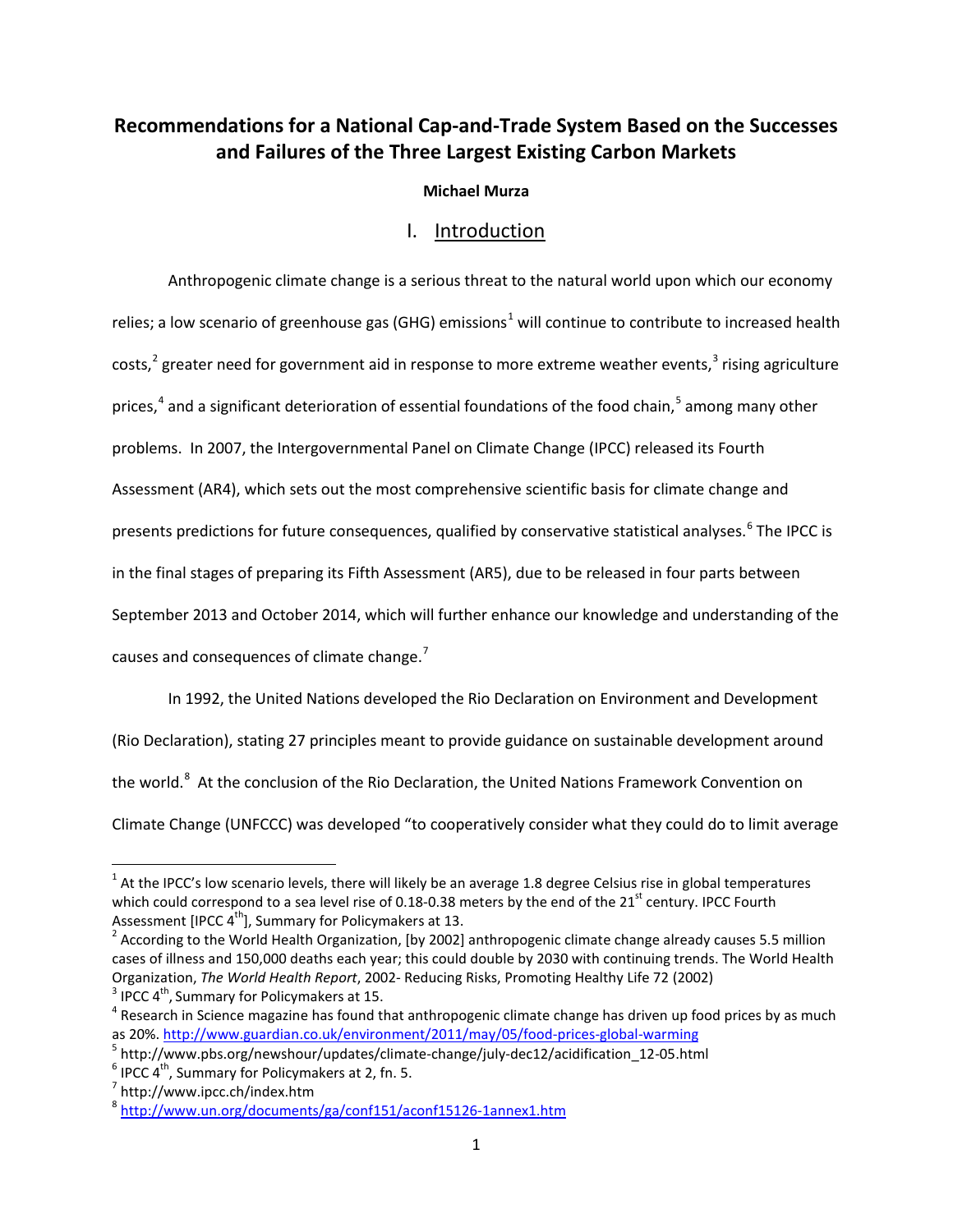global temperature increases and the resulting climate change, and to cope with whatever impacts were. . .inevitable."<sup>[9](#page-1-0)</sup> In the United States, the Clinton Administration signed the Rio Declaration, which went into effect in 1994.<sup>[10](#page-1-1)</sup> Three years later, in Kyoto, Japan, the UNFCCC developed the first major attempt at addressing global climate change by setting international emissions limits for those countries willing to adopt the treaty.<sup>11</sup> The United States signed, but never ratified, the Kyoto Protocol, refusing to bind itself to the emissions targets set by the treaty.<sup>[12](#page-1-3)</sup> Instead, since then, the United States has insisted that it would not bind itself to emissions reductions targets unless other countries that are deemed 'developing' also agree to meet similar emissions reduction targets.<sup>[13](#page-1-4)</sup>

Over the years, the United States has largely stayed isolated from the global push to reduce carbon emissions. However, it is clear that the United States population overwhelmingly supports federal legislation to combat the increasing threat and current consequences of climate change.<sup>[14](#page-1-5)</sup> President Barack Obama has often said that he recognizes the threat of climate change and believes it is in the best interest for the United States to take action, whether through legislation or executive action.<sup>15</sup> Early into his second term, he has begun to make changes in his administration to support

<span id="page-1-0"></span><sup>&</sup>lt;sup>9</sup> [http://unfccc.int/essential\\_background/items/6031.php](http://unfccc.int/essential_background/items/6031.php)<br><sup>10</sup> http://maindb.unfccc.int/public/country.pl?country=US

<span id="page-1-1"></span>

<span id="page-1-4"></span>

<span id="page-1-3"></span><span id="page-1-2"></span><sup>&</sup>lt;sup>11</sup> The Kyoto Protocol. http://unfccc.int/kyoto\_protocol/items/2830.php<br><sup>12</sup> <http://maindb.unfccc.int/public/country.pl?country=US><br><sup>13</sup> However, the United States may no longer be able to use this as an excuse for inactio negotiator of the Group of Least Developed Countries (49 countries; 12% of the world's population), Quamrul Chowdury, recently indicated these countries are willing to commit to binding emissions cuts even though "they are the ones least responsible for increasing those emissions."

<http://www.guardian.co.uk/environment/2013/apr/03/climate-change-greenhouse-gas-emissions>

<span id="page-1-5"></span> $14$  According to two recent polls, 65% of Americans believe climate change is a serious problem and want Obama to take "significant steps" to prevent it. However, it should be noted the two studies were commissioned by the League of Conservation Voters and the Natural Resources Defense Council, both environmental organizations. [http://www.guardian.co.uk/environment/2013/feb/13/barack-obama-act-climate-change-poll.](http://www.guardian.co.uk/environment/2013/feb/13/barack-obama-act-climate-change-poll)<br><sup>15</sup> In President Obama's State of the Union on February 12, 2013 he said that if Congress doesn't take action to

<span id="page-1-6"></span>reduce greenhouse gas emissions, "[he] will direct [his] Cabinet to come up with executive actions we can take, now and in the future, to reduce pollution, prepare our communities for the consequences of climate change, and speed the transition to more sustainable sources of energy." [http://www.reuters.com/article/2013/02/13/us](http://www.reuters.com/article/2013/02/13/us-obama-speech-climate-idUSBRE91C09T20130213)[obama-speech-climate-idUSBRE91C09T20130213.](http://www.reuters.com/article/2013/02/13/us-obama-speech-climate-idUSBRE91C09T20130213) President Obama has already instructed multiple Executive Agencies to go forward with climate change adaptation plans as a means of dealing with the consequences the United States is facing and will continue to experience due to climate change.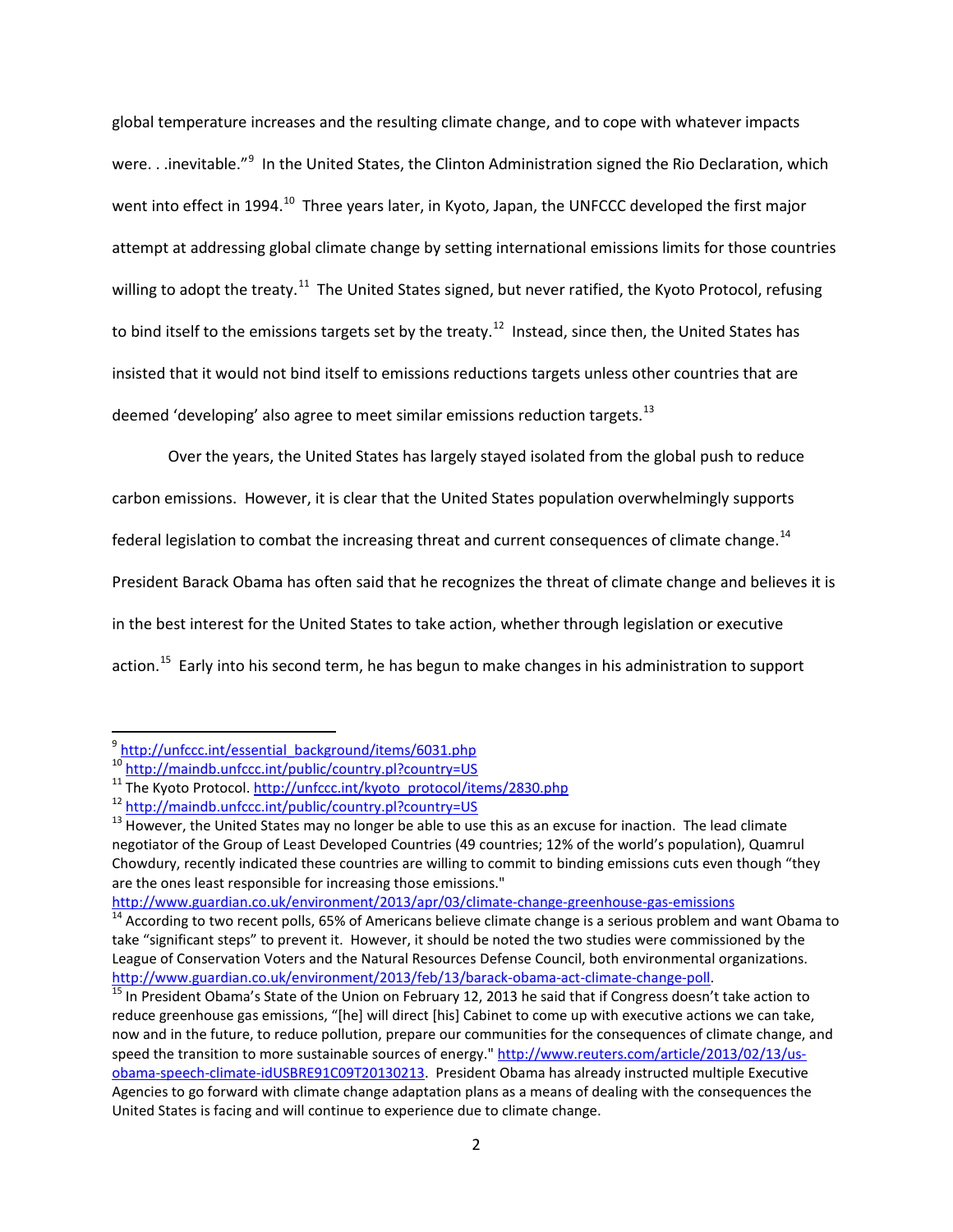these assertions.<sup>16</sup> For the past few decades, the United States has attempted to enact different types of domestic legislation as a means of curbing these emissions. There are three major avenues by which legislators have tried to address the issue: direct regulation, a carbon tax, and a cap-and-trade program. Direct regulations have taken the form of coal plant emission limits,<sup>[17](#page-2-1)</sup> federal gas mileage standards for new vehicle fleets,<sup>[18](#page-2-2)</sup> and many other environmental laws. Other countries have tried varying forms of the carbon tax, like Australia;<sup>[19](#page-2-3)</sup> China<sup>[20](#page-2-4)</sup> and Alberta, Canada<sup>[21](#page-2-5)</sup> are also considering a carbon tax. In early 2013, two separate bills have been introduced in Congress attempting to implement a market-based carbon price, which would ultimately amount to a carbon tax.<sup>[22](#page-2-6)</sup> Recently, in addition to emission regulations and carbon taxing, cap-and-trade has become one of the most widely used means of reducing global carbon emissions.

This paper will address the three largest carbon cap-and-trade markets around the world.<sup>23</sup>

However, many other countries have begun to implement their own forms of cap-and-trade within their

borders. This is a promising trend, indicating that most of the industrialized world is recognizing the

importance of and opportunities inherent in putting a price on carbon. New Zealand has had an

l

[http://www.scientificamerican.com/article.cfm?id=obama-administration-releases-first-ever-climate-adaptation](http://www.scientificamerican.com/article.cfm?id=obama-administration-releases-first-ever-climate-adaptation-plans)[plans.](http://www.scientificamerican.com/article.cfm?id=obama-administration-releases-first-ever-climate-adaptation-plans)<br><sup>16</sup> Obama's Energy Secretary, Ernesto Munoz, believes it is important to find a way to put a price on carbon to

<span id="page-2-0"></span>increase the cost of and reduce emissions, which would bring about "a push toward efficiency,…clean technology,…[and] security." [http://www.washingtonpost.com/business/economy/ernest-moniz-mit-physicist-is](http://www.washingtonpost.com/business/economy/ernest-moniz-mit-physicist-is-to-be-nominated-as-energy-secretary/2013/03/04/e3fe68aa-808c-11e2-a350-49866afab584_story_2.html)[to-be-nominated-as-energy-secretary/2013/03/04/e3fe68aa-808c-11e2-a350-49866afab584\\_story\\_2.html](http://www.washingtonpost.com/business/economy/ernest-moniz-mit-physicist-is-to-be-nominated-as-energy-secretary/2013/03/04/e3fe68aa-808c-11e2-a350-49866afab584_story_2.html)<br><sup>17</sup>http://www.nytimes.com/2012/03/28/science/earth/epa-sets-greenhouse-emission-limits-on-new-power-

<span id="page-2-1"></span>[plants.html](http://www.nytimes.com/2012/03/28/science/earth/epa-sets-greenhouse-emission-limits-on-new-power-plants.html) <sup>18</sup>http://www.nytimes.com/2011/07/30/business/energy-environment/obama-reveals-details-of-gas-mileage-

<span id="page-2-3"></span><span id="page-2-2"></span>[rules.html](http://www.nytimes.com/2011/07/30/business/energy-environment/obama-reveals-details-of-gas-mileage-rules.html)<br><sup>19</sup> http://www.bbc.co.uk/news/world-asia-18662560

<span id="page-2-4"></span><sup>&</sup>lt;sup>20</sup> http://www.washingtonpost.com/blogs/wonkblog/wp/2013/02/21/china-may-soon-get-a-carbon-tax-but-will-<br>it-make-any-difference/

<span id="page-2-5"></span><sup>&</sup>lt;sup>21</sup> [http://www.theglobeandmail.com/report-on-business/industry-news/energy-and-resources/albertas-bold-plan](http://www.theglobeandmail.com/report-on-business/industry-news/energy-and-resources/albertas-bold-plan-to-cut-emissions-stuns-ottawa-and-oil-industry/article10762621/)[to-cut-emissions-stuns-ottawa-and-oil-industry/article10762621/](http://www.theglobeandmail.com/report-on-business/industry-news/energy-and-resources/albertas-bold-plan-to-cut-emissions-stuns-ottawa-and-oil-industry/article10762621/)<br><sup>22</sup> The first bill, introduced by Senators Barbara Boxer and Bernie Sanders, targets upstream carbon emitters, such

<span id="page-2-6"></span>as coal mines and oil refineries. The second bill, introduced by Representative Henry Waxman, Senator Sheldon Whitehouse, Senator Brian Schatz, and Representative Earl Blumenauer, targets downstream carbon emitters,

<span id="page-2-7"></span>such as power plants. http://climatedesk.org/2013/03/could-waxmans-new-bill-offer-new-hope-for-a-carbon-tax/<br><sup>23</sup> The European Union's Emissions Trading System, the Regional Greenhouse Gas Initiative, and California's capand-trade program under landmark climate legislation, AB 32.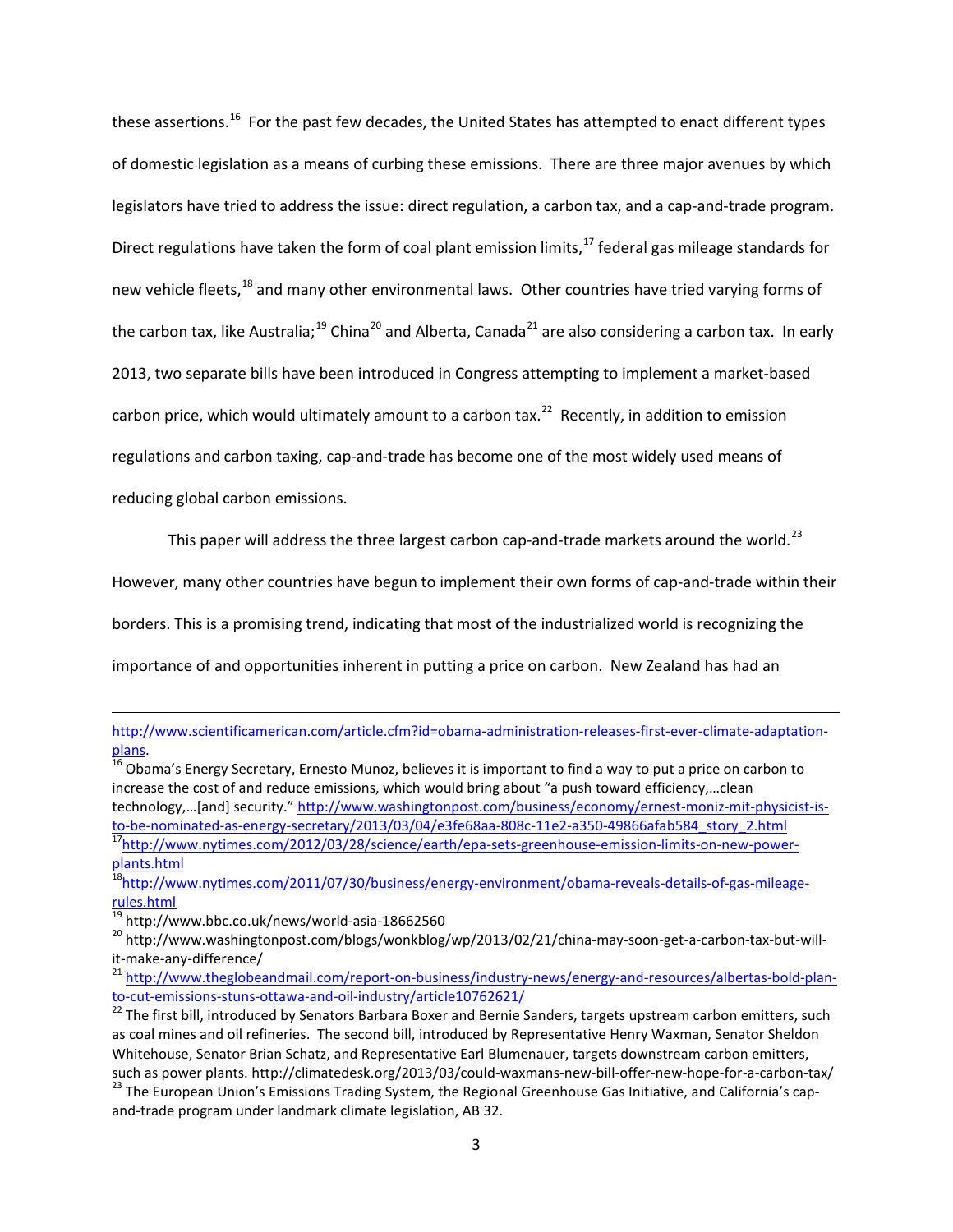operating cap-and-trade system in place since 2010.<sup>[24](#page-3-0)</sup> Australia's fixed-price carbon market is planned to convert to a complete cap-and-trade system in 2015, at which point the market is supposed to be linked with the European Union's Emissions Trading System.<sup>[25](#page-3-1)</sup> South Korea's parliament passed legislation in 2012 that supports the development of a cap-and-trade system.<sup>26</sup> China has developed seven regional cap-and-trade systems that could turn into a national program.<sup>27</sup> There is a cap-and-trade system in Rio de Janeiro that will likely be a blueprint for a Brazilian national program.<sup>28</sup> Japan,<sup>[29](#page-3-5)</sup> the United Arab Emirates,<sup>[30](#page-3-6)</sup> Kazakhstan,<sup>[31](#page-3-7)</sup> and Vietnam<sup>[32](#page-3-8)</sup> have all indicated that a carbon cap-and-trade market is a serious possibility. Given Mexico's recent climate change law requiring a 30% GHG emission reduction from business-as-usual by 2020, it is likely Mexico too will have to consider a carbon cap-andtrade scheme to reduce emissions.<sup>33</sup> Each of these indications of additional carbon markets is promising for the continued strength of a large portion of the international economy; in 2011 alone, the value of trading carbon around the world reached \$176 billion, an 11% increase from 2010. $34$ 

In this paper, I will analyze the successes and failures of the three largest cap-and-trade systems in the world and distill them into recommendations for a cap-and-trade system at the national level in the United States.

Part I will discuss the European Union's Emissions Trading System (EUETS), a program that launched in 2005 and is still operating today. The EUETS operates in 27 countries and 3 European

<span id="page-3-0"></span>

<span id="page-3-1"></span>

<span id="page-3-3"></span><span id="page-3-2"></span>

<sup>&</sup>lt;sup>24</sup> Carbon Trading Magazine, June 2012, page 16.<br><sup>25</sup> Carbon Trading Magazine, Dec 2012/Jan 2013, page 7.<br><sup>26</sup> Carbon Trading Magazine, June 2012, page 16.<br><sup>27</sup> http://www.newscientist.com/article/dn21361-china-set-to-la

<span id="page-3-5"></span><span id="page-3-4"></span>

<span id="page-3-6"></span>

<span id="page-3-7"></span>

<span id="page-3-9"></span><span id="page-3-8"></span>

<span id="page-3-10"></span>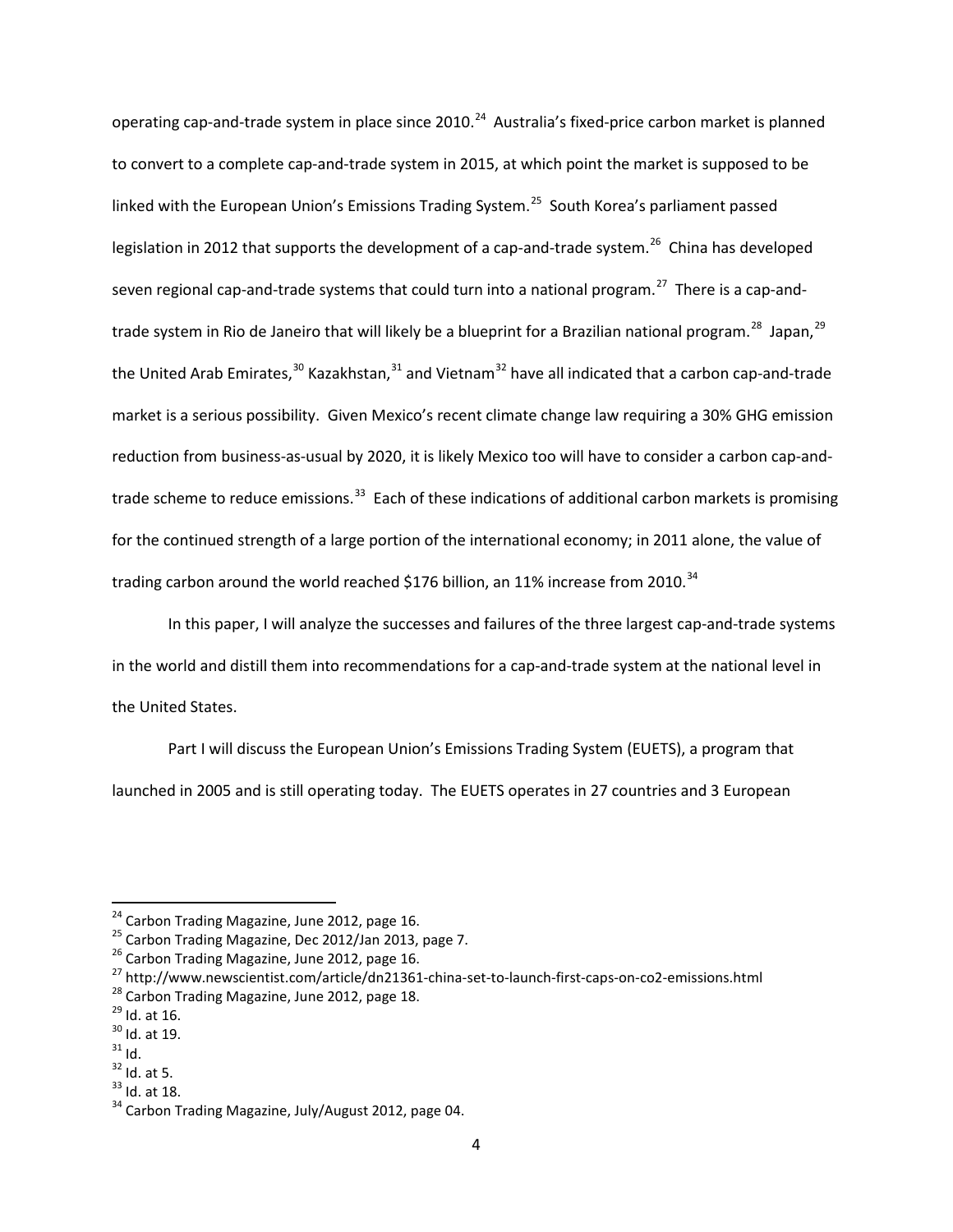Economic Area States.<sup>[35](#page-4-0)</sup> This section will focus on the highly publicized failures in the beginning of the cap-and-trade program and the steps the EU has taken, or is contemplating taking, to address these issues. This paper will also identify some successes that the EU system had, which were quite impressive given it was the first major multi-national carbon market in the world.

Part II will discuss the Regional Greenhouse Gas Initiative (RGGI), an agreement between nine States in the US Northeast, with four other States and Canadian Provinces acting as observers, to participate in a regional cap-and-trade system.<sup>[36](#page-4-1)</sup> The program's first auction was in 2008, and compliance requirements began in 2009.<sup>[37](#page-4-2)</sup> This section will include a short political history of the program and a discussion of some real and perceived strengths and weaknesses.

Part III will introduce California's recently launched cap-and-trade program, for which the first auction occurred in November 2012 and compliance obligations began on January 1, 2013.<sup>38</sup> While the program is relatively new, this paper will discuss the development of the program under the Western Climate Initiative and California's landmark environmental law, AB 32, the outcome of the first two auctions, and a description of the program's successful cost-containment mechanisms.

Part IV will briefly outline the Waxman-Markey bill, also known as the American Clean Energy and Security Act of 2009 (ACES), which passed the House in 2009 but failed to pass the Senate in 2010.<sup>[39](#page-4-4)</sup> This bill, had it passed, would have set up a federal cap-and-trade system very similar to the EUETS. Part IV will provide a general outline of the comprehensive bill as a blueprint for the recommendations presented in Section V.

<span id="page-4-0"></span><sup>&</sup>lt;sup>35</sup> The three EEA States are: Iceland, Liechtenstein, and Norway.

http://ec.europa.eu/clima/policies/ets/index\_en.htm

<span id="page-4-1"></span><sup>&</sup>lt;sup>36</sup> The nine currently participating States are: Connecticut, Delaware, Maine, Maryland, Massachusetts, New Hampshire, New York, Rhode Island, and Vermont. The four observers are: Pennsylvania, Quebec, New Brunswick, and Ontario. http://www.rggi.org/<br><sup>37</sup> Id.<br><sup>38</sup> http://www.arb.ca.gov/cc/capandtrade/capandtrade.htm<br><sup>39</sup> http://www.c2es.org/federal/congress/111/acesa

<span id="page-4-3"></span><span id="page-4-2"></span>

<span id="page-4-4"></span>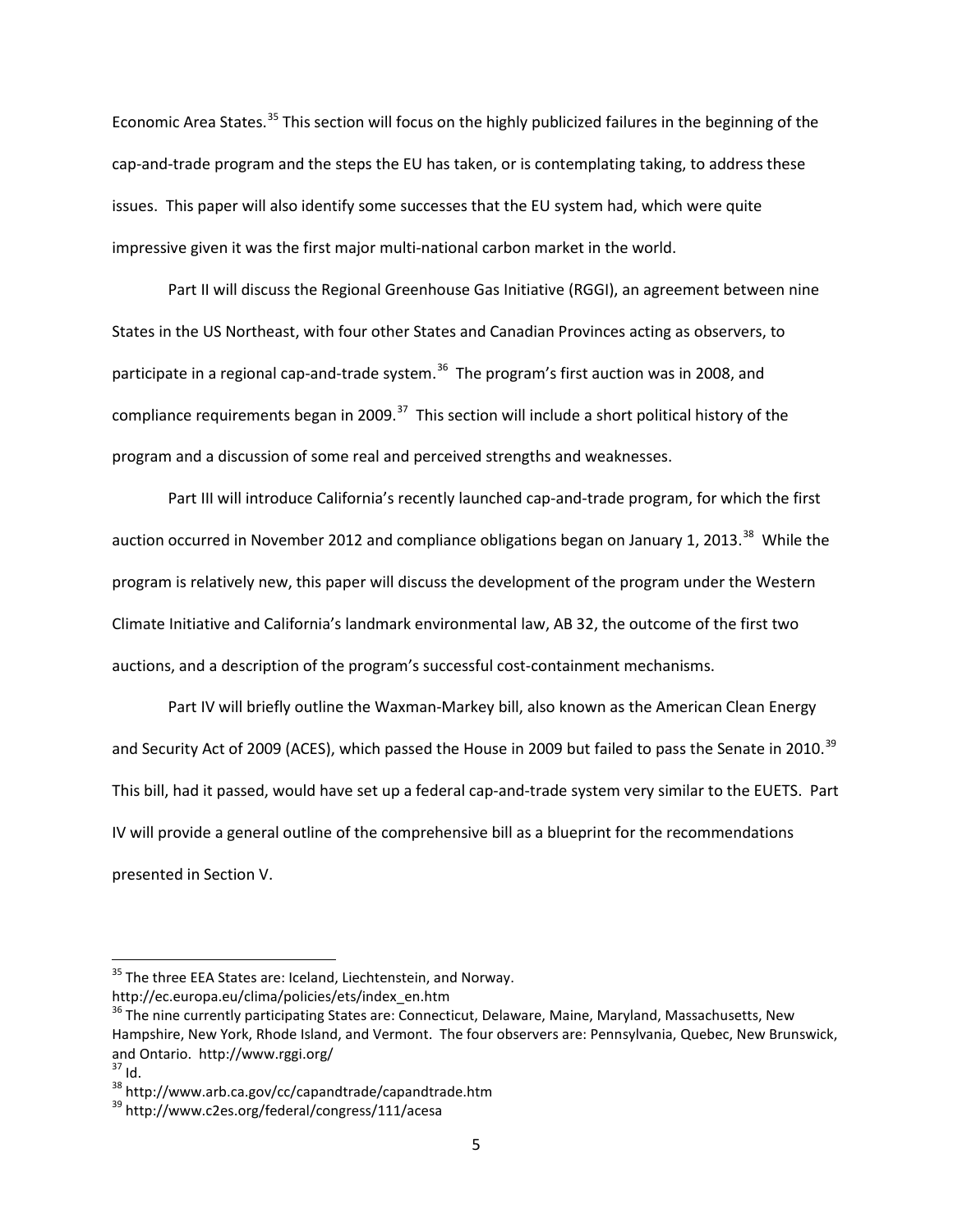Section V will synthesize the successes and attempt to avoid, or address, the failures of the three existing major cap-and-trade systems using ACES as a starting point. After 4 more years of experience with multiple cap-and-trade systems around the world and a more supportive public and Executive Administration, ACES could be updated to be a bi-partisan, globally harmonized emissions trading system supporting a robust international carbon market as well as reducing greenhouse gas emissions, fostering the development and deployment of clean technology, and mitigating climate change's continued destruction of our environment and economy.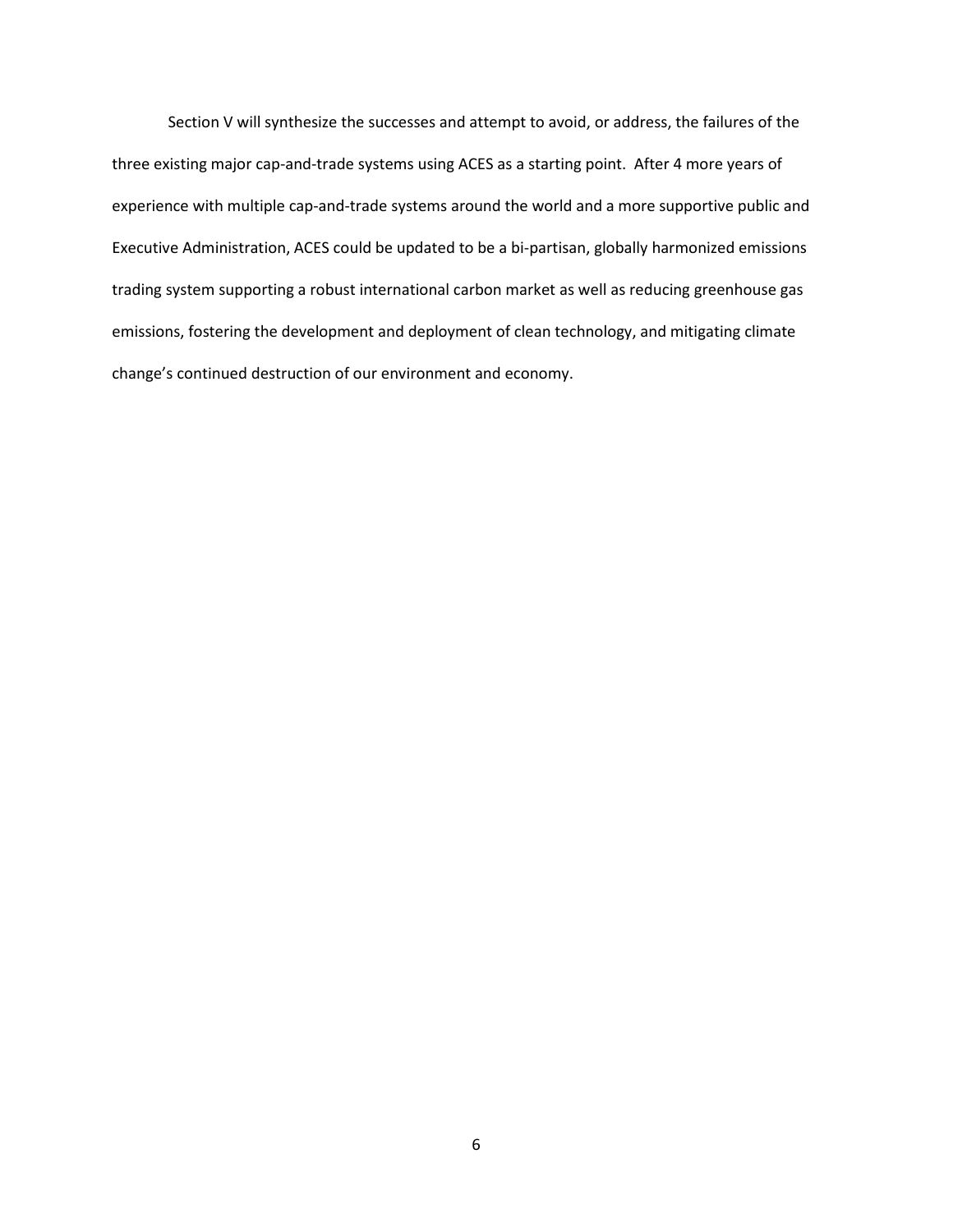### I. European Union Emissions Trading System (EUETS)

The European Union Emissions Trading System, a product of the European Commission, began in January of 2005. The goal of the EUETS was to "limit [the EU's] greenhouse gas emissions to 8% below 1990 levels for the years 2008 through 2012 and drive its emissions down to 20% below 1990 levels by 2020."<sup>[40](#page-6-0)</sup> In order to do this, the EUETS caps carbon emissions from more than 11,000 power generating facilities in 30 countries; furthermore, the program covers about 45% of total greenhouse gas emissions throughout the EU.<sup>41</sup> The program was introduced in three phases. The first phase, Phase I, began in January 2005 and continued to December 2007.<sup>42</sup> The program's second phase, Phase II, began January 2008 and continued until December 2012, roughly coinciding with the Kyoto Protocol's first commitment period. The third phase, Phase III, began in January 2013 and will run until December 2020, when the EU hopes to have reached the original goal of 20% below 1990 emission levels.

The three-phased structure of the EUETS has both positive and negative consequences. One of the strengths of a phased system is that the organization running the system can reevaluate how the system is functioning over time and react accordingly.<sup>[43](#page-6-3)</sup> On the other hand, a major flaw in the phased system is that one of the most important aspects of a market-based system, such as a cap-and-trade program, is regulatory certainty. By splitting the program into three phases, points at which the governing body can change some of the rules, the program is not certain throughout its lifespan. Many critics claim that this type of regulatory uncertainty prevents firms from making long term efficiency investments, though there is evidence to the contrary.<sup>44</sup> Regardless, implementing the EUETS in phases

http://www.edf.org/sites/default/files/EU\_ETS\_Lessons\_Learned\_Report\_EDF.pdf

<span id="page-6-0"></span> <sup>40</sup> Brown, L.M.; Hanafi, A.; Petsonk, A. *The EU Emissions Trading System: Results and Lessons Learned*. [EUETS Report] Environmental Defense Fund. Page 1. 2012. Available online at:

<span id="page-6-1"></span>

<span id="page-6-2"></span> $42$  The January 2005 date is important because the EUETS went into effect before the Kyoto Protocol, which went into effect on February 16, 2005. See, http://unfccc.int/kyoto\_protocol/status\_of\_ratification/items/2613.php.<br><sup>43</sup> This will be discussed in detail, *infra*.<br><sup>44</sup> "The expectation of a carbon price five, ten and twenty ye

<span id="page-6-4"></span><span id="page-6-3"></span>long-term investment that is essential for low-carbon development." See, EUETS Report, *supra*, note 39, at 15.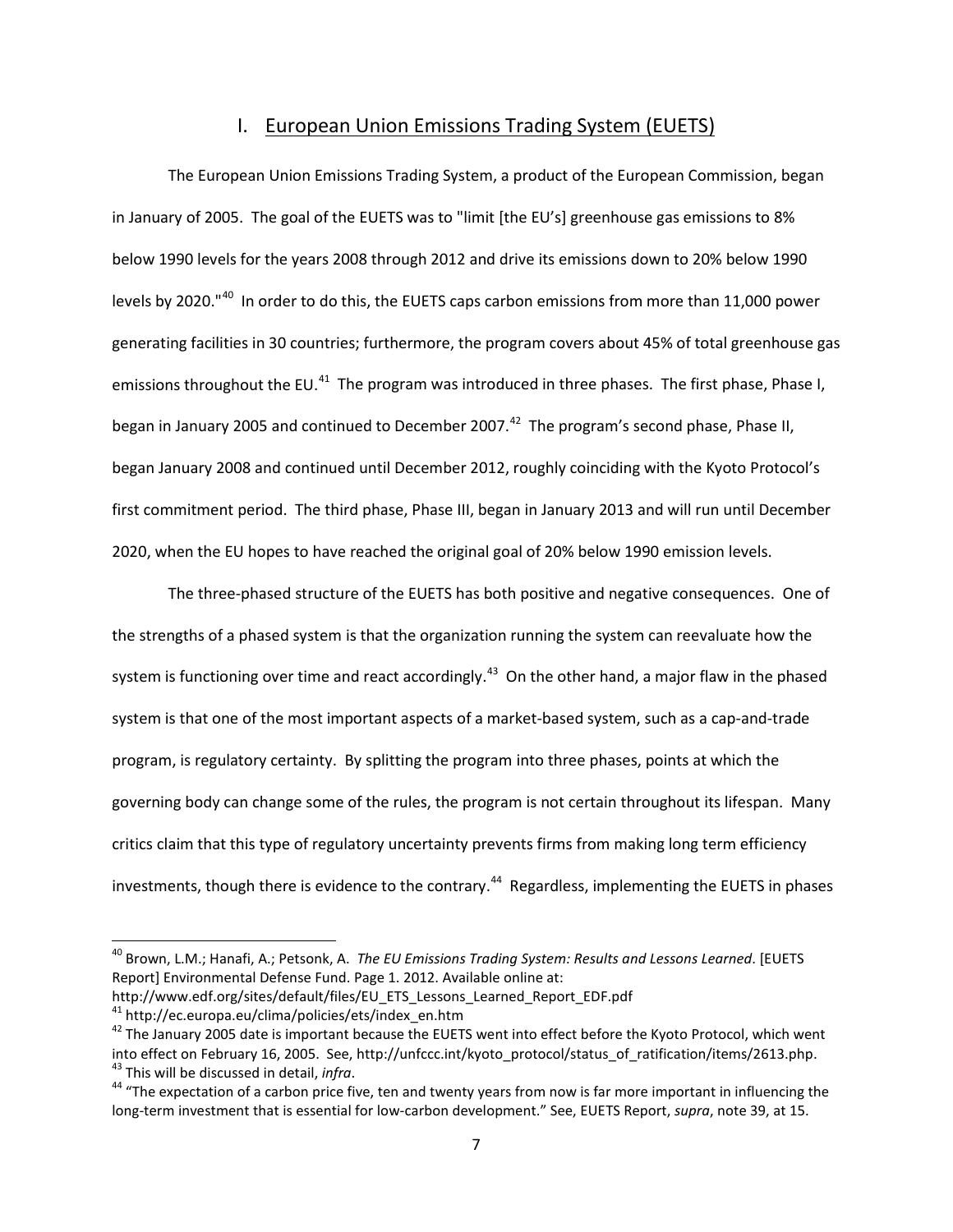is a balance between the pros and cons of a system that can be changed at any time and a program that remains static for its entirety. The European Commission has used the phased system positively to tweak some of the major issues that arose during Phase I, which the European Commission refers to as a "learning by doing" approach. $45$ 

The first and most publicized misstep in Phase I of the EUETS was an over-allocation of emission allowances. Because the EU lacked historical average emissions data from the covered entities, emissions allocations were based on regulated entities own estimations of expected emissions.<sup>[46](#page-7-1)</sup> This led to the ETS authorities issuing more emissions allowances than were actually necessary. As a result, with too many allowances, the price of each allowance dropped significantly. The European Commission responded to this over-allocation in Phases II and III, once verified emissions data were available. With this data, the European Commission was able to determine the appropriate amount of emissions allowances to allocate to covered entities.

At the beginning of Phase III, a surplus of emissions allowances remains and the European Parliament's Environment Committee has recently "backed a plan to prop up the price of a ton of carbon by withdrawing an oversupply of credits from the market."<sup>[47](#page-7-2)</sup> However, in April 2013, the European Parliament vetoed this plan, known as "backloading," because they did not want to increase compliance costs and introduce such uncertainty into the program. [48](#page-7-3) The real results on the market due to the rejection of this plan remain to be seen, though prices fell sharply after the veto.<sup>49</sup> Another recommendation to increase the value of emissions allowances is increasing the emissions reduction

<span id="page-7-2"></span><span id="page-7-1"></span>

<span id="page-7-0"></span><sup>&</sup>lt;sup>45</sup> "How long has the EU ETS been operating?" http://ec.europa.eu/clima/policies/ets/faq\_en.htm<br><sup>46</sup> "What are the main lessons learned from experience so far?" Id.<br><sup>47</sup> "It devised a system to withdraw credits from the gradually at a later date, maintaining the pressure on industry to become more energy-efficient."

<span id="page-7-4"></span><span id="page-7-3"></span><http://wwwp.dailyclimate.org/tdc-newsroom/2013/02/carbon-market-rescue><br><sup>48</sup> <http://science.time.com/2013/04/17/if-carbon-markets-cant-work-in-europe-can-they-work-anywhere/><br><sup>49</sup> Id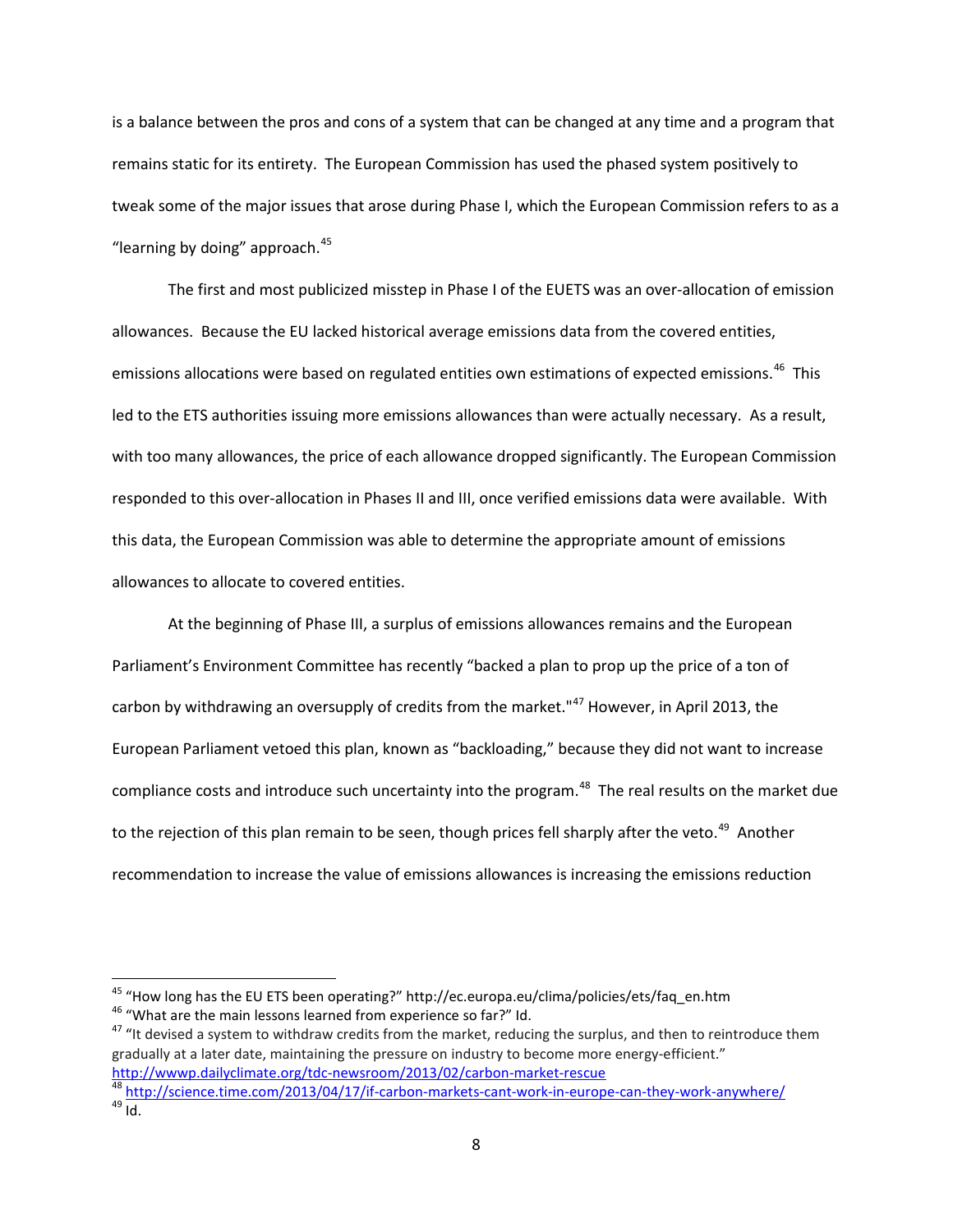target, particularly increasing the goal from 20% emissions reductions below 1990 levels by 2020 to 30%, though this, too, would require the cancellation of some existing emissions allowances.<sup>[50](#page-8-0)</sup>

The over-allocation of emissions allowances has created what many claim is another problem with the EUETS: price volatility. Between 2006 and 2013, the price for one metric ton of carbon has gone from a high of €32 in April 2006 to a low of €2.16 in January 2013.<sup>[51](#page-8-1)</sup> However, the Environmental Defense Fund analyzed price volatility as is relates to other commodities and found that "price volatility is part of the regular functioning market."<sup>[52](#page-8-2)</sup> In fact, between July 2008 and March 2012, EUETS emissions allowances were less volatile than fossil fuel prices: coal prices fluctuated 3% more than EUETS emissions allowance prices, West Texas oil prices 11% more, and due to the recent boom in natural gas, natural gas prices have fluctuated 24% more than EUETS emissions allowance prices.<sup>[53](#page-8-3)</sup>

However, whether the price is too volatile to prevent long term investments does not speak to another perceived problem of an allowance price of €2.16: many experts claim that the price of an allowance must be closer to €25-€30 to "provide an adequate incentive for companies to cut emissions and invest in cleaner technologies."<sup>54</sup> On the other hand, some argue that "lower allowance prices can be a sign of an ETS's success: Unexpected innovations often lower allowance prices as emissions reductions are achieved at a lower cost, and fewer allowances are needed."<sup>55</sup> Either way, the EUETS has successfully reduced carbon emissions throughout the EU regardless of the price of the credits; the extent to which it could be doing better is up for debate.

<span id="page-8-0"></span><sup>&</sup>lt;sup>50</sup> Carbon Trading Magazine. December 2012/January 2013. Page 14. Available at: http://www.carbon-

<span id="page-8-1"></span>tradingmagazine.com/articles/dec-2012jan-2013-online/<br><sup>51</sup> http://www.spiegel.de/international/europe/drop-in-carbon-price-underscores-disastrous-week-for-carbon-<br>trading-a-879769.html

<span id="page-8-3"></span><span id="page-8-2"></span><sup>&</sup>lt;sup>52</sup> EUETS Report at 16, see fn. 40.<br><sup>53</sup> Furthermore, "the price of an ETS allowance has displayed less volatility than coffee, cocoa, oranges, rice, and many other commodities." Id.

<span id="page-8-4"></span><sup>&</sup>lt;sup>54</sup> [http://www.bbc.co.uk/news/business-21133917.](http://www.bbc.co.uk/news/business-21133917) Gareth Griffiths, chief commercial officer of Germany's biggest utility has claimed that "Emission permits would have to be almost 15 times more expensive to incentivize companies to move away from coal burn to gas.[" http://www.bloomberg.com/news/2013-04-25/no-end-to](http://www.bloomberg.com/news/2013-04-25/no-end-to-power-rout-as-carbon-market-vote-fails-energy-markets.html)[power-rout-as-carbon-market-vote-fails-energy-markets.html](http://www.bloomberg.com/news/2013-04-25/no-end-to-power-rout-as-carbon-market-vote-fails-energy-markets.html) <sup>55</sup> EUETS Report at 15.

<span id="page-8-5"></span>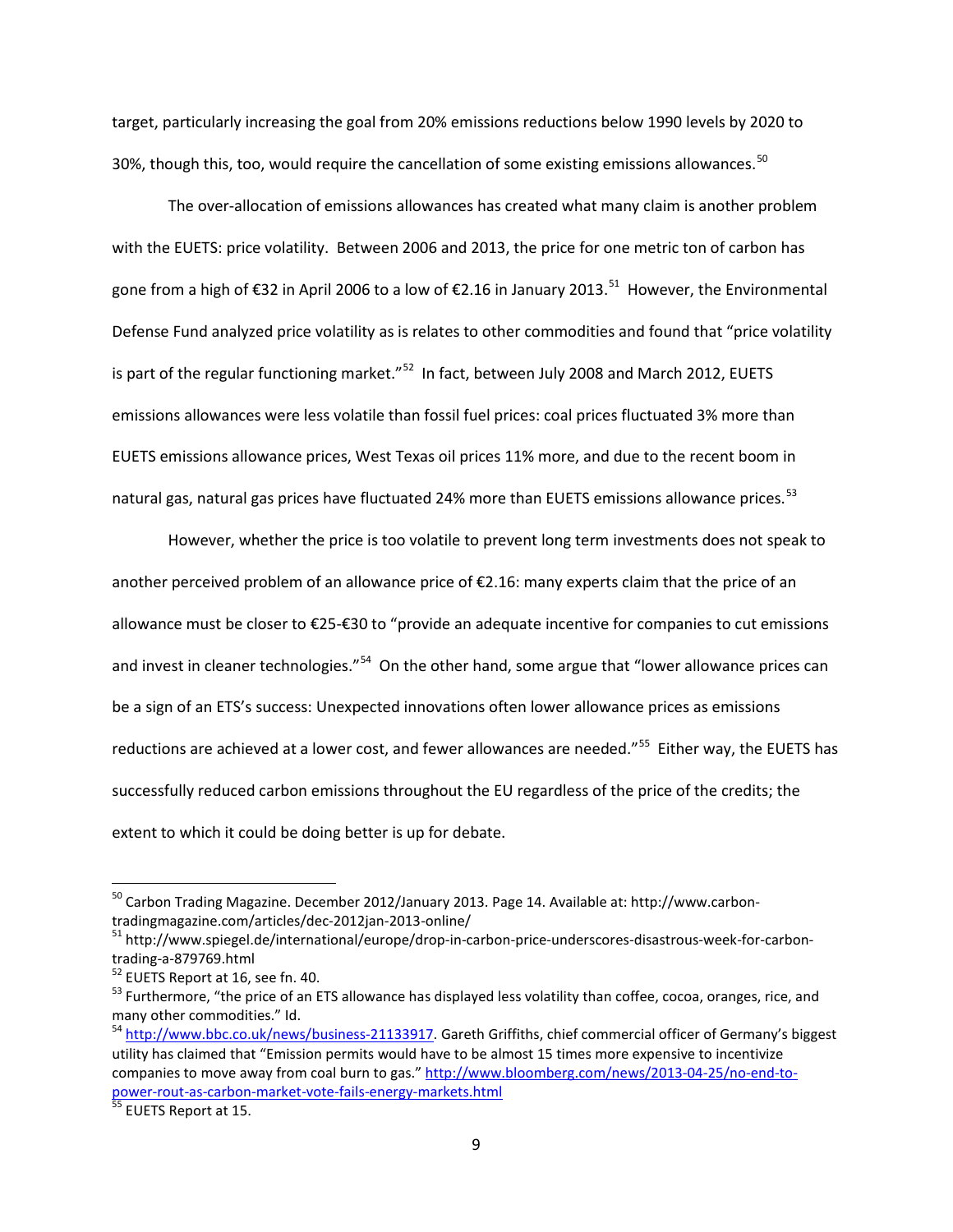The data suggests that the EUETS has been extremely successful in decoupling carbon emissions from GDP, something that indicates that even with an over allocation of credits, price volatility, and a relatively low price for carbon, the EUETS is succeeding in reducing carbon emissions throughout the EU. In 2009, the EU member states' greenhouse gas emissions were 17% lower than 1990 levels, which is almost the goal for the entire program.<sup>[56](#page-9-0)</sup> At the same time, GDP grew by more than 40% and the manufacturing sector grew by 12%.<sup>57</sup> Critics may try to argue that the emissions reductions were due more to a poor economy than the result of a successful cap-and-trade program; however, a study from New Energy Finance found that the EUETS was responsible for 40% of emissions reductions while the recession accounted for only 30% of the reductions.<sup>58</sup> Therefore, it seems that while the problems associated with the over-allocation of allowances in Phase I may have affected the price of allowances on the market, the program is still a success and future programs could compound those successes in the absence of a similar misallocation in the initial stages.

The EUETS had a few other problems associated with the running of the program, such as some regulated entities receiving windfall profits from freely allocated allowances. Windfall profits occur "when a firm reaps a profit from an event it did not control or from revenue it did not earn."<sup>[59](#page-9-3)</sup> Essentially, many utilities were given allowances for free that could then be traded on the market for €15. The utilities then included the price of the allowance in the total cost of electricity generation. In countries where the electricity sector is deregulated, the utilities could pass this extra cost on to the customer and collect the extra money charged to the customer based on the market price of an allowance. $^{60}$  $^{60}$  $^{60}$  The easiest way to avoid this problem is to auction off all allowances, rather than give

- <span id="page-9-1"></span>
- <span id="page-9-2"></span>

<span id="page-9-0"></span><sup>&</sup>lt;sup>56</sup> EUETS Report at 5.<br><sup>57</sup> Id.<br><sup>58</sup> Id. at 8.<br><sup>59</sup> Id. at 19.<br><sup>60</sup> Id. at 19-20.

<span id="page-9-3"></span>

<span id="page-9-4"></span>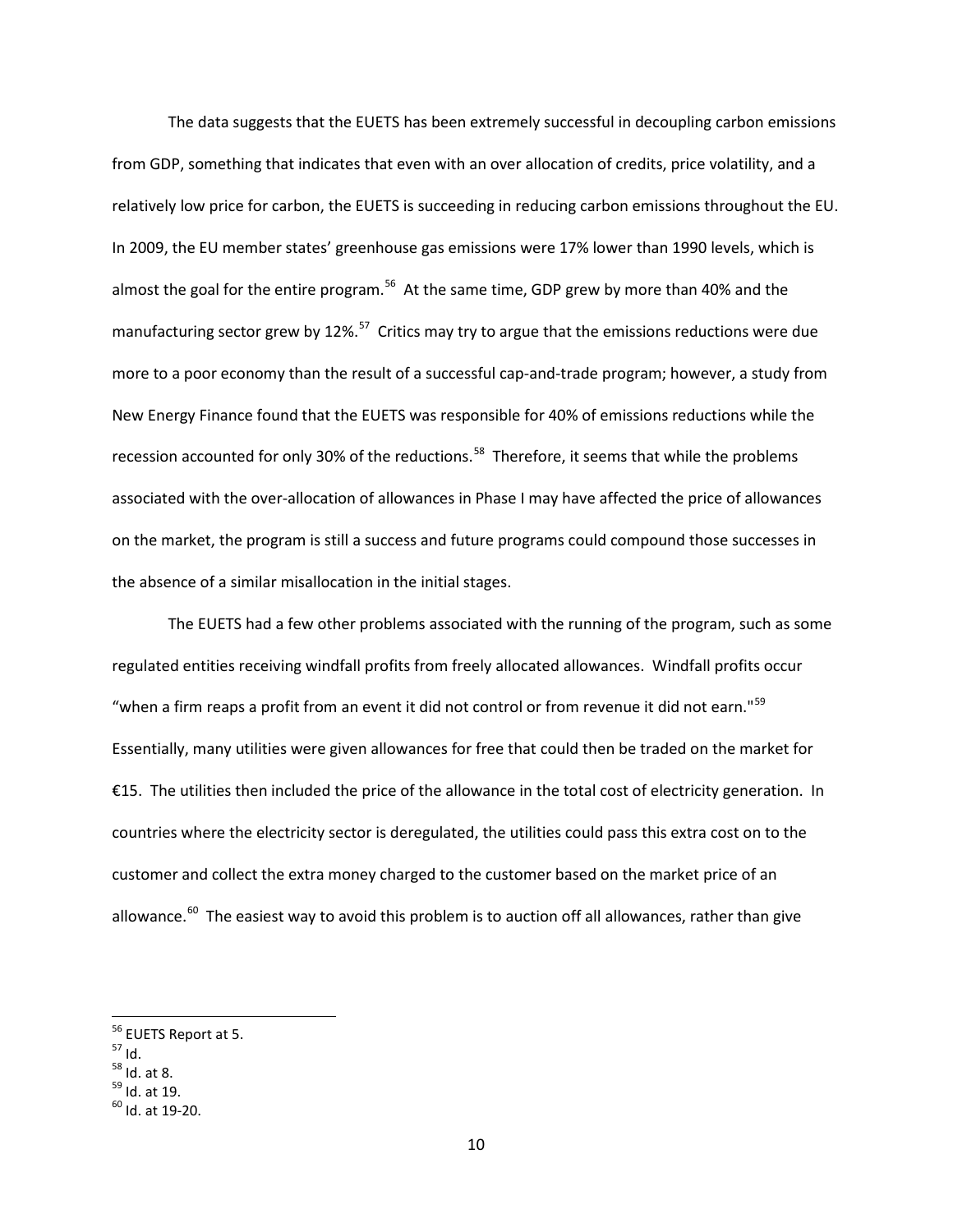them away.<sup>61</sup> Unfortunately, it is nearly impossible to obtain the political will to implement a cap-andtrade program with a full auction in the first phase. Therefore, it is important to identify sectors, such as deregulated electricity generating utilities, that would receive windfall profits and design regulations<sup>[62](#page-10-1)</sup> to prevent these unearned profits from going to the utilities. The European Commission developed the three Phases to fix this problem over time; while all the allowances were given away for free in Phase I, 3% were auctioned off in Phase II, and about 50% will be auctioned off in Phase III.<sup>63</sup> Importantly, however, most countries in the EU will auction off 100% of allowances in their power generation sectors.<sup>[64](#page-10-3)</sup> This will minimize further windfall profits in the EU.

Like most modern markets, the EUETS was subject to a few instances of cyber-attacks, tax fraud, and theft. The cyber-attacks were handled by reassessing the security of the systems of particular countries that had inadequate cyber-security.<sup>[65](#page-10-4)</sup> The main type of tax fraud is known as a "Value-Added Tax (VAT) carousel."<sup>[66](#page-10-5)</sup> This occurs when market participants purchase allowances in countries where there is no VAT and then sell them in countries that include the VAT in the price of allowances.<sup>67</sup> This problem was exacerbated by the fact that the tax systems of the EU are not harmonized, giving criminals the opportunity to take advantage of the different systems.<sup>[68](#page-10-7)</sup> Finally, the largest allowance theft in the EUETS's history was in the Czech Republic in early 2011, where thieves phoned in a bomb threat and then took advantage of the resulting chaos. $^{69}$  $^{69}$  $^{69}$  The thieves stole about \$40 million in allowances, which

<span id="page-10-3"></span><span id="page-10-2"></span>

<span id="page-10-1"></span><span id="page-10-0"></span><sup>&</sup>lt;sup>61</sup> Id. at 20.<br><sup>62</sup> Such as regulated electricity prices and capital gains tax schemes. Id. at 21.<br><sup>63</sup> Id. at 20.<br><sup>64</sup> "Industrial sectors that pose less risk of windfall profits will receive free allowances based on a benchmark." Id.<br><sup>65</sup> Id. at 26.

<span id="page-10-6"></span>

<span id="page-10-7"></span>

<span id="page-10-5"></span><span id="page-10-4"></span><sup>66</sup> Id.<br>
66 Id.<br>
<sup>67</sup> Id.<br>
<sup>68</sup> "In carbon markets that have harmonized tax regimes or do not trade between conflicting tax jurisdictions, this type of tax fraud is impossible." Id.

<span id="page-10-8"></span> $^{69}$  http://www.cbsnews.com/8301-501465\_162-20029253-501465.html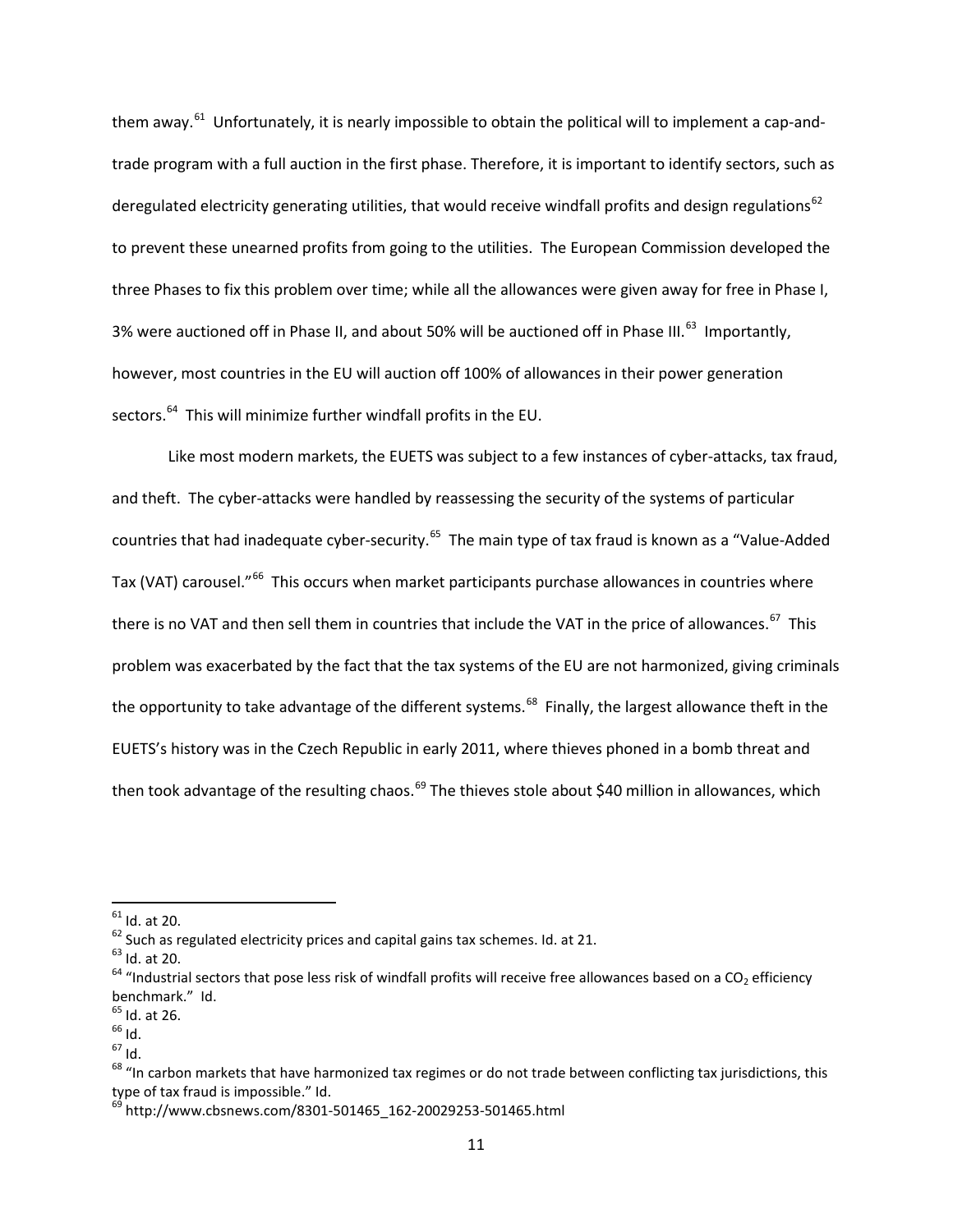represented about 0.02% of the allowances in circulation at the time.<sup>70</sup> However, the market flaws that allowed these thieves to succeed were easily corrected with new security measures.<sup>[71](#page-11-1)</sup>

The final aspect of the EUETS that critics have attacked is the Clean Development Mechanism (CDM), an offset program created by the Kyoto Protocol and adopted by the European Commission. The CDM authorizes different types of carbon emission mitigation programs that "deliver real, permanent, additional, and verified" emissions reductions.<sup>72</sup> The first major issue with the CDM program is determining what projects are truly "additional," as this is a counterfactual assessment and cannot be determined with absolute certainty.<sup>73</sup> The program generally determines additionality based on projectby-project analyses, though it is difficult to ascertain a true determination of project-specific businessas-usual scenarios considering buyers, sellers, project developers, and verifiers "all have the incentive to inflate the measure of 'what would have otherwise occurred' in order to ensure that the project generates more credits."<sup>[74](#page-11-4)</sup> However, in Phases II and III, the European Commission has used everincreasing real, verified data to make realistic assessments of what a business-as-usual scenario is.

Another major issue with the CDM was one of the projects approved by the Kyoto Protocol: the destruction of HFC-23. This is a potent greenhouse gas by-product of the production of certain types of refrigerants, with a global warming potential more than 10,000 times that of carbon.<sup>75</sup> China has taken advantage of this protocol, having figured out that if they increased production of certain kinds of refrigerants, they would create more HFC-23. This HFC-23 can then be destroyed as part of the whole process for as little as  $\epsilon$ 0.17 per CO<sub>2</sub>e ton.<sup>76</sup> If emission allowances were selling for their average price

<span id="page-11-1"></span>

<span id="page-11-3"></span><span id="page-11-2"></span>

<span id="page-11-0"></span><sup>&</sup>lt;sup>70</sup> Id.<br><sup>71</sup> EUETS Report at 26.<br><sup>72</sup> EUETS Report at 23.<br><sup>73</sup> The debate over "additionality" was the subject of a lawsuit attacking California's cap-and-trade program, which will be discussed in greater detail in Part III of this paper.<br> $^{74}$  EUETS Report at 24.

<span id="page-11-5"></span><span id="page-11-4"></span><sup>&</sup>lt;sup>75</sup> Newell, Richard G., William A. Pizer, Daniel Raimi. *Carbon Markets 15 Years After Kyoto: Lessons Learned, New Challenges*. [Carbon Markets Paper] Journal of Economic Perspectives, 27:1, Winter 2013, at 137. Available here: <http://pubs.aeaweb.org/doi/pdfplus/10.1257/jep.27.1.123>

<span id="page-11-6"></span><sup>76</sup> http://www.eia-international.org/china-threat-to-vent-super-greenhouse-gases-in-bid-to-extort-billions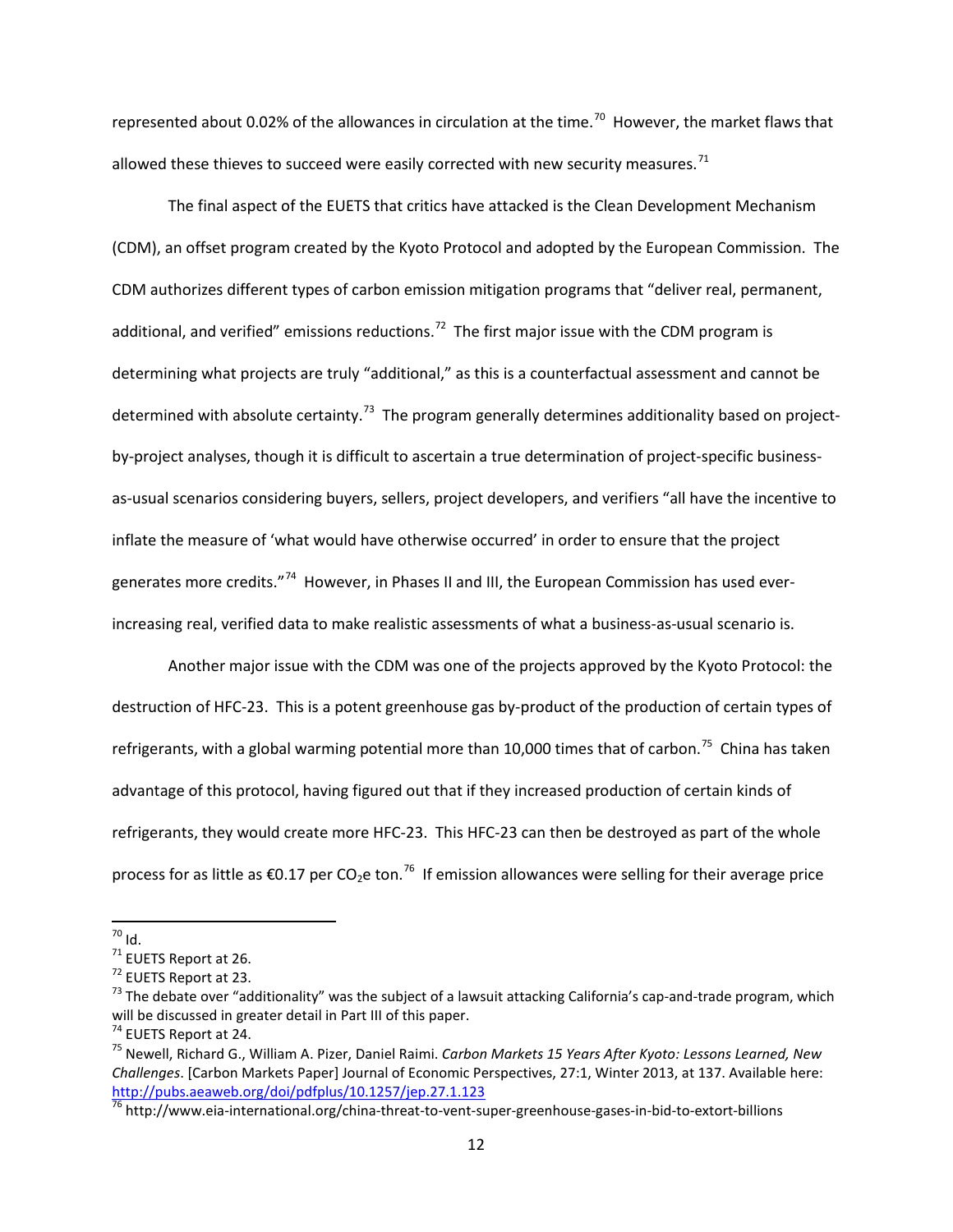of €12, this means the value of the emission allowance is roughly 70 times greater than the actual cost to destroy the greenhouse gas.<sup>[77](#page-12-0)</sup> While the creation of a greenhouse just to destroy it is enough justification to question the offset protocol, China also releases about half the HFC-23 it creates in this process because half of its refrigerant production is ineligible for the CDM;<sup>[78](#page-12-1)</sup> this practice adds significantly more greenhouse gasses to the air than would exist without this protocol. Despite protests from China, the CDM Executive Board has recognized these flaws in the CDM and, as of May 2013, the EUETS will no longer recognize offset credits from the destruction of HFC-23.<sup>[79](#page-12-2)</sup>

While the EUETS ran into a few problems resulting from Phase I, it is clear that it is reducing greenhouse gas emissions and is not significantly affecting the overall economy of the EU. The EU's emissions dropped an additional 2.4% in 2011, meaning the EU is on track to meet their emissions reduction goal of 20% below 1990 levels by 2020.<sup>[80](#page-12-3)</sup> The continuing emissions reductions, coupled with an expanding economy, indicate that greenhouse gas emissions can successfully be decoupled from economic growth through a cap-and-trade program, even one with as many problems as the EUETS saw in Phase I. These experiences are a positive indicator that a phased system by which the program can ensure success from a "learning-by-doing" approach is an appropriate design for a large, multijurisdictional cap-and-trade program.

<span id="page-12-3"></span><span id="page-12-2"></span>

<span id="page-12-1"></span><span id="page-12-0"></span><sup>&</sup>lt;sup>77</sup> Id.<br><sup>78</sup> Id.<br><sup>80</sup> http://www.reuters.com/article/2012/05/15/us-eu-carbon-idUSBRE84E0SA20120515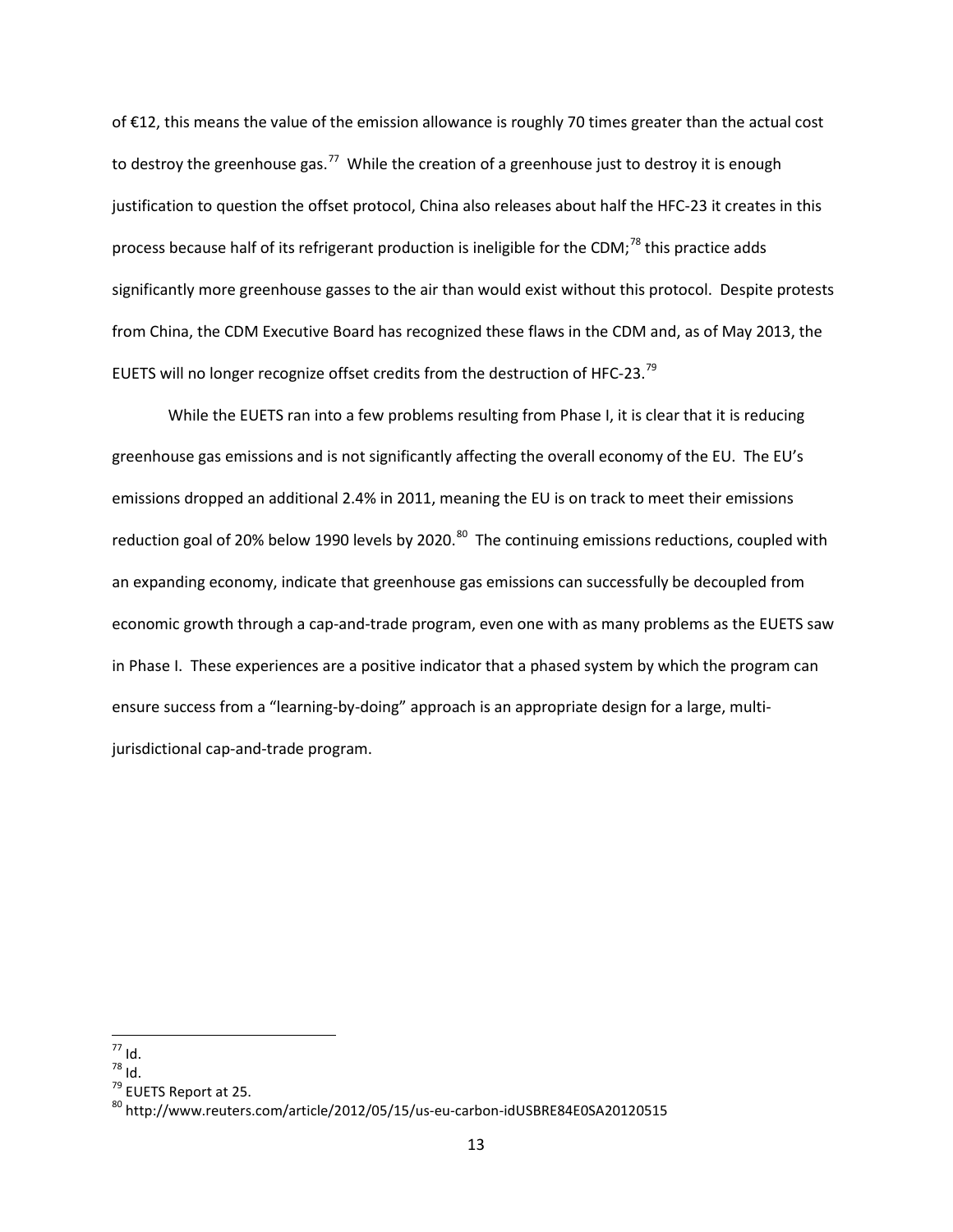## II. Regional Greenhouse Gas Initiative (RGGI)

In 2005, seven states in the United States Northeast entered into a multijurisdictional agreement to reduce greenhouse gas emissions known as the Regional Greenhouse Gas Initiative, or RGGI. These states were: Connecticut, Delaware, Maine, New Hampshire, New Jersey, New York, and Vermont.<sup>81</sup> Despite economic and environmental success, some states decided to withdraw from the agreement, which will be discussed *infra*; still others recognized the benefits of such a system and signed on to the agreement after the initial development.<sup>[82](#page-13-1)</sup> RGGI's current make-up is: Connecticut, Delaware, Maine, Maryland (joined in 2006), Massachusetts (joined in 2007), New Hampshire, New York, Rhode Island (joined in 2007), and Vermont.<sup>[83](#page-13-2)</sup> This is a large portion of the United States, as the 10 States comprise one-fifth of the US's GDP and one-sixth of its population.<sup>[84](#page-13-3)</sup> Initially, the States agreed to limit emissions to 188 million metric tons of carbon dioxide (or equivalent) across the region.<sup>85</sup> The States have auctioned nearly 70% of their allowances, with about 10% being "set-aside" allowances for States to distribute according to their respective statutes and the remaining permits going unsold. <sup>[86](#page-13-5)</sup> The revenue raised from these auctions has gone to renewable energy efforts, $87$  infrastructure upgrades, $^{88}$  $^{88}$  $^{88}$  helping low-income families pay utility bills,  $^{89}$  $^{89}$  $^{89}$  or going into the State's general fund to help

<span id="page-13-7"></span>

<span id="page-13-2"></span>

<span id="page-13-4"></span><span id="page-13-3"></span>

<span id="page-13-1"></span><span id="page-13-0"></span><sup>&</sup>lt;sup>81</sup> Carbon Markets Paper at 129.<br><sup>82</sup> Id. 83 <http://www.rggi.org/><br><sup>84</sup> EUETS Report at 38.<br><sup>85</sup> http://insideclimatenews.org/news/20111213/cap-and-trade-massachusetts-clean-economy-rggi-energy-<br>efficiency-green-buildings

<span id="page-13-6"></span><span id="page-13-5"></span> $\frac{86 \text{ http://www.rggi.org/marker/co2}+auction/allowance-allocation}{\text{http://www.rggi.org/marker/co2}+auction/allowance-allocation}$ <br>
87 http://www.businessweek.com/news/2013-02-06/u-dot-s-dot-northeast-cap-and-trade-program-said-to-lowercarbon-limit<br><sup>88</sup> <http://saratogian.com/articles/2013/02/09/news/doc511709ab2afa0870442591.txt><br><sup>89</sup> http://insideclimatenews.org/news/20111213/cap-and-trade-massachusetts-clean-economy-rggi-energy-

<span id="page-13-8"></span>efficiency-green-buildings-new-jersey-christie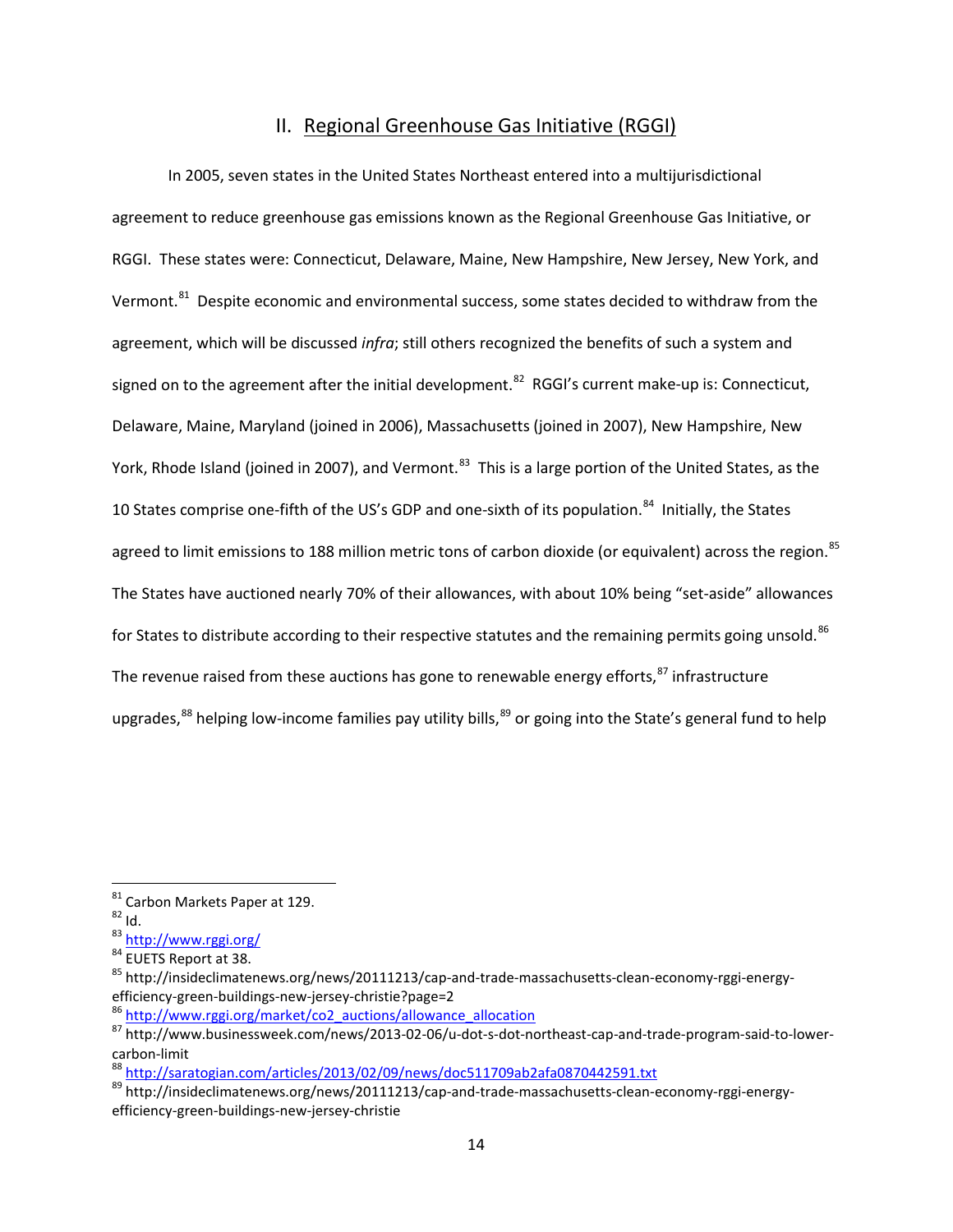with deficits.<sup>90</sup> From the start of the program in 2005, RGGI has generally seen great successes, likely based on avoiding the problems seen in the early stages of the EUETS.

The States' revenue generated from auctions since the program's launch has been about \$912 million; however, the economic benefits of the program reach much further than putting money into States' coffers.<sup>91</sup> While some of this auction revenue has been spent on shoring up certain States' general funds, the vast majority has been spent on energy efficiency related matters.<sup>[92](#page-14-2)</sup> After completing a study that highlighted the successes of RGGI, Paul Hibbard, Vice President of the Boston-based Analysis Group, said, "Energy efficiency investments have a much bigger multiplier effect than any other category of spending."<sup>[93](#page-14-3)</sup> This is because "[when] homeowners and businesses used RGGI dollars to retrofit and weatherize buildings, they not only ended up saving on energy costs and spending money elsewhere in the economy—they also put contractors and installers to work."<sup>[94](#page-14-4)</sup> In fact, the RGGI participating States experienced 16,000 additional jobs due to RGGI, with an overall job loss due to the recession of 74,300. $95$  This regional decline in jobs would have been greater without RGGI.

Due to energy efficiency projects, the associated increase in jobs, and other residual economic activity due to RGGI, the program has spurred \$1.6 billion in economic activity in the region.<sup>[96](#page-14-6)</sup> Furthermore, these energy efficiency programs have significantly reduced the utility bills of RGGI States' residents. Since 2009, consumer's bills have seen a 10% reduction.<sup>97</sup> This reduction translates into a net

<span id="page-14-0"></span> $90$  However, not all regulated entities approve of revenue being used for the general fund. "[A] diversion of \$90 million in proceeds by [New York's] former Gov. David Paterson to balance the state budget in 2009 also angered<br>plant owners." http://www.timesunion.com/business/article/New-York-voiding-gas-credits-2681450.php <sup>91</sup> EUETS Report at 39.<br><sup>92</sup> About 63% of auction revenue has gone to energy efficiency projects.

<span id="page-14-1"></span>

<span id="page-14-2"></span>[http://www.rggi.org/docs/RGGI\\_Auctions\\_in\\_Brief.pdf](http://www.rggi.org/docs/RGGI_Auctions_in_Brief.pdf)

<span id="page-14-3"></span><sup>93</sup> http://insideclimatenews.org/news/20111213/cap-and-trade-massachusetts-clean-economy-rggi-energyefficiency-green-buildings-new-jersey-christie<br><sup>94</sup> Id.<br><sup>95</sup> EUETS Report at 39.<br><sup>96</sup> http://insideclimatenews.org/news/20111213/cap-and-trade-massachusetts-clean-economy-rggi-energy-

<span id="page-14-4"></span>

<span id="page-14-5"></span>

<span id="page-14-6"></span>efficiency-green-buildings-new-jersey-christie<br><sup>97</sup> http://www.washingtonpost.com/blogs/wonkblog/wp/2013/02/09/cap-and-trade-is-still-alive-in-new-england-

<span id="page-14-7"></span>is-it-working/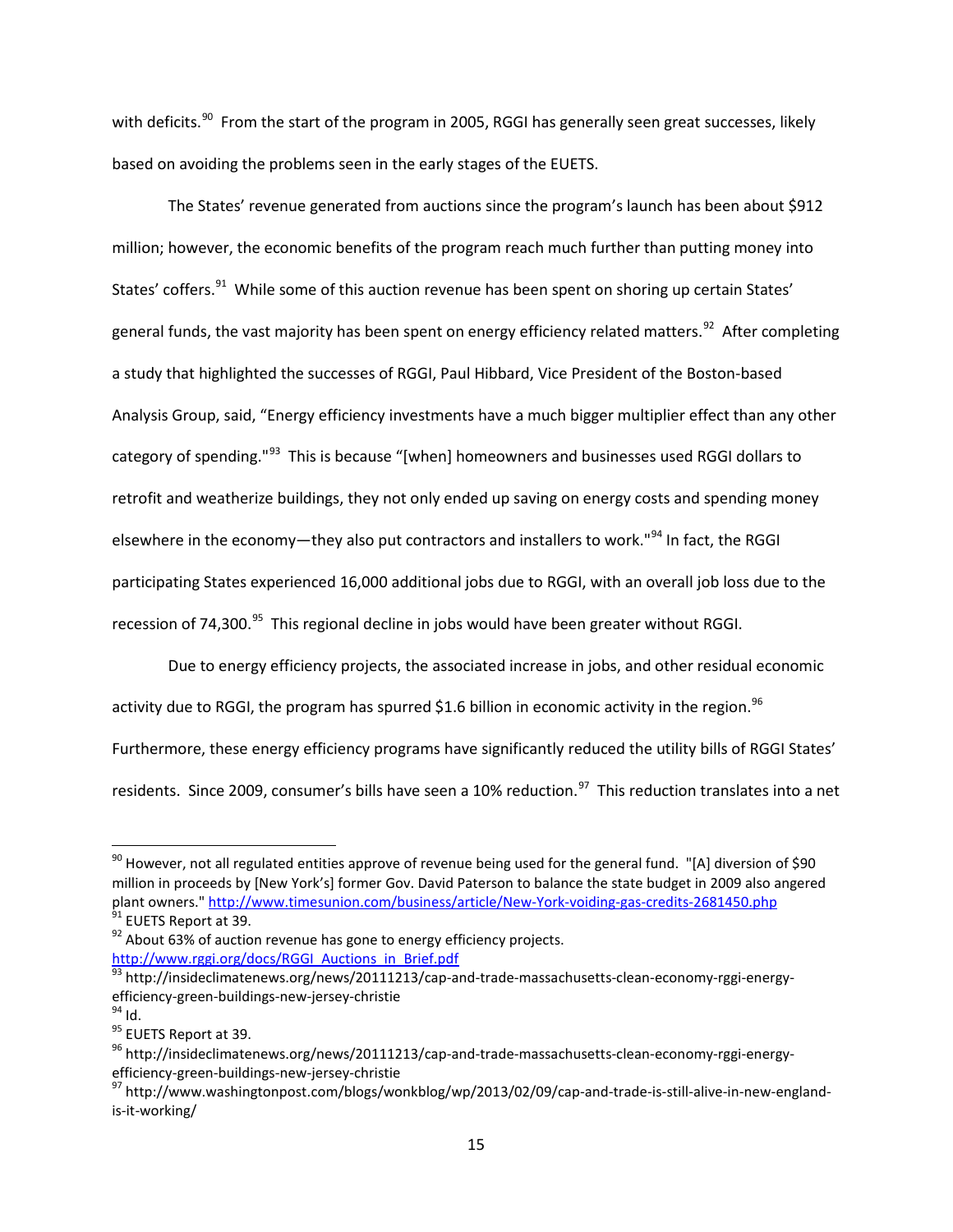gain of about \$1.1 billion for energy consumers across the region.<sup>[98](#page-15-0)</sup> One study has found that when power plant revenue reductions, reductions in consumer electricity bills, and the increase in program funding from RGGI auction revenue are combined, the value added from RGGI is \$33 per person throughout the RGGI participating States.<sup>[99](#page-15-1)</sup>

Aside from the economic benefits of the program, RGGI successfully implemented cost containment mechanisms to prevent the price issues in the EUETS and has avoided any indication of theft or fraud that would weaken the program's integrity. The first major cost containment mechanism that RGGI utilized, and that the EUETS did not, was auctioning the initial permits rather than freely allocating them to regulated entities. Furthermore, the emissions cap was based on verified historical emissions data, rather than self-reported data.<sup>100</sup> A different type of regulation that RGGI implemented to keep the cost of permits reasonable was a price floor;<sup>[101](#page-15-3)</sup> although many of the permits were trading at or just above the price floor, the floor was designed to continue to provide incentives to regulated entities to implement more efficient technological improvements.<sup>102</sup> Prices have not been affected by theft or fraud because RGGI has adequate cyber security and tax protections to avoid the problems experienced in the EUETS resulting from these shortcomings.<sup>[103](#page-15-5)</sup>

RGGI's economic and environmental successes were not completely blemish-free. RGGI overestimated the initial cap; this led to an oversupply of permits and, ultimately, depressed some permit

<span id="page-15-0"></span><sup>&</sup>lt;sup>98</sup> "This reflects average savings of \$25 for residential consumers, \$181 for commercial consumers and \$2,493 for industrial consumers over the study period." <http://green.blogs.nytimes.com/2012/01/27/reaping-a-bonus-from-<br>cap-and-trade/

 $\frac{99}{29}$  This reflects a \$1.6 billion net economic benefit for participating states spread across the region's population.

<span id="page-15-2"></span><span id="page-15-1"></span>EUETS Report at 40.<br><sup>100</sup> However, due to many factors the emissions calculations were not accurate for the years following the initial<br>predictions, an issue that will be discussed *infra*.<br><sup>101</sup> Carbon Markets Paper at 1

<span id="page-15-5"></span><span id="page-15-4"></span><span id="page-15-3"></span>predictions, an issue that will be discussed in the discussed *in* 102 Id. at 135.<br><sup>103</sup> RGGI's "independent market monitor has found no major irregularities since trading began in 2008." Id. at 139.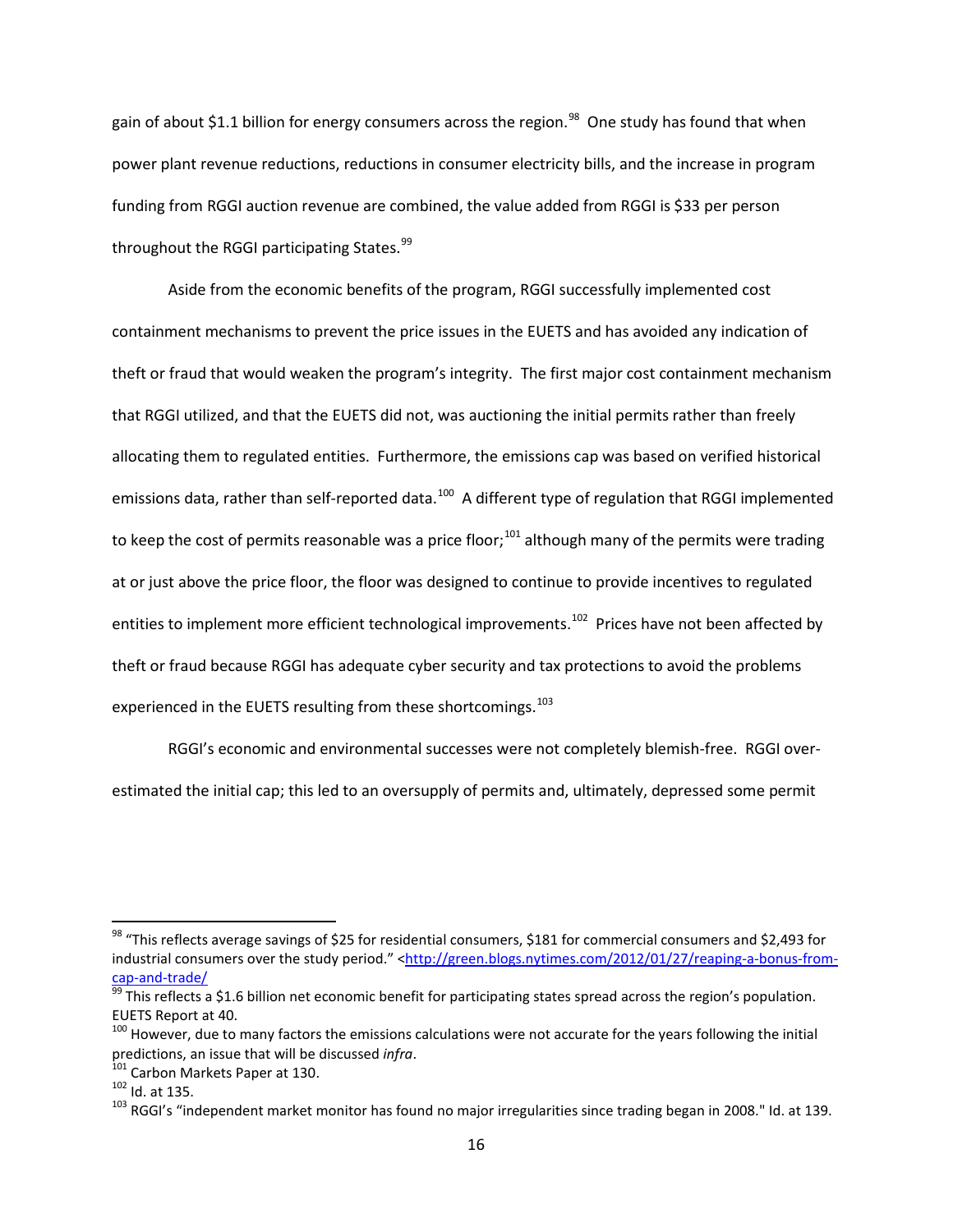prices.<sup>[104](#page-16-0)</sup> Also, as a result of political pressure, one State decided to withdraw from the program, creating political uncertainty regarding the strength and stability of the market.<sup>[105](#page-16-1)</sup>

RGGI's estimate for the initial cap was based on estimated 2009 emissions data and assumed carbon emission levels would increase over time, as they had in the past.<sup>[106](#page-16-2)</sup> However, due to numerous unforeseen changes in the market, such as the global recession and the recent natural gas boom, the actual rate that emissions declined was significantly more than the cap required.<sup>107</sup> Some of the energy efficiency programs supported by the auction revenue also successfully reduced emissions.<sup>[108](#page-16-4)</sup> By 2013, the program's cap had been lowered to 165 million tons, yet the actual emissions were only 91 million tons.<sup>[109](#page-16-5)</sup> To remedy this disparity, in February 2013, the RGGI States agreed to lower the cap to 91 million tons for 2014, which will decline by 2.5% every subsequent year. $110$ 

Because of the excess cap, many States have begun to retire unneeded credits. This will take the unnecessary permits off the market; however, it can have an effect on future permit prices, as firms will need more permits as the cap declines.<sup>[111](#page-16-7)</sup> The Department of Environmental Conservation in New York recently decided to retire 38.8 million unused credits, and Connecticut, Delaware, Massachusetts, Rhode Island and Vermont are also retiring another 35.5 million.<sup>112</sup> While this is good for reducing the cap, it will likely increase permit prices, raise electricity bills, and create more uncertainty in a delicate market that thrives its best with political and regulatory certainty. The excessive cap and resulting lower

<span id="page-16-0"></span> <sup>104</sup> [http://www.washingtonpost.com/blogs/wonkblog/wp/2013/02/09/cap-and-trade-is-still-alive-in-new-england](http://www.washingtonpost.com/blogs/wonkblog/wp/2013/02/09/cap-and-trade-is-still-alive-in-new-england-is-it-working/)[is-it-working/](http://www.washingtonpost.com/blogs/wonkblog/wp/2013/02/09/cap-and-trade-is-still-alive-in-new-england-is-it-working/)<br><sup>105</sup> http://insideclimatenews.org/news/20111213/cap-and-trade-massachusetts-clean-economy-rggi-energy-

<span id="page-16-1"></span>efficiency-green-buildings-new-jersey-christie?page=2<br><sup>106</sup> http://www.businessweek.com/news/2013-02-06/u-dot-s-dot-northeast-cap-and-trade-program-said-to-lower-

<span id="page-16-2"></span>

<span id="page-16-3"></span>carbon-limit<br><sup>107</sup> http://usnews.nbcnews.com/\_news/2013/03/29/17518351-epa-proposes-tighter-fuel-emissions-standards-<br>could-push-price-of-gas-higher?lite

<span id="page-16-4"></span><sup>&</sup>lt;sup>108</sup> http://www.businessweek.com/news/2013-02-06/u-dot-s-dot-northeast-cap-and-trade-program-said-to-lowercarbon-limit<br><sup>109</sup> Id.<br><sup>110</sup> [http://www.washingtonpost.com/blogs/wonkblog/wp/2013/02/09/cap-and-trade-is-still-alive-in-new-england-](http://www.washingtonpost.com/blogs/wonkblog/wp/2013/02/09/cap-and-trade-is-still-alive-in-new-england-is-it-working/)

<span id="page-16-5"></span>

<span id="page-16-6"></span>

<span id="page-16-8"></span><span id="page-16-7"></span>[is-it-working/](http://www.washingtonpost.com/blogs/wonkblog/wp/2013/02/09/cap-and-trade-is-still-alive-in-new-england-is-it-working/)<br><sup>111</sup> <http://www.timesunion.com/business/article/New-York-voiding-gas-credits-2681450.php><br><sup>112</sup> Id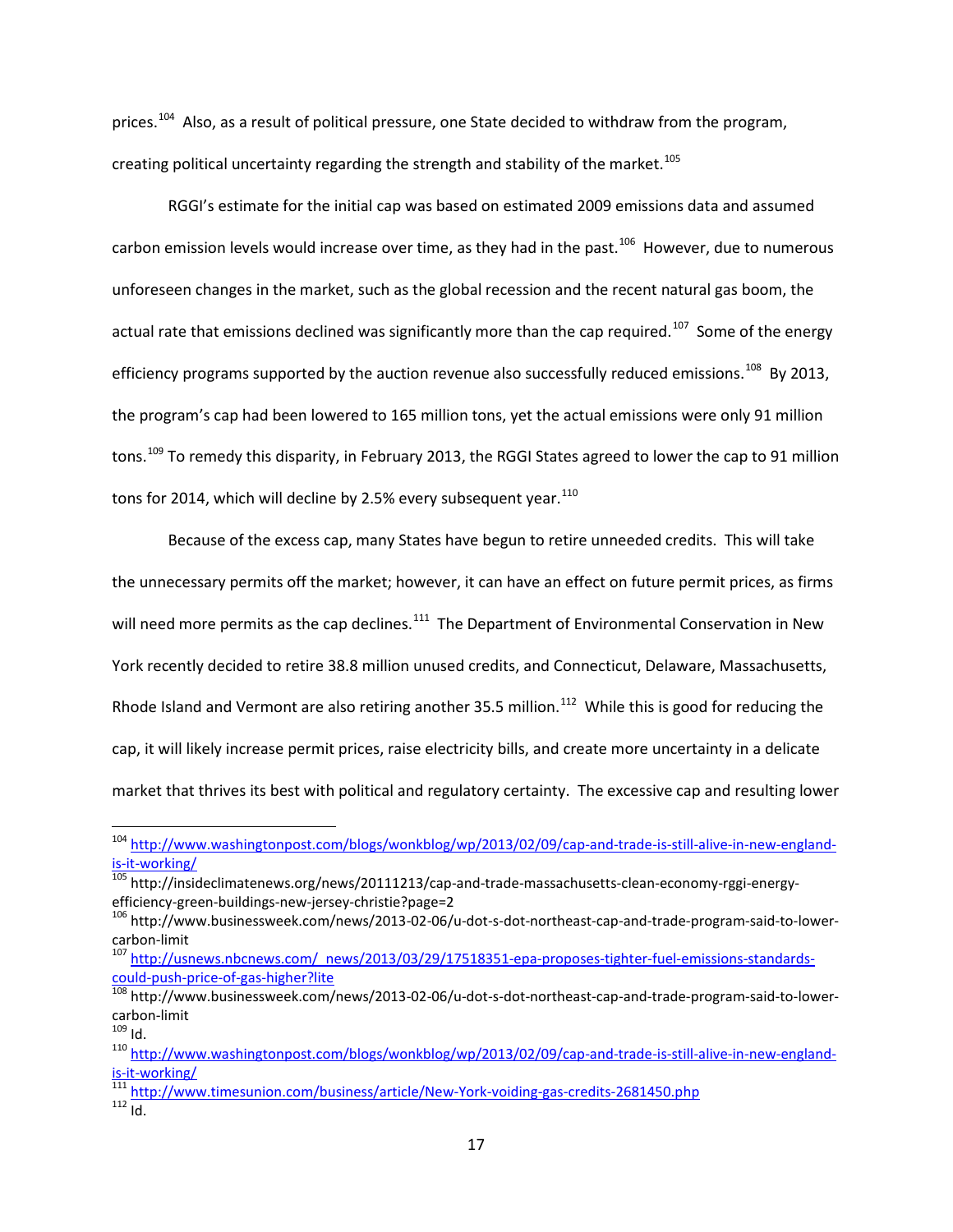permit prices and market uncertainty gave one State the political fuel necessary to pull out of the program.

In 2011, in response to political pressure from the conservative lobbying group Americans For Prosperity, New Jersey's Governor Chris Christie pulled the State from the program.<sup>113</sup> Despite generating \$150 million in economic activity and creating 1,800 new jobs in New Jersey, Governor Christie claimed that RGGI "'does nothing more than tax electricity, tax our citizens, tax our businesses.'"<sup>[114](#page-17-1)</sup> Other States' legislatures, such as Delaware, Maine, and New Hampshire, have attempted to withdraw from the program; however, the proposals were defeated given the promising economic numbers coming from RGGI.<sup>[115](#page-17-2)</sup> Although New Jersey left the program, which created a bit of uncertainty as to the strength of the program, other States have joined since its inception and the market has continued to grow and provide economic activity and new jobs in participating States.

Overall, RGGI has been a great success in terms of creating economic activity, bolstering new markets and additional jobs, and reducing greenhouse gas emissions. Some critics have pointed out that by 2020, RGGI will have only reduced emissions by about 13 million tons, which represents only 0.06% of United States emissions.<sup>116</sup> However, others have argued that any emissions reductions are essential, and that the success of a program like RGGI is important as a blueprint for a national scheme.<sup>[117](#page-17-4)</sup>

<span id="page-17-0"></span><sup>&</sup>lt;sup>113</sup> http://insideclimatenews.org/news/20111213/cap-and-trade-massachusetts-clean-economy-rggi-energy-<br>efficiency-green-buildings-new-jersey-christie?page=2

<span id="page-17-3"></span><span id="page-17-2"></span>

<span id="page-17-1"></span><sup>&</sup>lt;sup>114</sup> Id.  $\frac{114}{15}$  Id.  $\frac{1}{15}$  Id. 115 Id. 214 www.washingtonpost.com/blogs/wonkblog/wp/2013/02/09/cap-and-trade-is-still-alive-in-new-englandis-it-working/<br>
<sup>117</sup> Id

<span id="page-17-4"></span>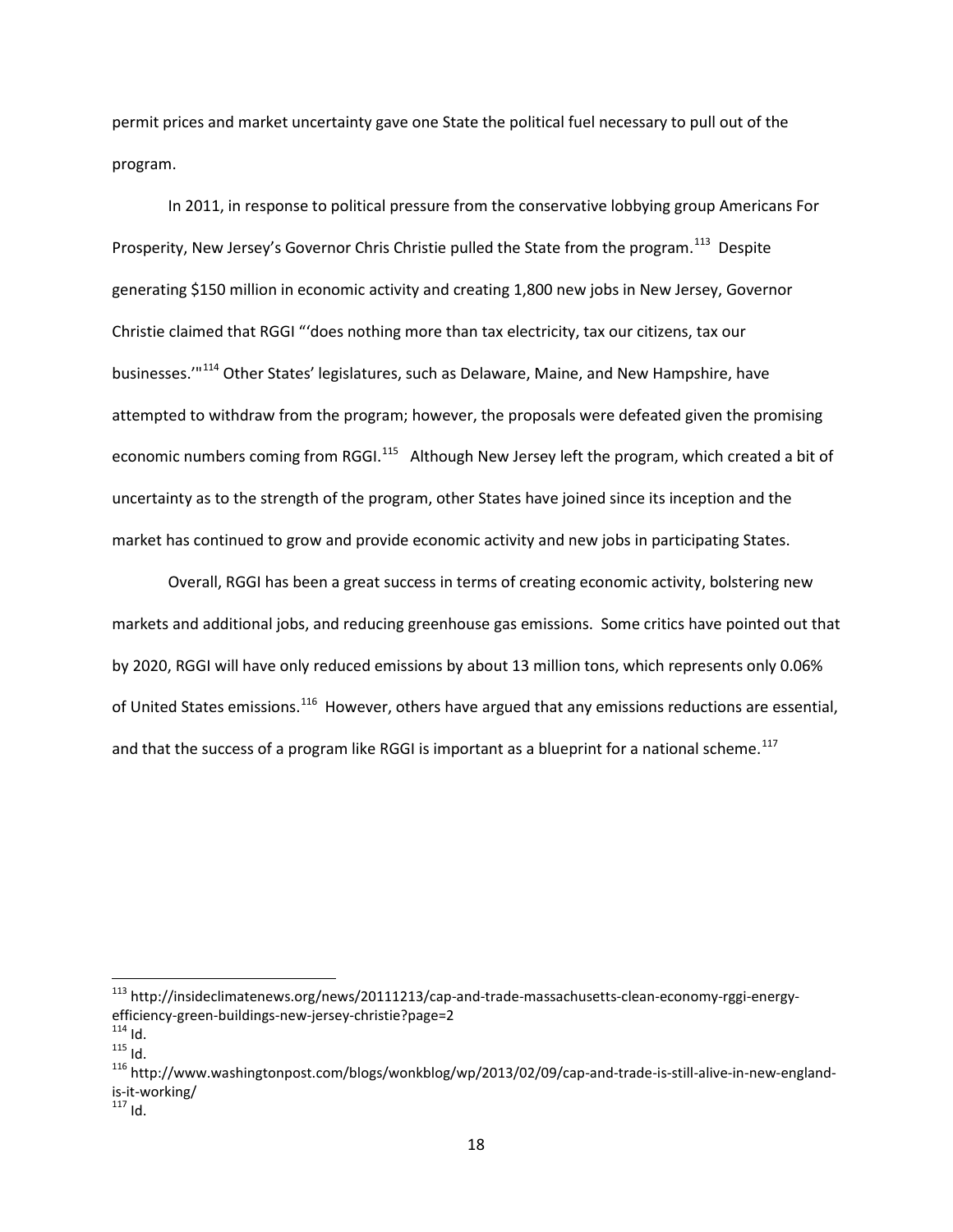# III. California's Cap-and-Trade Program

In November 2012, California completed its first cap-and-trade allowance auction. This auction was the beginning of California's long awaited cap-and-trade system, which began in 2003 as part of the West Coast Global Warming Initiative, later evolving into of the Western Climate Initiative (WCI) in 2007.<sup>[118](#page-18-0)</sup> Five States started the WCI by agreeing to form a market-based solution to reducing greenhouse gas emissions.<sup>[119](#page-18-1)</sup> By 2008, the WCI included 7 States and 5 Canadian provinces. However, due to the recession and political factors, as of 2013 only California and Quebec have implemented regulations to administer these programs. The development of California's cap-and-trade program is particularly important for a national cap-and-trade scheme because California is often at the forefront of environmental and other programs that are eventually adopted by the rest of the country.<sup>[120](#page-18-2)</sup> Furthermore, the linkage with Quebec, which will be discussed *infra*, is an important step to establishing a North American cap-and-trade scheme that could hopefully bring together emissions trading markets in Canada, the United States, and Mexico.

Cap-and-trade was implemented in California under the umbrella of its landmark Global Warming Solutions Act of 2006, otherwise known as AB 32. Under this Act, the California Air Resources Board (ARB) was directed to develop policies to reduce greenhouse gas emissions throughout the state. So far, the three major policies have been the Renewable Portfolio Standard of 33%, the Low Carbon Fuel Standard, and cap-and-trade. While AB 32 does not specifically direct ARB to develop a cap-andtrade program, it authorizes ARB to use "market-based compliance mechanisms" as a means of achieving AB 32's goals of reducing emissions below 1990 levels by 2020.<sup>121</sup> Because ARB decided to develop a cap-and-trade system in which emissions allowances are auctioned, the California Chamber of

<span id="page-18-2"></span>

<span id="page-18-1"></span><span id="page-18-0"></span><sup>&</sup>lt;sup>118</sup> <http://www.westernclimateinitiative.org/history><br><sup>119</sup> ld.<br><sup>120</sup> http://www.nationaljournal.com/magazine/california-s-new-cap-and-trade-law-a-model-for-the-country-20121213

<span id="page-18-3"></span><sup>&</sup>lt;sup>121</sup> Health & Safety Code §38570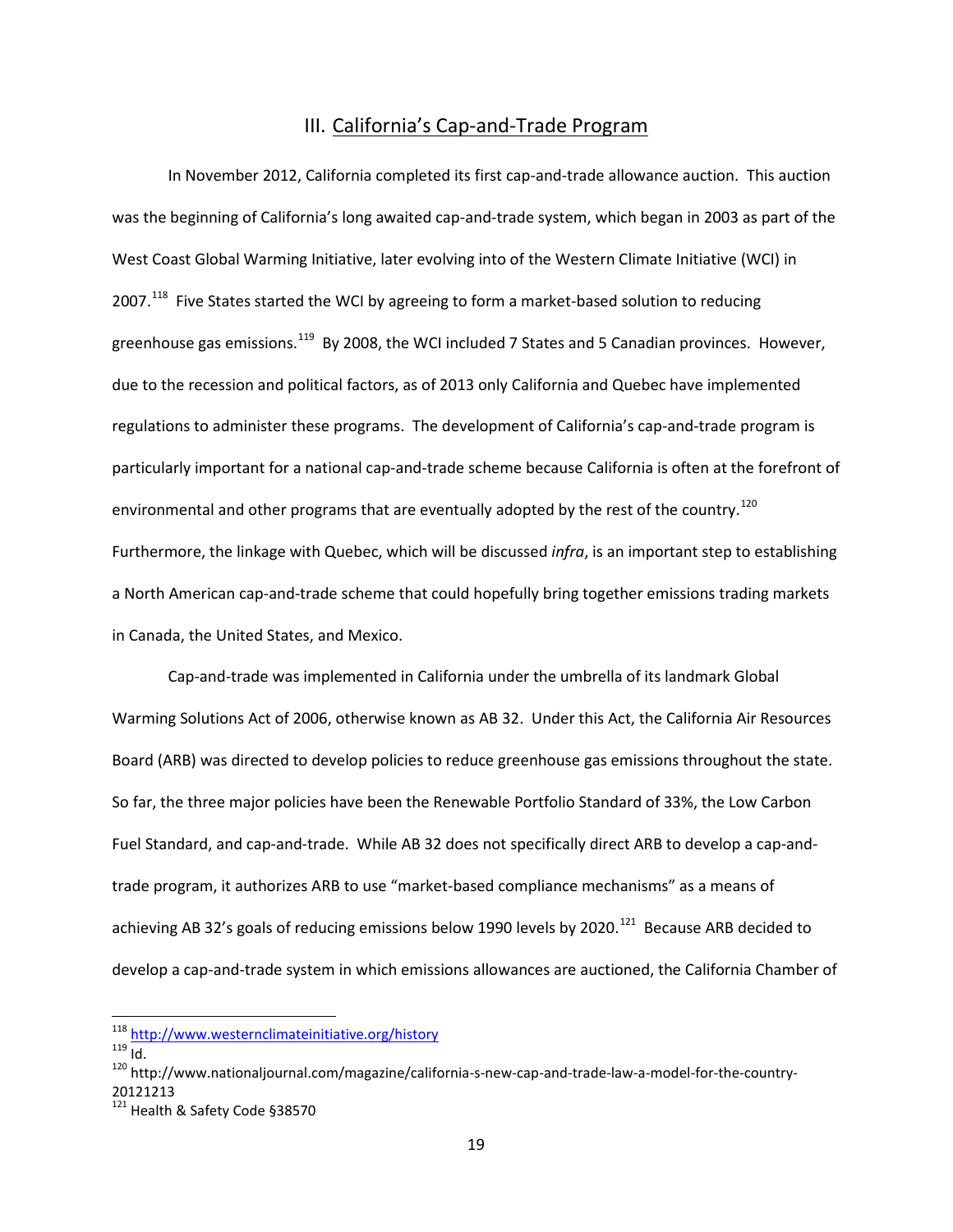Commerce filed a lawsuit the day before the first auction, arguing that ARB did not have the legislative authority to administer an auction as a means of raising revenue for the State.<sup>[122](#page-19-0)</sup>

California's system will have quarterly auctions and will eventually cover 85% of California's emissions.<sup>[123](#page-19-1)</sup> The program is generally based on the very successful Federal SO<sub>2</sub>/Acid Rain cap-andtrade program that was developed out of the 1990 Clean Air Act.<sup>124</sup> California was also very careful to avoid some of the problems that the EU experienced in the early stages of the EUETS; in fact, Dave Clegern, the spokesman of the ARB, the state agency charged with developing and overseeing the program, stated, "We learned what not to do from the E.U. We looked at their program, consulted with them, and made adjustments based on their experiences."<sup>125</sup> Based on the results of the first auction, at which the State sold all 23.1 million of the 2013 vintage for \$10.09 per allowance and raised over \$288 million dollars, and the second auction in February 2013, which sold all 12.9 million allowances at \$13.62 and raised an additional \$223 million,<sup>[126](#page-19-4)</sup> the program is off to an early success. Many of these successes can be contributed to the careful planning of the staff at the ARB, including sophisticated cost-containment mechanisms and effective protections against market manipulation and fraud.<sup>[127](#page-19-5)</sup>

As explained earlier, certainty is one of the main factors in a successful market for carbon emissions. When the price of allowances is reasonably predictable, regulated entities have an easier time making long term investments in emission reductions. While regulatory certainty is a major component of overall program confidence, developing cost-containment mechanisms to prevent wild

<span id="page-19-0"></span> <sup>122</sup> [http://www.calchamber.com/PressReleases/Pages/11132012-](http://www.calchamber.com/PressReleases/Pages/11132012-CalChamberSuestoInvalidateCARBsCapandTradeAuction.aspx)

[CalChamberSuestoInvalidateCARBsCapandTradeAuction.aspx](http://www.calchamber.com/PressReleases/Pages/11132012-CalChamberSuestoInvalidateCARBsCapandTradeAuction.aspx)<br>
<sup>123</sup> Page 1. http://www.arb.ca.gov/newsrel/2011/cap\_trade\_overview.pdf

<span id="page-19-2"></span><span id="page-19-1"></span><sup>124</sup> [http://www.forbes.com/sites/kensilverstein/2012/07/31/californias-carbon-caps-are-contentous-but](http://www.forbes.com/sites/kensilverstein/2012/07/31/californias-carbon-caps-are-contentous-but-coming/2/)[coming/2/](http://www.forbes.com/sites/kensilverstein/2012/07/31/californias-carbon-caps-are-contentous-but-coming/2/)

<span id="page-19-3"></span><sup>125</sup> http://www.nationaljournal.com/magazine/california-s-new-cap-and-trade-law-a-model-for-the-country-20121213<br><sup>126</sup> http://www.sacbee.com/2013/02/23/5210552/californias-second-carbon-auction.html

<span id="page-19-5"></span><span id="page-19-4"></span> $127$  For a paper concluding that it is "unlikely that CARB will experience market manipulation that can significantly affect the efficiency or fairness of the market" please see "Examining Market Manipulation, Gaming and Enforcement in California's Cap-and-Trade Program," which can be found at: [http://law.ucla.edu/centers](http://law.ucla.edu/centers-programs/environmental-law/Pages/Publication.aspx?PubID=12)[programs/environmental-law/Pages/Publication.aspx?PubID=12](http://law.ucla.edu/centers-programs/environmental-law/Pages/Publication.aspx?PubID=12)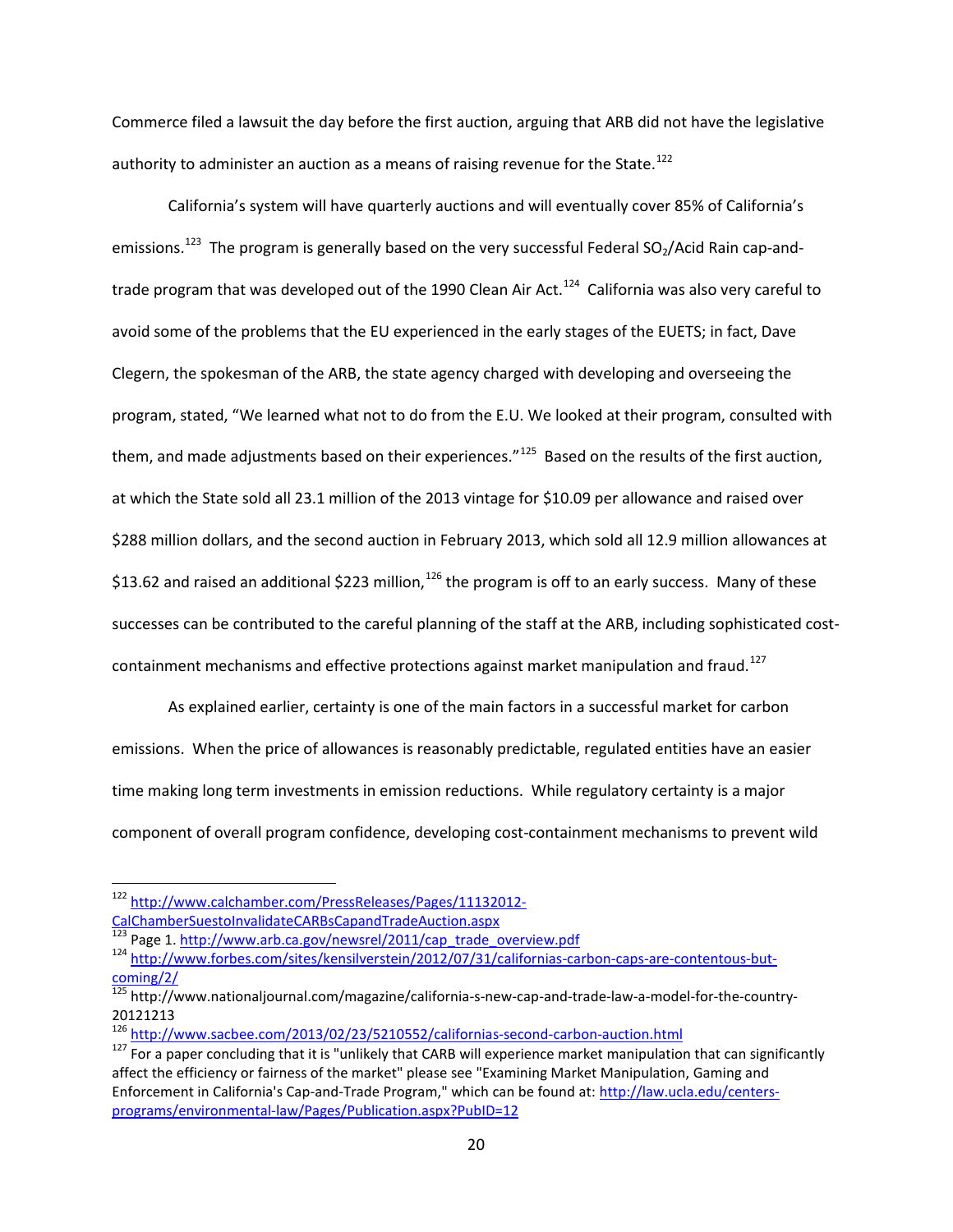price volatility is also crucial to an effective market. California has implemented five main costcontainment mechanisms, including three-year compliance periods, allowance banking, allowance reserve accounts, free allocation of allowances to certain regulated entities, and offset provisions.

The first cost-containment mechanism is three-year compliance periods.<sup>128</sup> This provision allows entities greater flexibility in complying with their emissions obligations. Overall emissions and allowance prices can be affected by year-to-year variations in business cycles, weather events, fuel prices, etc. For example, in California's low water years natural gas and other forms of electricity generation replace hydropower as a significant additional source of electricity;<sup>[129](#page-20-1)</sup> as a result, some regulated entities' overall annual emissions increase based on the availability of water. The regulations allow regulated entities to surrender allowances for three years' worth of emissions to account for these variations, rather than every year. By giving entities a three-year compliance period, the regulations take into account these year-by-year variations to provide greater flexibility and keep costs low.

California's cap-and-trade program also allows for allowance banking.<sup>[130](#page-20-2)</sup> Nearly every cap-andtrade system in the world allows for allowance banking, as it is seen as an essential aspect of a properly functioning market. If at the end of a compliance period a regulated entity has more allowances than necessary to satisfy its compliance obligations, that entity may either "bank" these excess allowances and use them for a future compliance period or sell them on the open market to other regulated entities that do not have a sufficient number of allowances to cover their emissions for that compliance period. Allowance banking typically encourages early reductions because the program's declining cap will likely cause allowance prices to increase over time. However, the flexibility of allowance banking gives covered entities the freedom to use or retain allowances consistent with effective business practices.

<span id="page-20-1"></span><span id="page-20-0"></span><sup>128 17</sup> CCR § 95840<br>
129 <http://www.eia.gov/todayinenergy/detail.cfm?id=10091><br>
130 17 CCR § 95922

<span id="page-20-2"></span>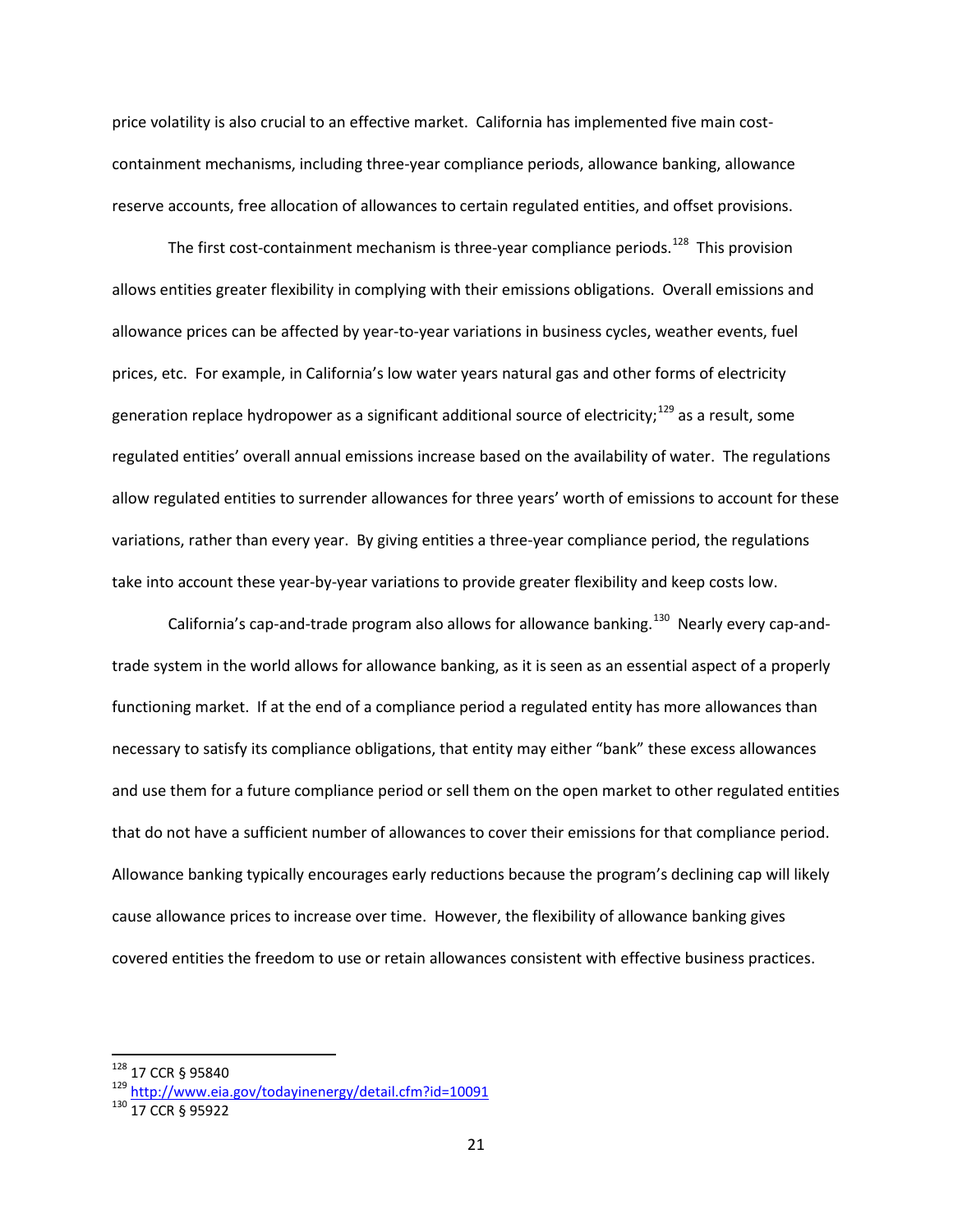The regulations include a provision creating an "Allowance Price Containment Reserve Account," which provides a "soft-ceiling" on allowance prices during compliance periods.<sup>131</sup> If prices become too volatile and spike, the Air Resources Board has set a price ceiling, above which the allowances cannot go. In 2013, this maximum is set at \$40-\$50, depending on the allowance vintage.<sup>132</sup> The price of the Reserve Auction Allowances will increase by 5% plus inflation annually.<sup>[133](#page-21-2)</sup> This provision compliments the price floor that has been set by the ARB, which is \$10 and will also increase by 5% plus inflation each year.<sup>[134](#page-21-3)</sup> By creating a defined range of possible allowance prices, e.g. \$10-\$50, the ARB has minimized the potential for wild price volatility such had been seen in the EUETS that weakened investors' confidence in the market.

While the regulations contain certain provisions that are intended to keep costs low, other factors may also keep costs low. In the first auction, only 10% of emissions allowances were auctioned off; the other 90% were freely allocated to regulated entities. Auctioning all allowances avoids any possibility of windfall profits; however, ARB has required that the electricity companies receiving allowances for free must sell them and use the revenue to offset increased electricity prices to their customers.[135](#page-21-4) The California Public Utilities Commission has issued regulations indicating that 85% of their auction revenue will go to customers in the form of a bi-annual rebate on their electricity bill that amounts to \$60 each year per household.<sup>[136](#page-21-5)</sup> Furthermore, by giving away most of the allowances in the early stages of the cap-and-trade program, ARB is giving covered entities the flexibility to ease into their compliance obligations. As the cap is lowered and covered entities are required to purchase more allowances, businesses will have a better idea how to pass along increased costs to customers or invest in more efficient technologies if they want to keep the price of their products the same. By giving

<span id="page-21-1"></span><span id="page-21-0"></span><sup>&</sup>lt;sup>131</sup> 17 CCR § 95870(a)<br>
<sup>132</sup> <http://legalplanet.wordpress.com/2012/04/04/auction-prices-in-californias-cap-and-trade-program/><br>
<sup>133</sup> ld.<br>
<sup>134</sup> ld.<br>
<sup>136</sup> http://www.sacbee.com/2012/12/20/5066550/utilities-benefit-in-st

<span id="page-21-4"></span><span id="page-21-3"></span><span id="page-21-2"></span>

<span id="page-21-5"></span>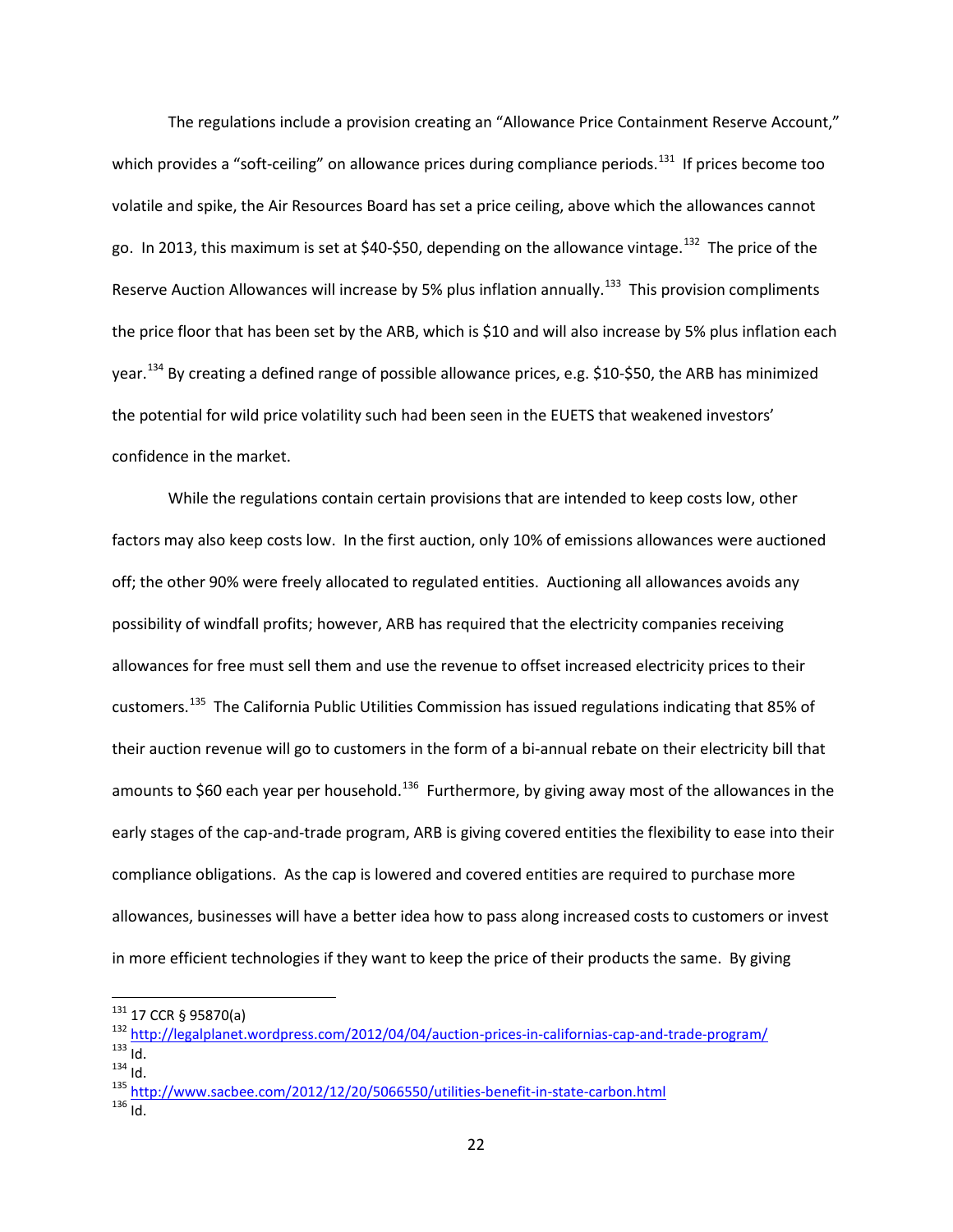regulated entities this flexibility, ARB is able to keep allowance prices lower than without these freely allocated allowances, while also ensuring that entities with a likelihood of windfall profits are required to return those profits to their customers.

Finally, the last major cost containment mechanism implemented by ARB is the option for regulated entities to satisfy up to 8% of their compliance obligations with approved offset credits.<sup>[137](#page-22-0)</sup> ARB has approved four offset protocols that can offer credits to regulated entities. These four protocols are: urban forestry projects, US forest projects, livestock programs, and ozone depleting substance programs.<sup>[138](#page-22-1)</sup> While these offset options offer regulated entities flexibility in meeting their compliance obligations, offsets do not come without problems. Similar to many of the complaints about the clean development mechanism projects in the EUETS, critics argue that offset projects cannot guarantee additional greenhouse gas emission reductions and thus should not be included in the cap-and-trade system. Recently, a California Superior Court rejected these claims in a lawsuit filed by Citizens Climate Lobby and Our Children's Earth Foundation.<sup>139</sup> These two environmental groups asserted that the offset protocols could not ensure additionality because the regulations measure additionality with a standardsbased approach, rather than a project-by-project approach. The Court summarized the decision as such:

Determining additionality is difficult, and it is impossible to precisely delineate between additional and non-additional projects. All additionality determinations suffer from this limitation, not just standards-based approaches. Petitioners ignore this reality and insist Respondent must use a perfect additionality mechanism or none at all. This argument is inconsistent with the science behind additionality.  $. .<sup>140</sup>$  $. .<sup>140</sup>$  $. .<sup>140</sup>$ 

<span id="page-22-1"></span><span id="page-22-0"></span><sup>&</sup>lt;sup>137</sup> 17 CCR § 95970, § 95854<br><sup>138</sup> <http://www.arb.ca.gov/cc/capandtrade/offsets/offsets.htm> <sup>139</sup> The Court's decision can be found at:

<span id="page-22-2"></span>http://cdn.law.ucla.edu/SiteCollectionDocuments/Centers%20and%20Programs/Emmett%20Center%20on%20Cli mate%20Change%20and%20the%20Environment/CCL%20v%20ARB.pdf

<span id="page-22-3"></span> $140$  Id. at pp. 23-24.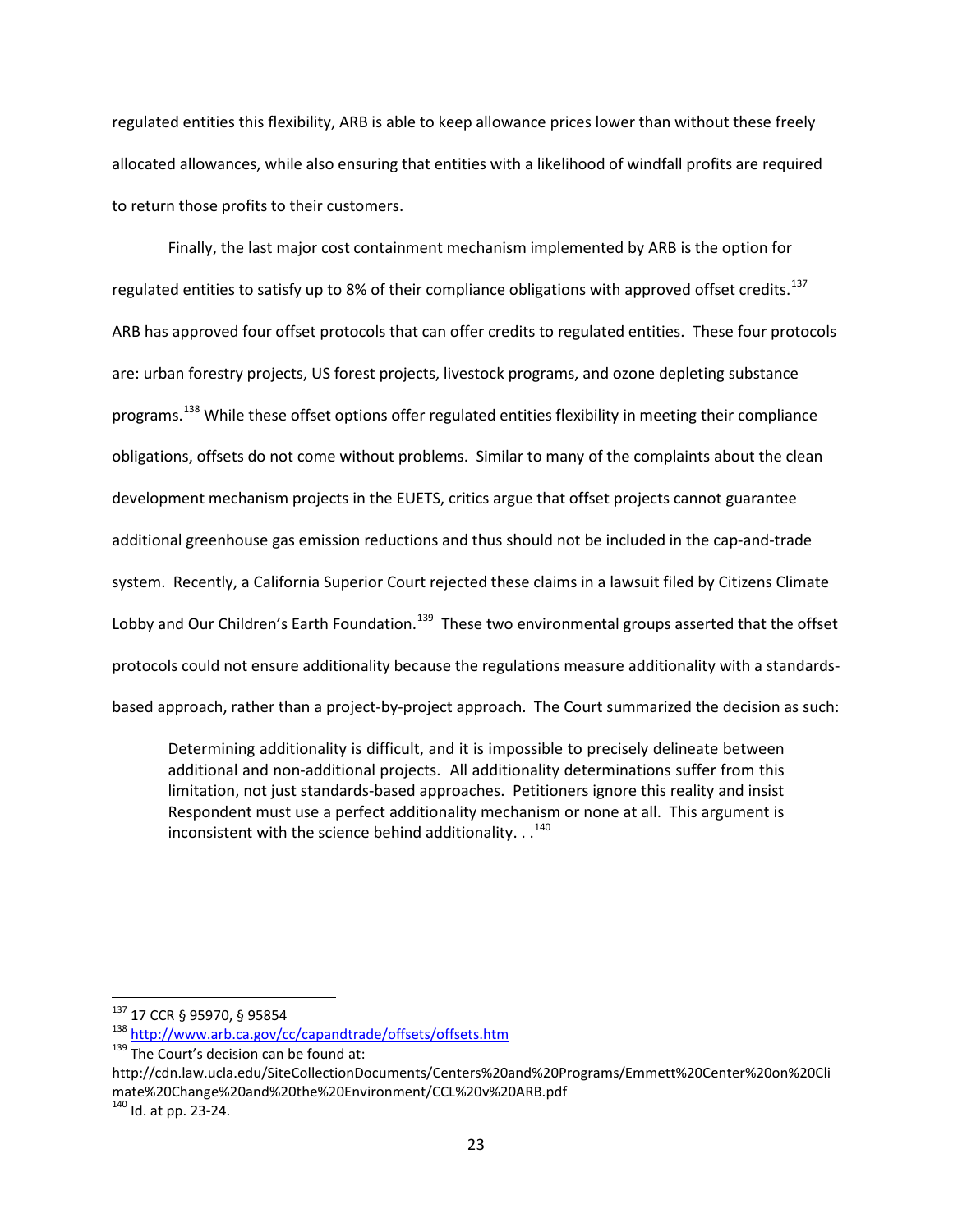While the court denied the environmental groups' petition for a writ of mandate, the lawsuit and another filed by the California Chamber of Commerce may have created enough uncertainty in the program to keep allowance prices low in the first auction.<sup>[141](#page-23-0)</sup>

Though still in its relative infancy, California's cap-and-trade system has been a great success so far. As the world's eighth largest economy, the continued success of California's cap-and-trade program is crucial for cap-and-trade markets around the world. Furthermore, it serves as a test program if Congress decides to pursue a market-based solution to climate change at the national level. For these reasons, it was incredibly important for California to learn from the problems in the EUETS and RGGI; hopefully, if California's program has any problems, they can either be fixed quickly or Congress can develop a national scheme to avoid these issues and subsume the California program.

<span id="page-23-0"></span><sup>&</sup>lt;sup>141</sup> Carbon Trading Magazine, Dec 12/Jan 13 at 10.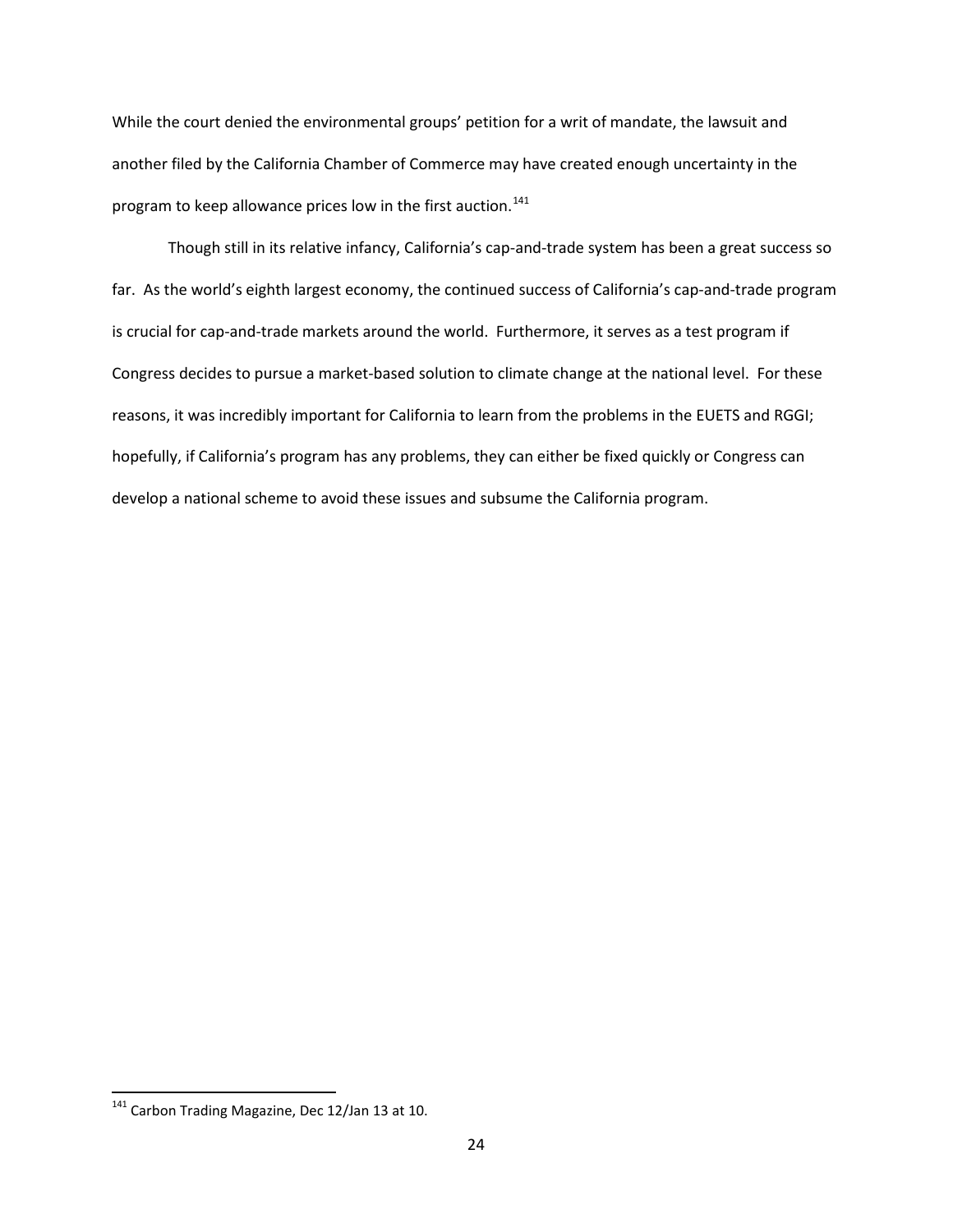# IV. American Clean Energy and Security Act (ACES)

On June 26, 2009 the House of Representatives passed H.R. 2454, otherwise known as the American Clean Energy and Security Act, ACES, or the Waxman-Markey Bill.<sup>[142](#page-24-0)</sup> Unfortunately, the bill never passed the Senate, and has since been abandoned. In its final form, ACES set out a comprehensive blueprint for many programs that supported clean energy development and greenhouse gas emission reductions at a national level, including a renewable energy standard, <sup>[143](#page-24-1)</sup> a cap-and-trade system, plans for investments in clean technology,<sup>[144](#page-24-2)</sup> carbon capture and sequestration (CCS) mandates for coal-fired power plants, <sup>[145](#page-24-3)</sup> support for worker re-training, clean car incentives, and support for "smart grid" research and implementation.<sup>[146](#page-24-4)</sup> While this paper will focus mainly on the design of the cap-and-trade system, many of the other programs would have been funded with the revenue generated by the auction of allowances under cap-and-trade.

The cap-and-trade system under ACES, which would begin in 2012 and be fully in place by 2016, set 2005 as the baseline measure for emissions reduction goals.<sup>147</sup> This proposed emissions trading system, like California's system, is generally based off the Clean Air Act's Acid Rain cap-and-trade program.<sup>[148](#page-24-6)</sup> It requires that capped sectors reduce emissions by 3% below 2005 levels by 2012, 17% by 2020, 42% by 2030, and 83% by 2050.<sup>149</sup> Capped sectors include 85% of the United States economy,

<sup>144</sup> The Bill directs about \$190 million to clean technology and energy efficiency by 2025.

<span id="page-24-0"></span> <sup>142</sup> [http://democrats.energycommerce.house.gov/sites/default/files/documents/ACES-2454-Summary-July-](http://democrats.energycommerce.house.gov/sites/default/files/documents/ACES-2454-Summary-July-2009.pdf)[2009.pdf](http://democrats.energycommerce.house.gov/sites/default/files/documents/ACES-2454-Summary-July-2009.pdf)

<span id="page-24-1"></span>**<sup>143</sup> There would have been a requirement that all electric utilities get at least 20% of their electricity from** renewable sources and energy efficiency by 2020. Id.

<span id="page-24-3"></span><span id="page-24-2"></span><http://grist.org/article/2009-06-03-waxman-markey-bill-breakdown/><br><sup>145</sup> "By 2025, all coal plants built after 2009 would have to capture 50 percent of their CO2 emissions." Id.<br><sup>146</sup> Id.<br><sup>147</sup> HR 2454, Title VII, Part A, S

<span id="page-24-5"></span><span id="page-24-4"></span><http://www.govtrack.us/congress/bills/111/hr2454/text>

<span id="page-24-6"></span><sup>148</sup> At page 3. [http://democrats.energycommerce.house.gov/sites/default/files/documents/ACES-2454-Summary-](http://democrats.energycommerce.house.gov/sites/default/files/documents/ACES-2454-Summary-July-2009.pdf) $\frac{\text{July-2009.pdf}}{\text{149}}$  $\frac{\text{July-2009.pdf}}{\text{149}}$  $\frac{\text{July-2009.pdf}}{\text{149}}$  Id.

<span id="page-24-7"></span>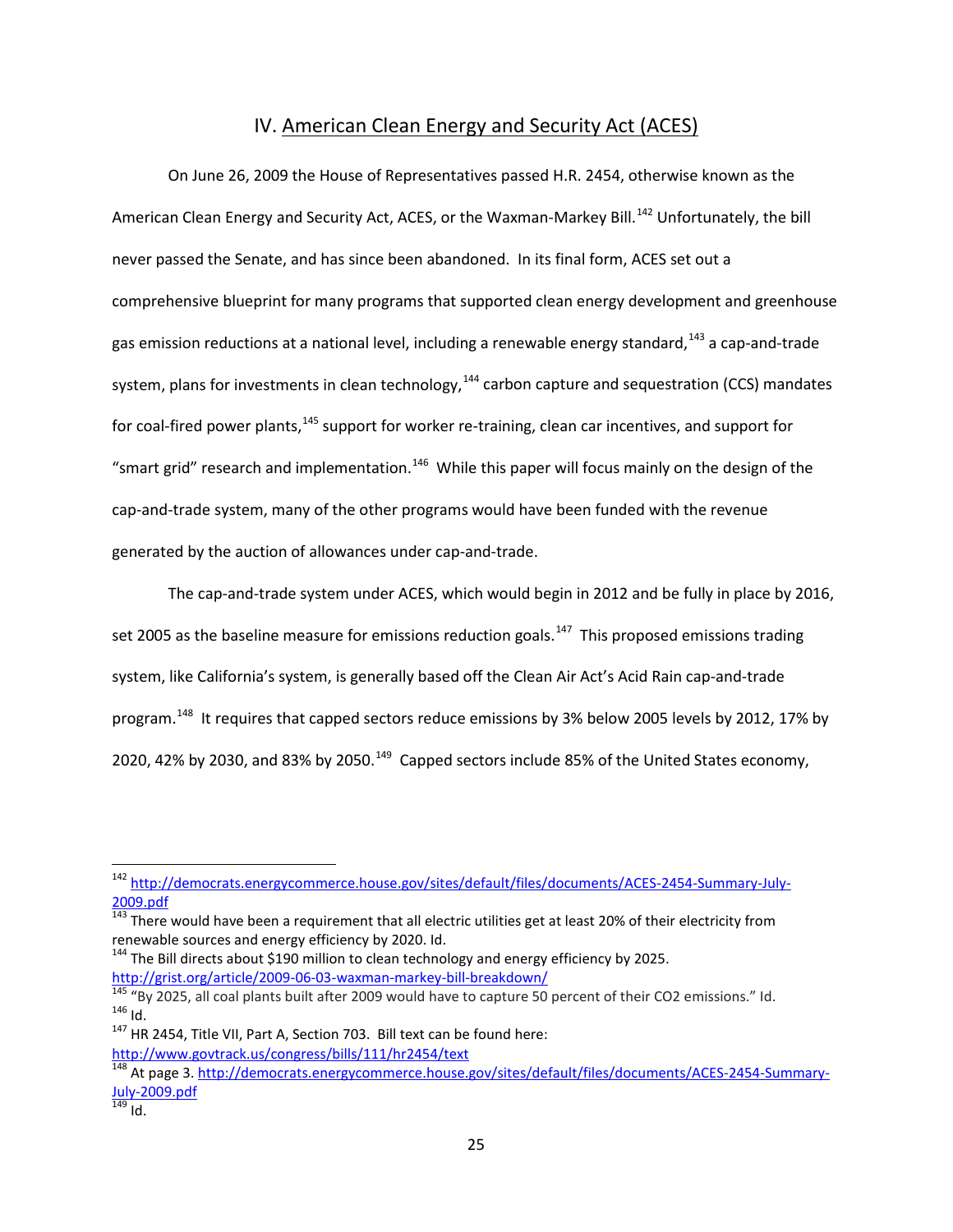including "electricity producers, oil refineries, natural gas suppliers, and energy-intensive industries such as paper, iron, steel, and cement manufacturers."<sup>[150](#page-25-0)</sup>

These capped sectors would need to buy allowances in auctions similar to the EUETS, RGGI, and California programs. In the early stages of the program, 80% of these allowances would be freely given to regulated entities while the other 20% would be auctioned off.<sup>[151](#page-25-1)</sup> By 2031, about 70% of the allowances would be auctioned off.<sup>[152](#page-25-2)</sup> Between 2012-2025, the Bill directs 55% of auction revenue to protect electricity consumers from increased electricity bills, [153](#page-25-3) 19% to "trade-vulnerable" sectors to "help transition to a clean energy economy," 13% to clean energy technology and efficiency, 10% to various programs such as worker re-training and international efforts, and the remaining 3% would have ensured ACES remained budget neutral for the federal government.<sup>[154](#page-25-4)</sup>

ACES also includes provisions that would allow for regulated entities to meet their compliance obligations through offset projects.<sup>[155](#page-25-5)</sup> Half of these credits must come from domestic sources; however, if there are not enough domestic projects to meet this requirement, up to 75% of offset credits may come from foreign sources.<sup>156</sup> These foreign projects, though, are not eligible under ACES "until the United States has entered into an agreement with the originating nation establishing the terms of the offset program."<sup>[157](#page-25-7)</sup> Furthermore, the integrity of the offset program will be ensured by an independent scientific panel to ensure additionality and other crucial factors.<sup>158</sup> The text of the Bill itself does not

<span id="page-25-8"></span>

<span id="page-25-1"></span><span id="page-25-0"></span><sup>150</sup> <http://grist.org/article/2009-06-03-waxman-markey-bill-breakdown/><br>151 Page 4. http://democrats.energycommerce.house.gov/sites/default/files/documents/ACES-2454-Summary-<br>July-2009.pdf

<span id="page-25-3"></span><span id="page-25-2"></span> $\frac{152}{152}$  Id.<br><sup>153</sup> The EPA estimated ACES would cost the average household \$80-111 per year, while the CBO estimated the Bill would cost the average household about \$175 per year. Id at 5.<br><sup>154</sup> Id. at 4.

<span id="page-25-5"></span><span id="page-25-4"></span> $\frac{155}{156}$  Id. at 3.<br>  $\frac{156}{157}$  Id.<br>  $\frac{157}{158}$  Id.

<span id="page-25-7"></span><span id="page-25-6"></span>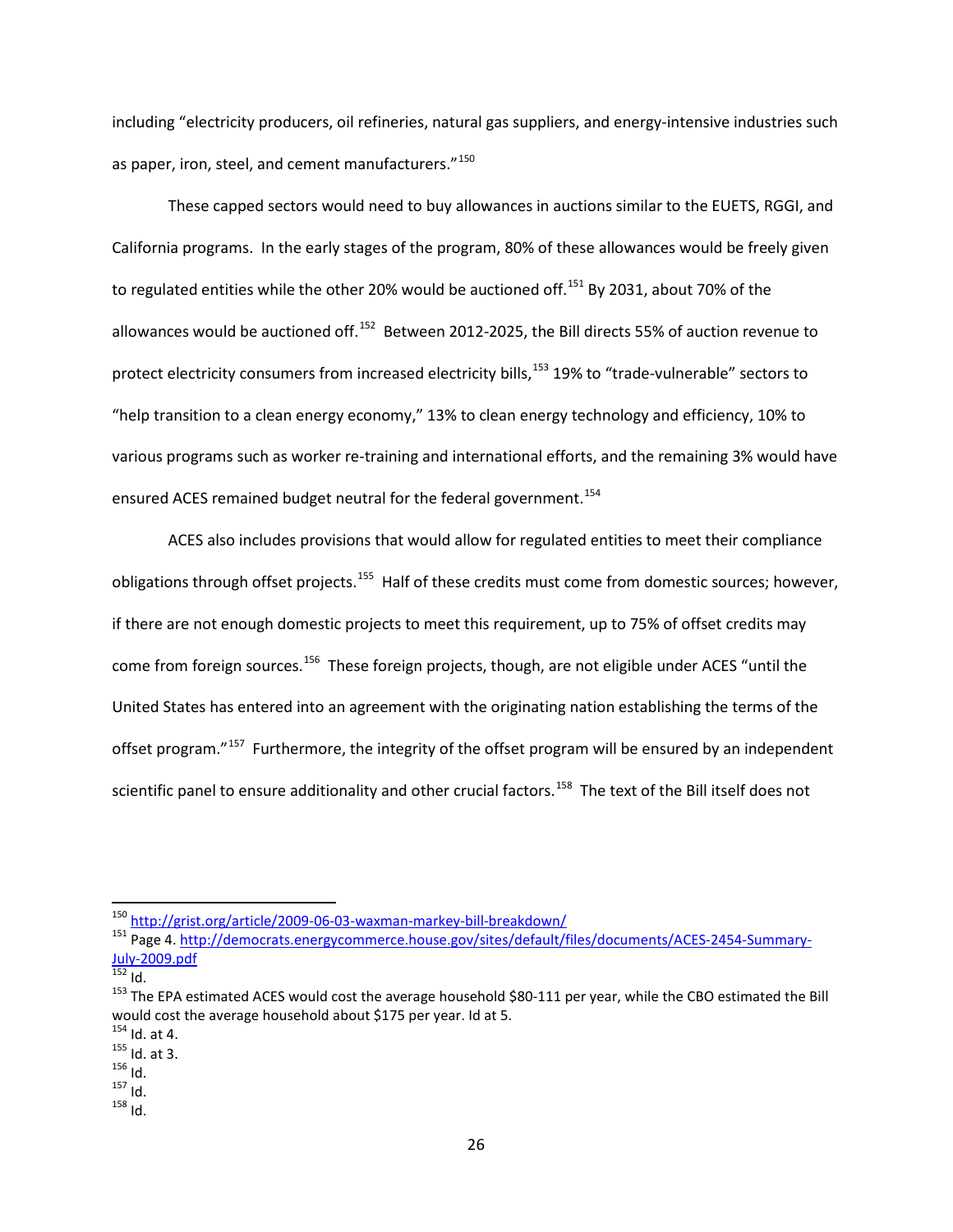specify which offset projects are eligible, but rather delegates this task to certain Executive Agencies.<sup>159</sup> These offset provisions will be discussed in greater detail in the following section.

<span id="page-26-0"></span>While ACES and the California model are similar, a new federal bill, modeled on ACES and informed by the successes of California's system and some of the failures of the EUETS and RGGI, can be presented to Congress to create a more successful national cap-and-trade system. The next section will discuss some of ACES' more specific provisions and introduce some changes that can be made to hopefully make the bill more likely to pass both Houses of Congress, rather than die in the Senate as ACES did.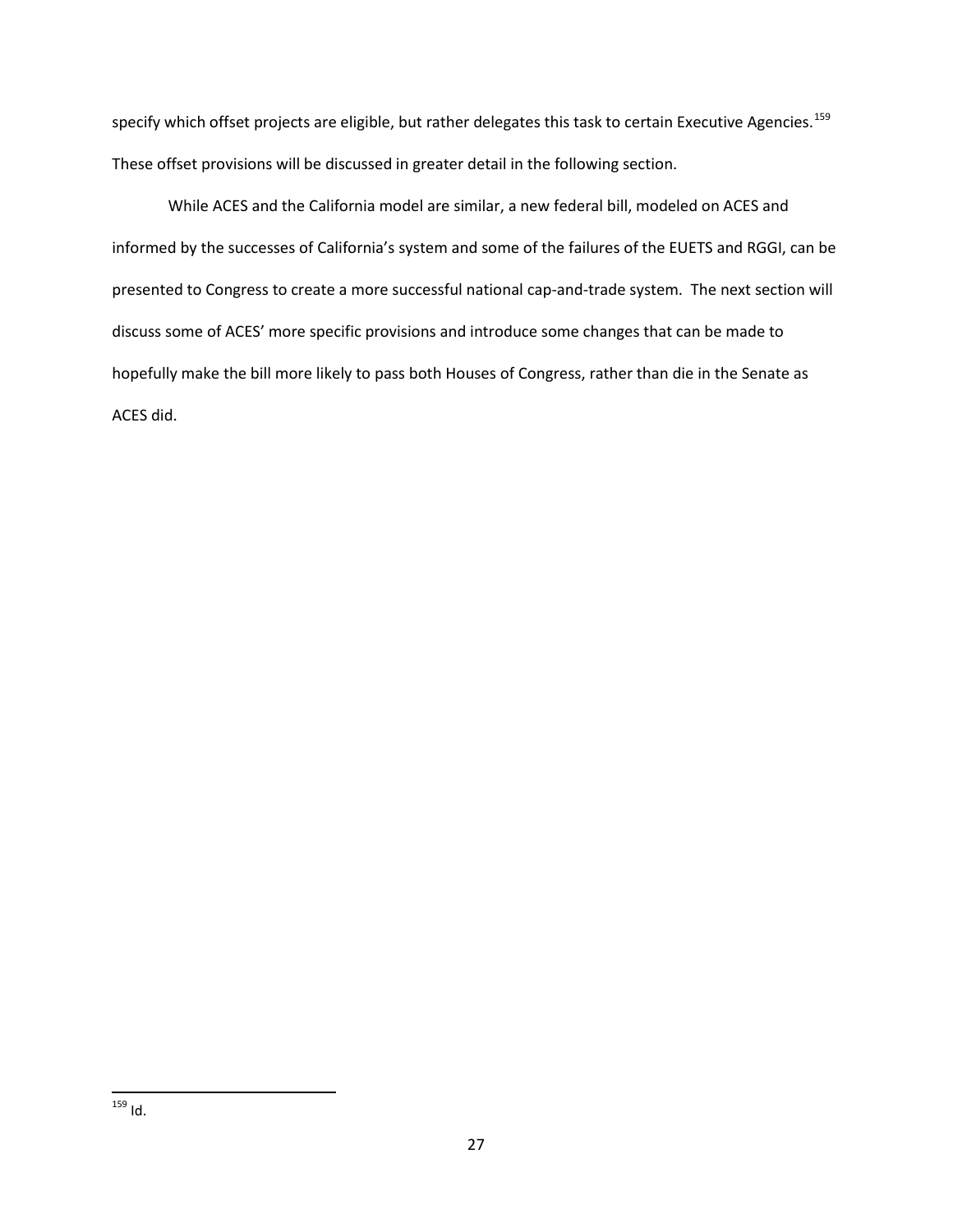### V. Recommendations for a Federal Cap-and-Trade Program

Perhaps the most challenging aspect of passing a comprehensive bill addressing climate change is the recent polarized politicization of the issue. Many politicians continue to deny the severity, and some even the existence, of climate change in the face of overwhelming scientific consensus.<sup>[160](#page-27-0)</sup> Therefore, if a new bill is to pass both houses of Congress, there will need to be a significant change in the public's understanding and perception of climate change, which must be reflected by elected officials.<sup>[161](#page-27-1)</sup> While it is clear that a majority of Americans believe in climate change and want the Federal Government to act, <sup>[162](#page-27-2)</sup> many elected officials are bankrolled by the fossil fuel industry and are thus unwilling to support many of the attempts to transition to a cleaner economy.<sup>[163](#page-27-3)</sup>

Another political barrier to a Federal cap-and-trade system is the split amongst those who do support pricing carbon. While some support a market-based approach such as ACES, others have recently introduced legislation to impose a carbon tax.<sup>[164](#page-27-4)</sup> It is imperative that those who wish to see a price on carbon come together to develop the most politically feasible mechanism for doing so; approaching the issue in factions will surely fail. While a carbon tax has lower transaction costs and creates relative certainty for taxed entities, "tax" is a poisonous word in Washington D.C. and is not the most economically efficient means of determining an appropriate carbon price. A cap-and-trade system, particularly one with a price floor, which will be discussed *infra*, could be considered a hybrid "cap-and-tax" system by guaranteeing a minimum price on carbon. By creating a market in which to trade emissions allowances, a cap-and-trade system will allow the market to price carbon, rather than politicians. Furthermore, considering the vast majority of international jurisdictions are adopting cap-

<span id="page-27-2"></span>

<span id="page-27-4"></span><span id="page-27-3"></span>

<span id="page-27-1"></span><span id="page-27-0"></span><sup>&</sup>lt;sup>160</sup> <http://wwwp.dailyclimate.org/tdc-newsroom/2012/03/kerry-vents-on-climate><br>
<sup>161</sup> <http://legalplanet.wordpress.com/2012/05/16/the-climate-misinformation-nation/><br>
<sup>162</sup> See, *supra*, note 14.<br>
<sup>163</sup> http://priceofoil.or proposal[. http://democrats.energycommerce.house.gov/index.php?q=news/waxman-whitehouse-blumenauer](http://democrats.energycommerce.house.gov/index.php?q=news/waxman-whitehouse-blumenauer-and-schatz-release-carbon-price-discussion-draft)[and-schatz-release-carbon-price-discussion-draft](http://democrats.energycommerce.house.gov/index.php?q=news/waxman-whitehouse-blumenauer-and-schatz-release-carbon-price-discussion-draft)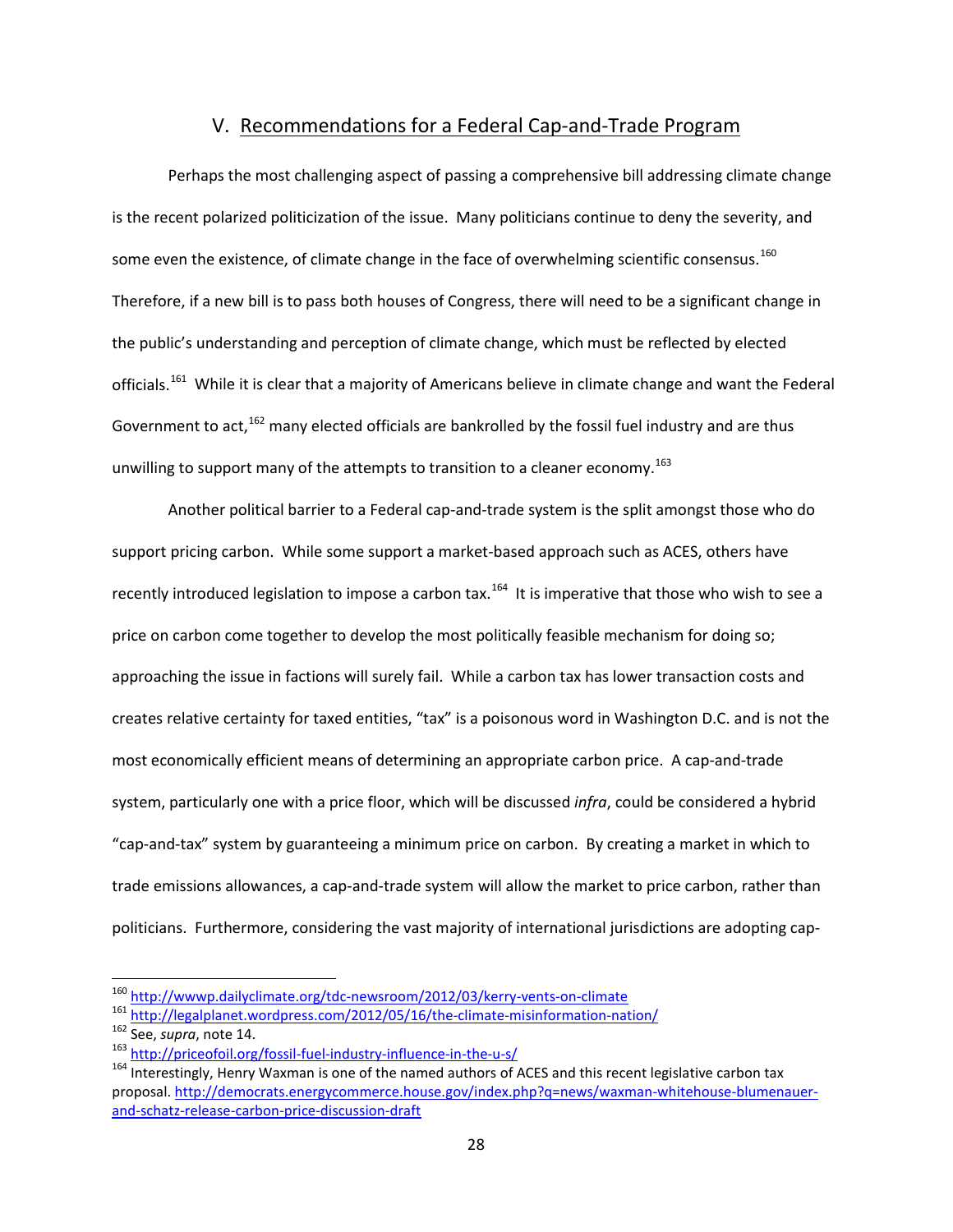and-trade rather than a carbon tax, it seems prudent to pursue a comprehensive and properly developed cap-at-trade system at the United Stated Federal level.

### *a. Adaptive Regulatory Structure*

Before the specifics of such a large program are developed, it is important to step back and look at the overarching skeleton for such a program. As has been clear from other cap-and-trade systems throughout the world, regulatory certainty is essential for a properly functioning program. On the other hand, flexibility to tweak the program as time goes on and circumstances change is necessary for the program to avoid being ineffective and outdated. Therefore, the program must find a balance between the two extremes. In their paper, "The EU Emissions Trading System: Results and Lessons Learned," the Environmental Defense Fund recommends that a "predictable cap guided by the evidence of climate science provides a flexible, automatic stabilizer that helps to smooth unexpected downturns in the macroeconomy by reducing the costs of emission reductions."<sup>[165](#page-28-0)</sup> However, flexibility based on evolving scientific knowledge must also be paired with a predictable timeframe for review and a transparent revision process.<sup>[166](#page-28-1)</sup>

A three-phase process, like that in the EUETS and California system, is an effective way of identifying periods during which regulations will remain unchanged while providing the opportunity for regulators to update those regulations as scientific knowledge changes. Like the EUETS system, the first phase could be used as an opportunity to develop "a proper trading infrastructure, including emissions data and registries."<sup>[167](#page-28-2)</sup> Furthermore, to make this work, the Legislature would need to determine an official scientific body to provide analyses of the current scientific understanding of climate change to be presented at the end of each compliance period to inform any necessary changes to the program from a scientific perspective. Furthermore, there would need to be an identified body that performs an

<span id="page-28-1"></span>

<span id="page-28-0"></span><sup>&</sup>lt;sup>165</sup> EUETS Report at 14.<br><sup>166</sup> Carbon Market Paper at 141.<br><sup>167</sup> EUETS Report at 7.

<span id="page-28-2"></span>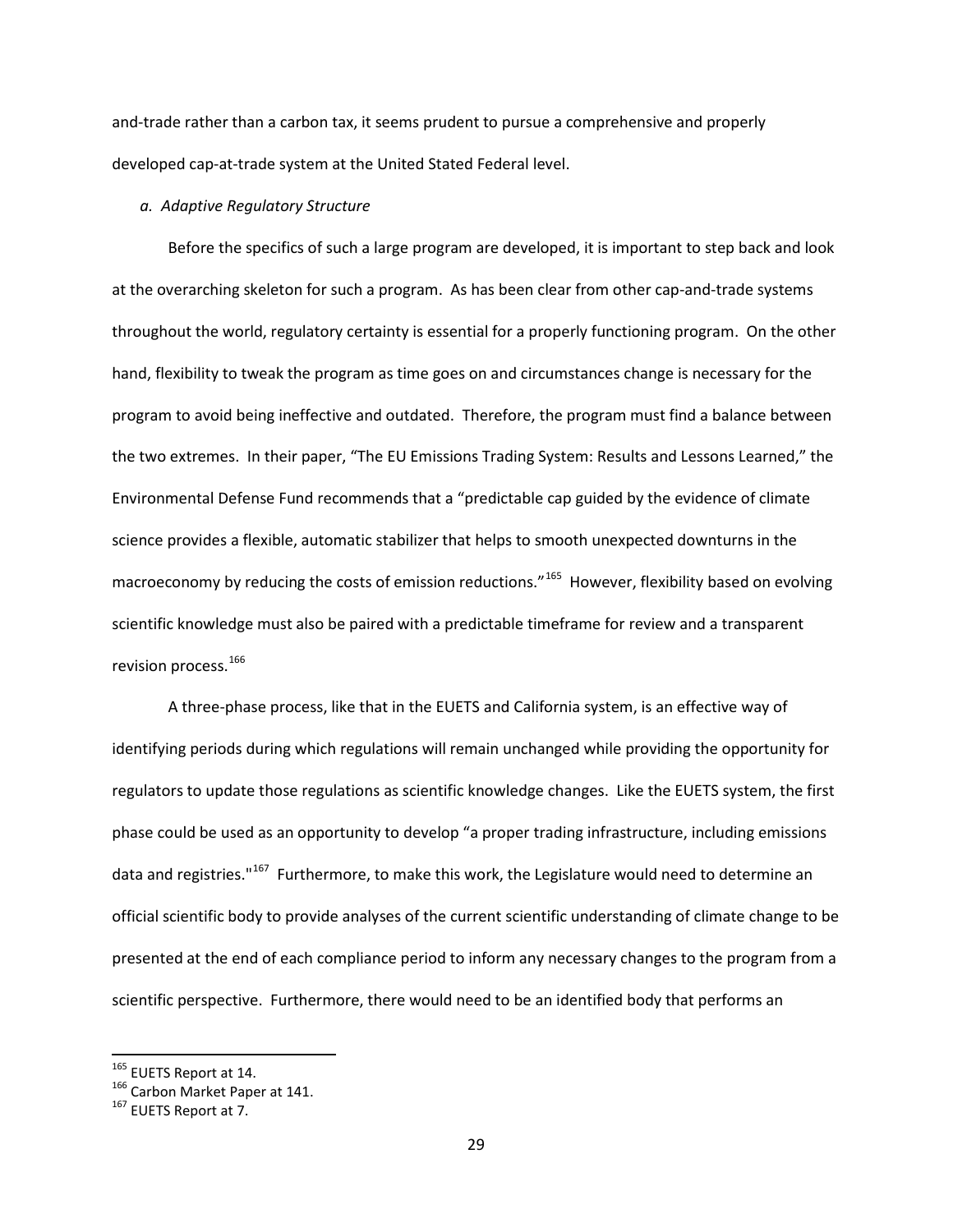economic analysis to assess the actual effect the program has on the economy and make recommendations based on what is actually happening. Both of these bodies would need to provide transparent access to their methodologies and conclusions. While this increases transaction costs, it will give interested parties the opportunity to remain informed as to the basis for potential tweaks at predetermined phased intervals. The costs would be covered by the revenue generated from the auction.

Another option that could help ease regulated entities into a cap-and-trade system and provide revenue to pay for the system is a system similar to Australia's program. There, the government placed a fixed price on carbon that will eventually turn into a cap-and-trade system. In this option, regulated entities would have a fixed compliance cost and be able to make efficiency investments accordingly; eventually, these fixed costs would become based on market forces and any early emission reductions could be rewarded in that market. Furthermore, while this wouldn't guarantee emission reductions in the early stages, it would guarantee a revenue stream for the Government; this money could go toward funding the development of an effective and comprehensive cap-and-trade program in later stages.

#### *b. Scope of Program*

Once the number, length, and nature of each phase are determined for the lifetime of the program, legislators and/or regulators must identify what entities will be covered by the cap. One of the downfalls of the EUETS is the fact that it only covers about 45% of the overall economy's emissions.<sup>168</sup> California's program, when fully implemented, will account for about 85% of California's economy.[169](#page-29-1) The more aspects of the economy that a cap-and-trade program covers, the better for the overall functioning of the system; this follows from the notion that a larger market is more economically efficient than a smaller one, which is an important justification for encouraging linkage among jurisdictions. While it is not feasible to cover every single entity, due to technical, logistical, and leakage

<span id="page-29-1"></span><span id="page-29-0"></span> $^{168}$  See, fn. 41.<br> $^{169}$  See, fn. 121.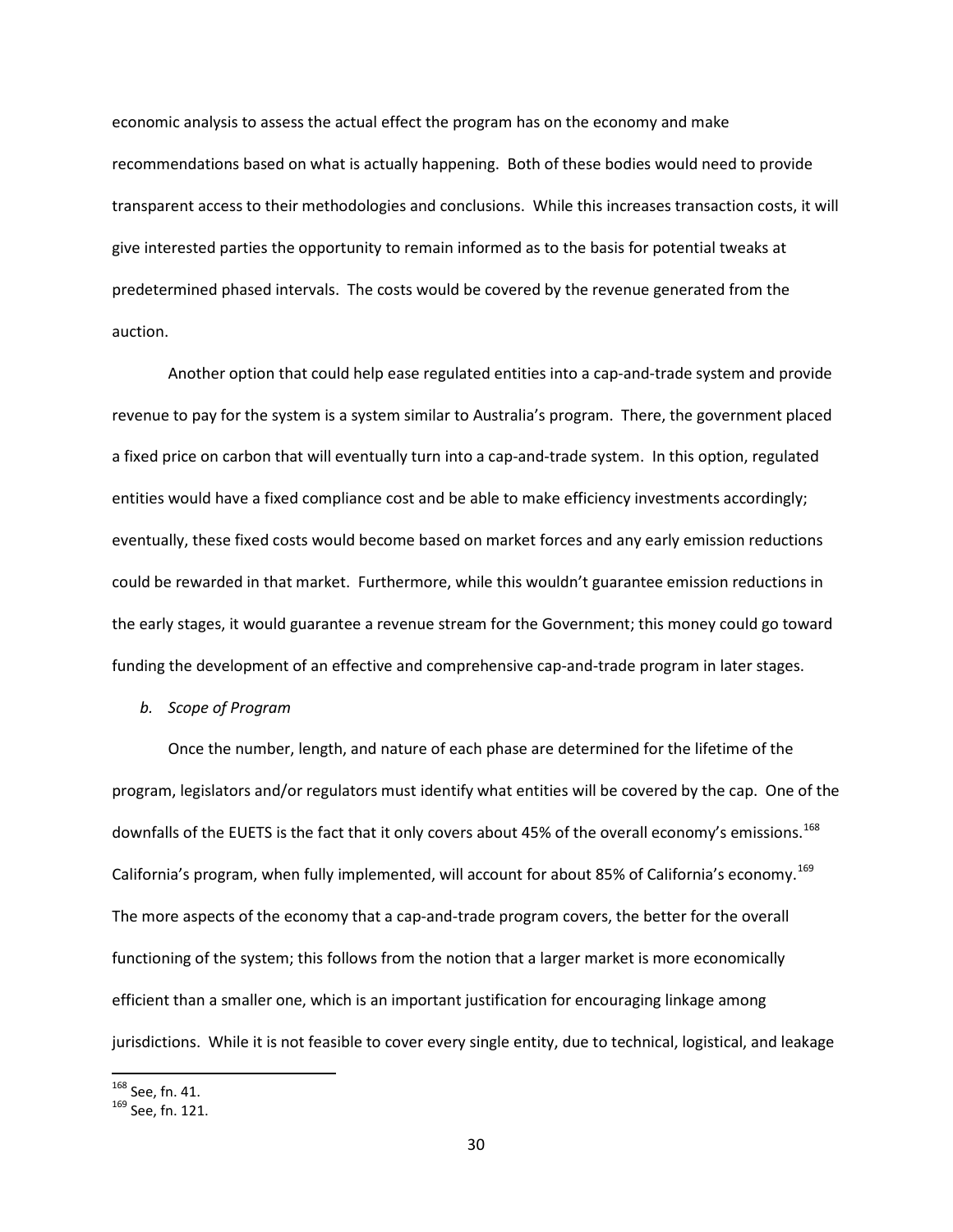concerns, covering 80-85% of the economy will foster a more efficient national carbon market than a program that only targets 50% of the economy, as the EUETS did. With approximately 85% of the economy covered by the cap-and-trade program, allocation of allowances will be incredibly important. Unlike the EUETS, RGGI and California had real and verified emissions data on which they could base initial allowance allocation. Therefore, it is essential for ACES to have real and verified emissions data from regulated entities in each state, which is easy based on US EPA's GHG reporting requirements.<sup>[170](#page-30-0)</sup>

#### *c. Allowance Allocation*

As discussed *supra*, a cap-and-trade auction in which 100% of the emissions credits are auctioned off in the first phase is unlikely to pass in the current political climate. While this would eliminate the opportunity for any windfall profits, it increases costs for industry. It is important to keep the interests of industry in mind as this program comes together because the program will work its best if all parties are satisfied with the design. Furthermore, other jurisdictions have found it helpful to give industry the opportunity to ease into their compliance obligations to keep costs low and help all parties involved transition into a relatively new market.

California only auctioned 10% of the required credits in its first auction; the EUETS gave away nearly all allowances in Phase I and only auctioned 3% in Phase II; ACES recommends auctioning 20% of allowances in the early stages of the program. California was able to auction 10% without seeing the effects of windfall profits because California's electricity market is regulated. California's system was requires utilities to auction off all of the credits they received for free and return the profits to the consumer.[171](#page-30-1) In an unregulated market, such as many of the jurisdictions in the EU, a utility can pass the cost of compliance on to the consumer while keeping the revenue raised from the freely allocated allowance auction sales. Therefore, it is very difficult to prevent this from happening at a national level in the United States because each jurisdiction treats electricity regulation differently.

<span id="page-30-1"></span>

<span id="page-30-0"></span><sup>170</sup> <http://www.epa.gov/ghgreporting/><br>171 <http://www.sacbee.com/2012/12/20/5066550/utilities-benefit-in-state-carbon.html>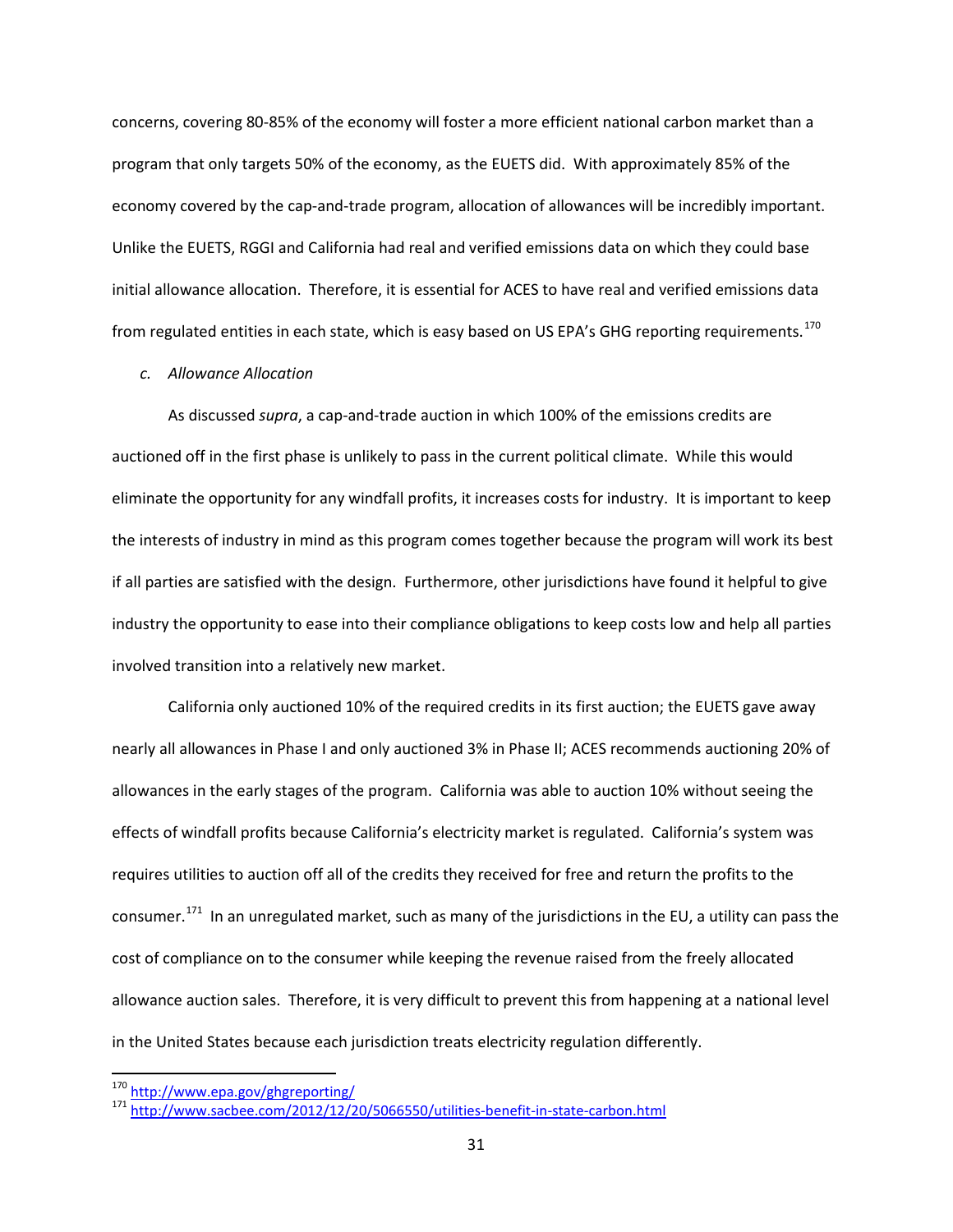To avoid windfall profits based on the free allocation of allowances to electric utilities, Congress would have to make the legislative intent clear that FERC may assert jurisdiction over utilities. The legislative finding that preventing windfall profits by regulating utilities affects interstate commerce must have a rational basis.<sup>172</sup> If this is the case, the bill would carry the presumption of constitutionality.<sup>173</sup> The United States Supreme Court has found that where the legislative intent is clear, "federal regulation of intrastate power transmission may be proper because of the interstate nature of the generation and supply of electric power."<sup>174</sup> If FERC can develop regulations to prevent windfall profits from freely allocated allowances to electric utilities, then the California model of auctioning 10% of allowances in the first phase would make the transition to a cap-and-trade system more industry friendly. Otherwise, the Legislature could develop a specific capital gains tax scheme to tax these windfall profits at a higher rate, with a provision to return this additional tax revenue to utility customers.<sup>[175](#page-31-3)</sup> In addition, to minimize windfall profits, the program should consider auctioning a higher percentage of allowances in the first phase, such as 20%, the amount identified in ACES.

ACES also has its own provision to minimize windfall profits. ACES indicates that regulated utilities delivering electricity to customers would receive only 32% of their allowances for free through 2025.<sup>[176](#page-31-4)</sup> The utilities are then directed to use these profits to keep rates low.<sup>177</sup> The EUETS will auction off nearly 100% of allowances to the power generation sector.<sup>178</sup> The authors of a national cap-andtrade bill could consider this approach, though the proposal will likely meet political resistance. ACES

<span id="page-31-2"></span>

<span id="page-31-1"></span><span id="page-31-0"></span><sup>&</sup>lt;sup>172</sup> Hodel v. Indiana, 452 U.S. 314, 323 (1981)<br><sup>173</sup> Usery v. Turner Elkhorn Mining Co., 428 U.S. 1, 15 (1976)<br><sup>174</sup> F.<u>E.R.C. v. Mississippi</u>, 456 U.S. 742, 755 (1982) (finding that in regards to PURPA, Congress "determ 'the protection of the public health, safety, and welfare, the preservation of national security, and the proper exercise of congressional authority under the Constitution to regulate interstate commerce require,' among other things, a program for increased conservation of electric energy, increased efficiency in the use of facilities and resources by electricity utilities, and equitable retail rates for electricity consumers, as well as a program to improve the wholesale distribution of electric energy, and a program for the conservation of natural gas while ensuring that rates to gas consumers are equitable.")<br>
<sup>175</sup> EUETS Report at 21.<br>
<sup>176</sup> ACES Summary at 5.<br>
<sup>177</sup> Id.<br>
<sup>178</sup> See, fn. 63.

<span id="page-31-4"></span><span id="page-31-3"></span>

<span id="page-31-5"></span>

<span id="page-31-6"></span>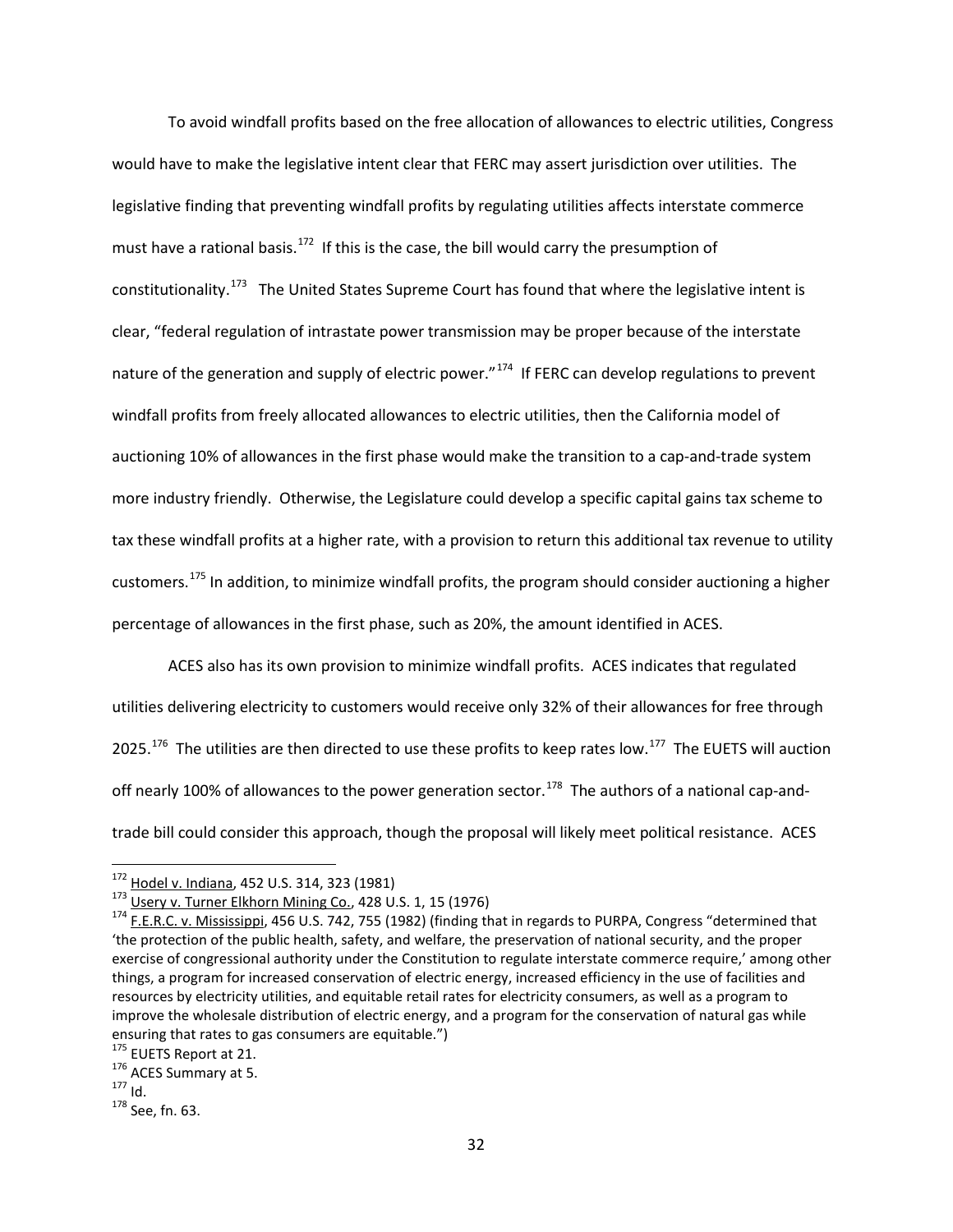also contains a ratepayer fairness provision, which makes sure that local distribution companies are not allocated any more allowances than are needed to cover its direct and indirect costs related to the program.<sup>[179](#page-32-0)</sup> Minimizing windfall profits through careful allowance allocation is an important step to ensuring a properly functioning program.

### *d. Price Floor and Ceiling*

Allowance allocation is one of the main cost containment mechanisms that ensures a reasonable price on carbon. However, the Legislature can include other cost-containment mechanisms, as California and other jurisdictions have done, to further protect the price from getting too high. Important cost containment mechanisms, discussed *supra*, are a set price floor and price ceiling. By developing a reserve at which allowances can be purchased at a set price if the auction prices get too high, the Legislature can signal to industry the very maximum that firm could potentially have to pay to satisfy its compliance obligations. Furthermore, a price floor ensures the lowest price for allowances, giving both the Federal Government an indication of the least amount of money the program can raise and regulated entities the very minimum they can be required to pay for their compliance obligations given their current level of emissions.

ACES has a provision for a \$10 price floor, similar to the California model. While the price floor can be set at any price, the \$10 floor guarantees a reasonable price for carbon in early stages and has worked well in the California program thus far. The price floor in RGGI of \$1.89<sup>[180](#page-32-1)</sup> is far too low for a national cap-and-trade program. As indicated in ACES, the price floor should increase accordingly with inflation, but should remain the same throughout phases. If after the first phase the independent economic analysis determines a \$10 price floor is inefficient, it can be updated accordingly.

On the other end of the spectrum is the "soft-ceiling" provision of the California cap-and-trade system. California's system has a set price for the "Allowance Price Containment Reserve Account,"

<span id="page-32-1"></span>

<span id="page-32-0"></span><sup>&</sup>lt;sup>179</sup> ACES Summary at 5.<br><sup>180</sup> http://www.platts.com/RSSFeed<u>DetailedNews/RSSFeed/ElectricPower/6734973</u>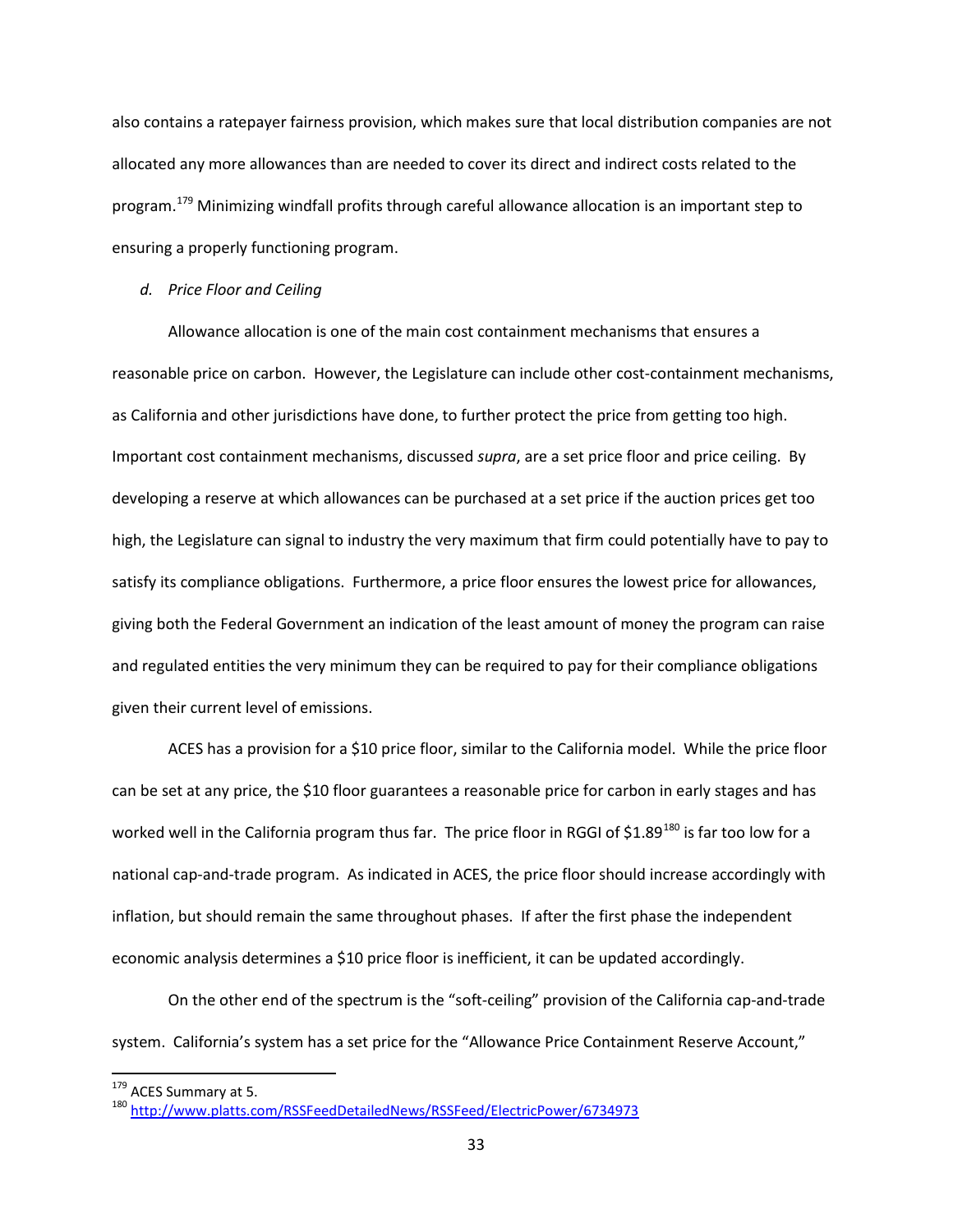which is \$40-50 based on allowance vintage. This price will increase by 5% plus inflation each year. ACES, on the other hand, has a price ceiling of 160% of the three-year allowance trading average.<sup>181</sup> Of course, each approach has its advantages. California's fixed price ceiling gives regulated entities a guaranteed maximum compliance obligation cost; this allows for long term financial planning for entities that wish to invest in emission reduction technologies and those who contemplate continue to pay-topollute. The ACES approach, however, makes the price maximum relative to the trading average over the long term; this guarantees more long-term stability in the price and ensures that a predetermined ceiling is not too low compared to three-year market pricing, though it doesn't identify any fixed longterm price maximum so it may be difficult for firms to make long-term investments based on precise numbers.

Therefore, it seems a fixed price ceiling, subject to revision based on the independent economic analysis accompanying each phase transition,  $182$  is the best option when pursuing a national cap-andtrade system geared toward providing regulated entities with more long-term certainty where feasible. In determining this price ceiling, however, Congress should evaluate the economic analyses out there that have looked at the price that is most likely to trigger energy efficiency improvements; one study, mentioned *supra*, found that the price of an allowance must be €25-€30, or \$32-\$39, to be effective.<sup>183</sup> California's soft-ceiling of \$40-\$50 exceeds these estimates and can thus inform a price ceiling in new legislation, but the authors of a new cap-and-trade bill must be cognizant of the importance of making sure the price ceiling is high enough to ensure proper incentives for emissions reductions.

*e. Multi-Year Compliance Periods*

<span id="page-33-0"></span><sup>&</sup>lt;sup>181</sup> ACES Summary at 4. [http://democrats.energycommerce.house.gov/sites/default/files/documents/ACES-2454-](http://democrats.energycommerce.house.gov/sites/default/files/documents/ACES-2454-Summary-July-2009.pdf) [Summary-July-2009.pdf](http://democrats.energycommerce.house.gov/sites/default/files/documents/ACES-2454-Summary-July-2009.pdf)<br><sup>182</sup> This analysis could include an ACES-like metric, analyzing the three-year average of the market and ensuring the

<span id="page-33-1"></span>market ceiling is at least 160% of the average.

<span id="page-33-2"></span><sup>183</sup> See, fn. 53.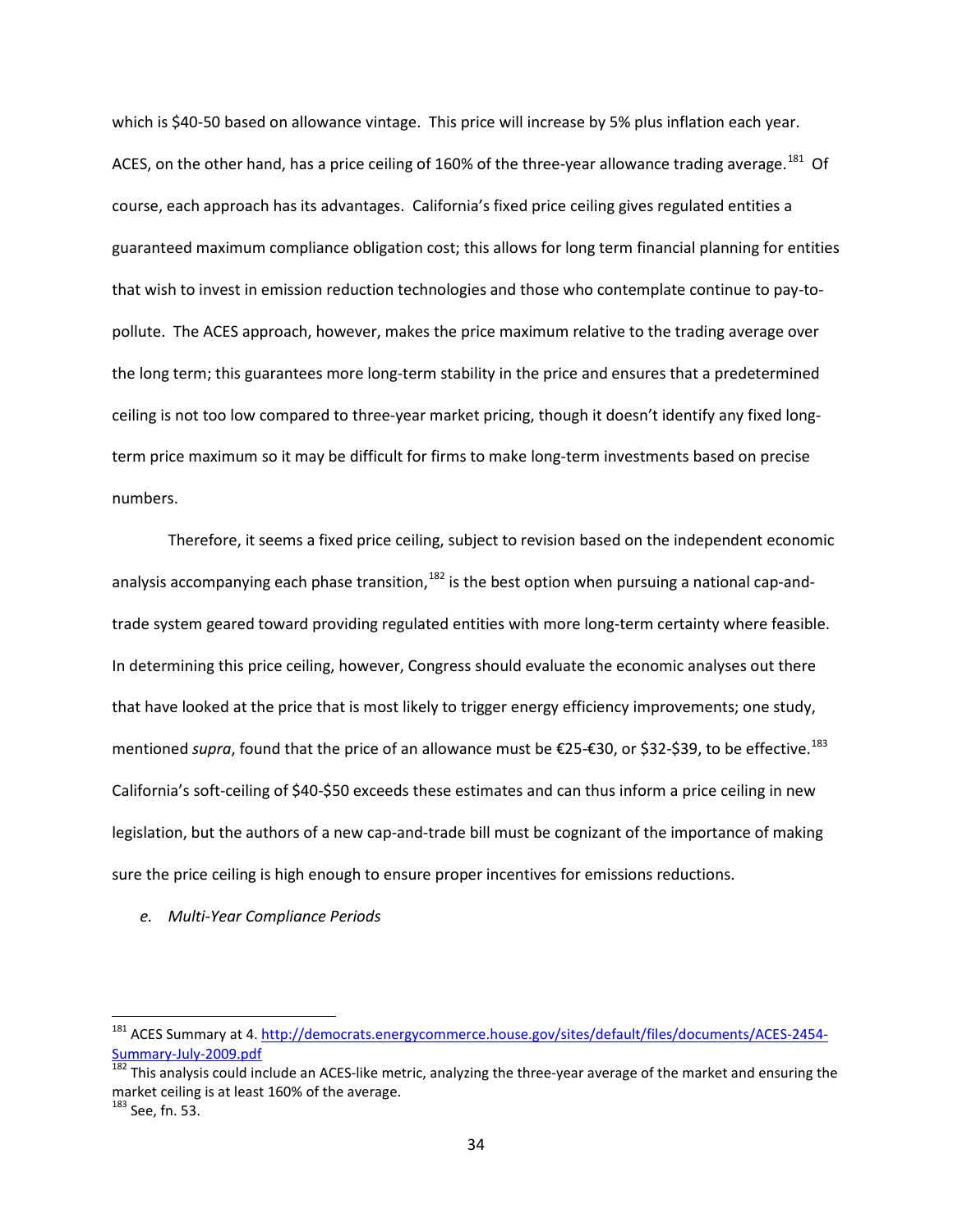The EUETS, RGGI, and California programs offer three-year compliance periods as a means of allowing annual natural and business variations to average out over a period of time greater than a single year. ACES, on the other hand, includes two year compliance periods. In proposing national legislation, it is important to keep in mind the structure of other programs to make potential linkage easier in the future.<sup>[184](#page-34-0)</sup> Furthermore, three-year compliance periods have worked extremely well for each of the other programs. Therefore, new federal legislation should include three-year compliance periods. However, it may be necessary to set up three year compliance periods with a scientific reevaluation of the necessary length of compliance periods as the climate changes over time. For instance, every three compliance periods there could be a reevaluation of yearly emissions compared to the three-year emission averages. These data could then be used to calculate emissions averages based on two- or four-year compliance periods to maximize efficiency.

RGGI has an option to extend the compliance periods from three years to four years.<sup>[185](#page-34-1)</sup> This is triggered if the twelve month rolling average price of allowances is greater than \$10. If this occurs, then a "stage two trigger event" occurs, and the compliance period is extended from three years to four. This price trigger situation is another option for the Legislature to consider. However, the uncertainty of compliance periods can cause prices to fluctuate and adds an additional variable. If the length of compliance periods were updated at time periods specified ahead of time in the legislation, the program would efficiently balance the needs of industry with the evolving nature of climate change science and the developing market.

### *f. Allowance Banking*

Allowance banking is part of nearly every cap-and-trade system in the world. It provides the flexibility regulated entities need to balance its present need for allowances with the prospect of future allowance prices rising. Therefore, if an entity decides it is the proper business move to buy unneeded

<span id="page-34-1"></span><span id="page-34-0"></span>

<sup>&</sup>lt;sup>184</sup> Linkage will be discussed in greater detail *infra*.<br><sup>185</sup> "Overview of RGGI CO<sub>2</sub> Budget Trading Program" at 7. <u>[http://www.rggi.org/docs/program\\_summary\\_10\\_07.pdf](http://www.rggi.org/docs/program_summary_10_07.pdf)</u>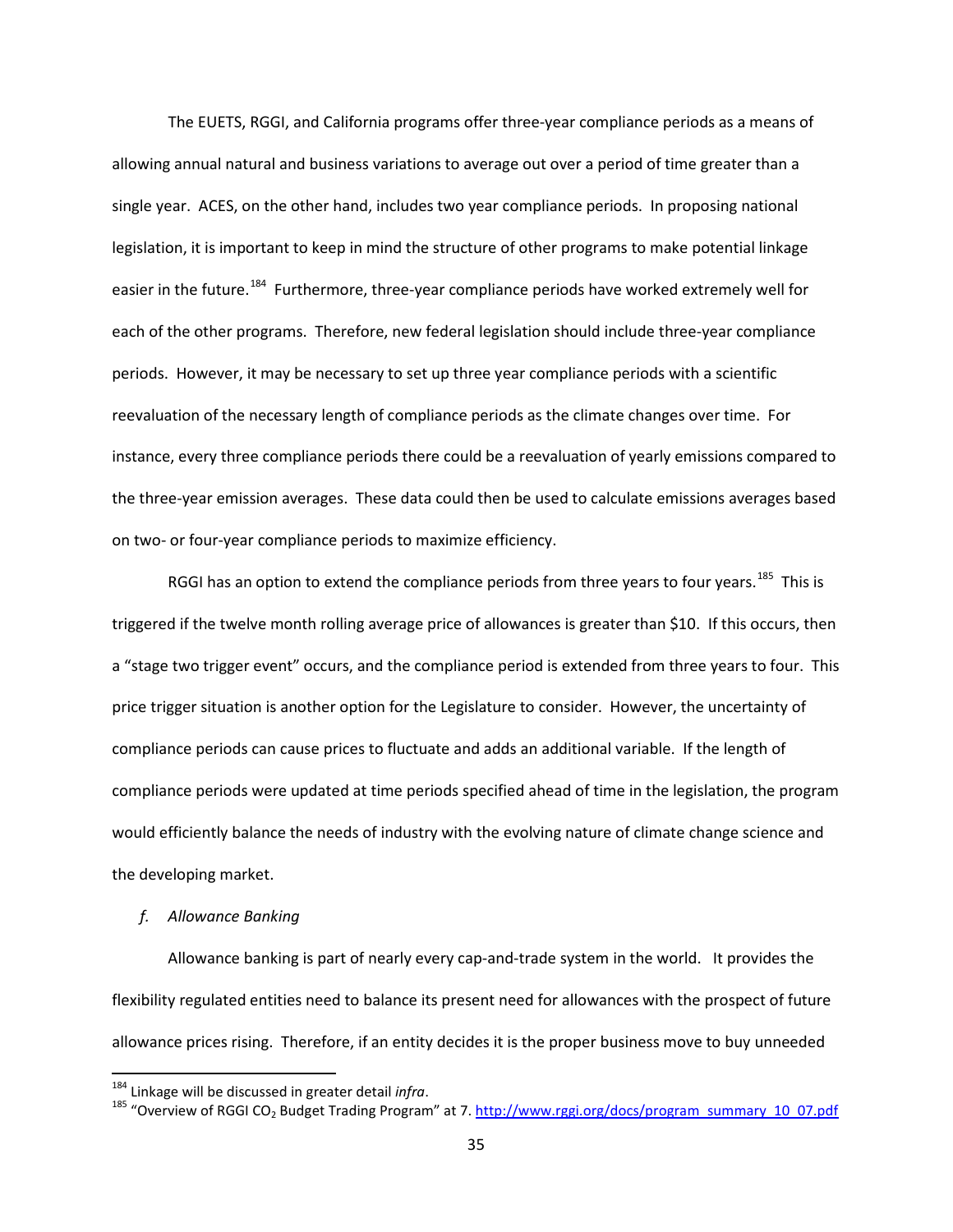allowances now in order to save them and use them in the future, it is able to do this with allowance banking. Of course, there are shortcomings with allowance banking because it is a provision based on long-term certainty; for instance, there is the possibility that the program may fail before the regulated entity has a chance to use its banked allowances, thus causing a financial loss. However, because this is unlikely and the banking provisions provide a great deal of flexibility to regulated entities, it is important to have as part of any cap-and-trade program.

 $ACES^{186}$  $ACES^{186}$  $ACES^{186}$  and RGGI<sup>[187](#page-35-1)</sup> include unlimited allowance banking provisions, but ACES counts banked allowances at an 8% discount rate.<sup>[188](#page-35-2)</sup> Furthermore, under ACES, these banked allowances can only make up 15% of an entity's compliance obligation for a given year.<sup>[189](#page-35-3)</sup> California's system limits the amount of allowances an entity may "hold" in a given year, based on a specified formula.<sup>[190](#page-35-4)</sup> The EUETS did not allow for Phase I allowance banking, but inter-phase banking was allowed between Phases II and III.<sup>[191](#page-35-5)</sup> By not allowing banking between phases, "cost shocks have to be absorbed immediately."<sup>[192](#page-35-6)</sup> Therefore, inter-phase banking is essential for flexibility and price stability. Based on the existing systems, the ACES proposal is a hybrid approach of unlimited banking and value limitations. By allowing regulated entities to hold unlimited allowances from different vintage years, but limiting the amount the entity can surrender in a given compliance year, the ACES system finds a good balance by giving entities flexibility while maintaining rigorous regulatory requirements.

*g. Penalties*

In regards to the surrender of allowances at the end of a compliance period, each system has its own form of penalties if a regulated entity does not meet its compliance obligations. If a regulated

<span id="page-35-1"></span><span id="page-35-0"></span><sup>&</sup>lt;sup>186</sup> ACES Summary at 4.<br><sup>187</sup> "Overview of RGGI CO<sub>2</sub> Budget Trading Program" at 6. [http://www.rggi.org/docs/program\\_summary\\_10\\_07.pdf](http://www.rggi.org/docs/program_summary_10_07.pdf)<br><sup>188</sup> Carbon Markets Paper at 136. See ACES §725(c)(2)(C)(i).<br><sup>189</sup> See ACES §725(c)(2

<span id="page-35-3"></span><span id="page-35-2"></span>

<span id="page-35-4"></span>million metric tons of CO<sub>2</sub>e and the "Annual Allowance Budget" is the number of allowances issued for that budget year[. http://www.c2es.org/us-states-regions/action/california/cap-trade-regulation#sub11](http://www.c2es.org/us-states-regions/action/california/cap-trade-regulation#sub11)<br><sup>191</sup> Carbon Markets Paper at 136.<br><sup>192</sup> Id

<span id="page-35-5"></span>

<span id="page-35-6"></span>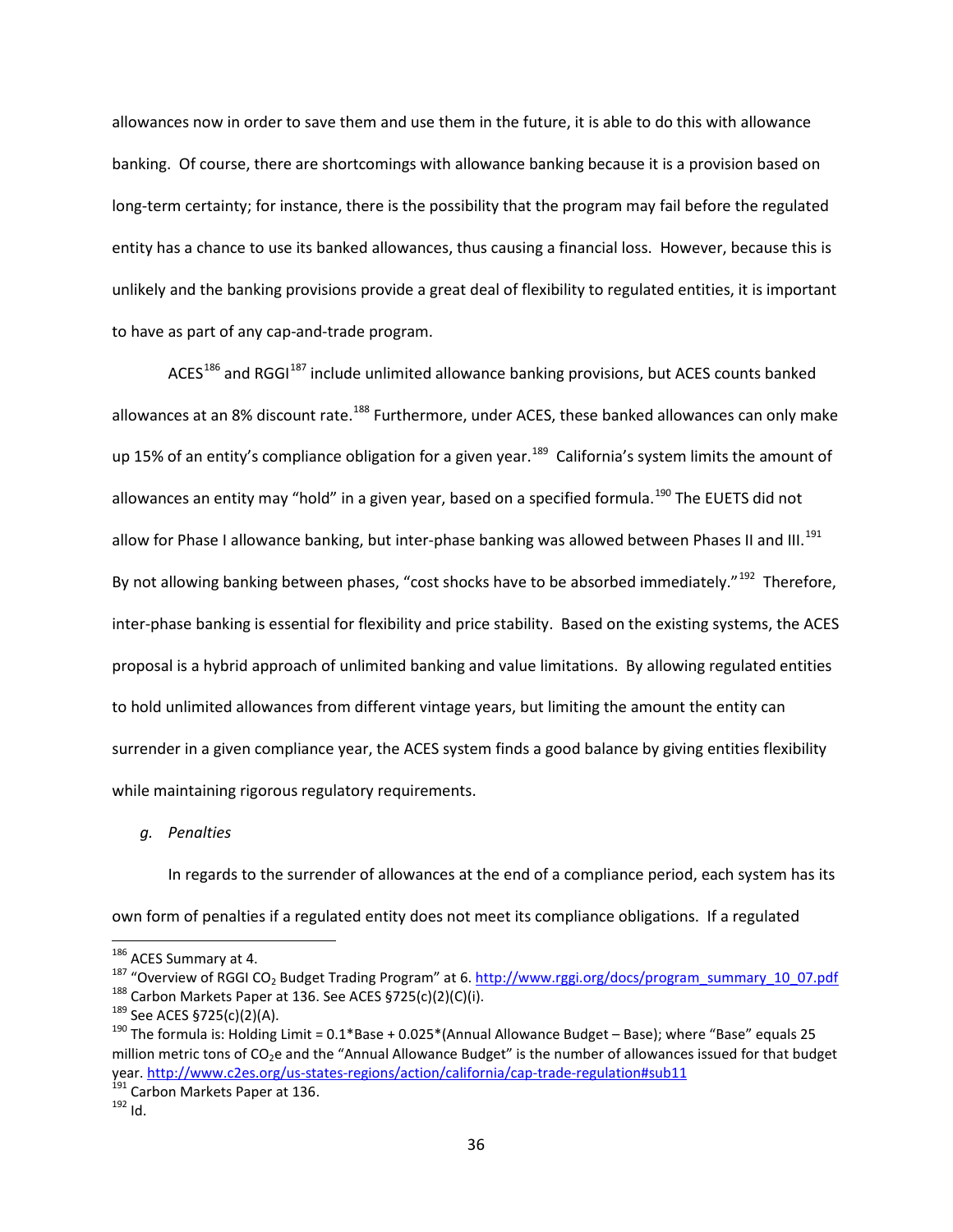entity does not surrender a required allowance, the EUETS has a fixed penalty of  $\epsilon$ 100 per ton.<sup>[193](#page-36-0)</sup> In RGGI, compliance and enforcement is left to the individual states.<sup>[194](#page-36-1)</sup> This gives states the freedom to deal with their businesses as they see fit; however, RGGI does encourage states to implement monetary penalties similar to those imposed by the EUETS.<sup>195</sup> California's system, on the other hand, indicates that for every ton of  $CO<sub>2</sub>e$  an entity is required to surrender, but does not, that entity must purchase four additional credits and surrender them, plus additional fines if additional credits are not purchased in a specified amount of time.<sup>[196](#page-36-3)</sup> ACES requires entities that do not comply with their allowance obligations to pay twice the price of the missing allowance.<sup>197</sup>

The fixed price approach of the EUETS and RGGI do not seem to depend on the market enough; while they do offer certain costs for an entity's failure to surrender the appropriate number of allowances, these fixed costs do not reflect a changing market. The penalties under the California and ACES systems are directly related to the market, and are thus a better representation of the regulated entity's violation. However, the EUETS program's fine of €100 per ton is significantly more than the California system, which is double the ACES proposal. In the California program, if an entity were to violate its compliance obligation and allowances were priced as they were after the second auction (\$13.62), it would be penalized \$54.48. This is roughly €41.71 in April 2013 exchange rates. The EUETS penalty of €100 is roughly \$130.62, more than twice California's penalty and more than four times ACES proposed penalty (though the actual price of allowances under ACES cannot be known). Therefore, for a federal cap-and-trade proposal, ACES should be updated to have a penalty of significantly more than its current 2x multiplier, and can even go further than California's system to penalize violators as harshly as

<span id="page-36-3"></span><span id="page-36-2"></span>

<span id="page-36-1"></span><span id="page-36-0"></span><sup>&</sup>lt;sup>193</sup> <https://www.gov.uk/participating-in-the-eu-ets><br><sup>194</sup> [http://www.rggi.org/docs/neghg\\_compliance.pdf](http://www.rggi.org/docs/neghg_compliance.pdf)<br><sup>195</sup> Id. <sup>196</sup> <http://www.acc.com/legalresources/quickcounsel/UCCTR.cfm><br><sup>197</sup> ACES 723(b)(2)

<span id="page-36-4"></span>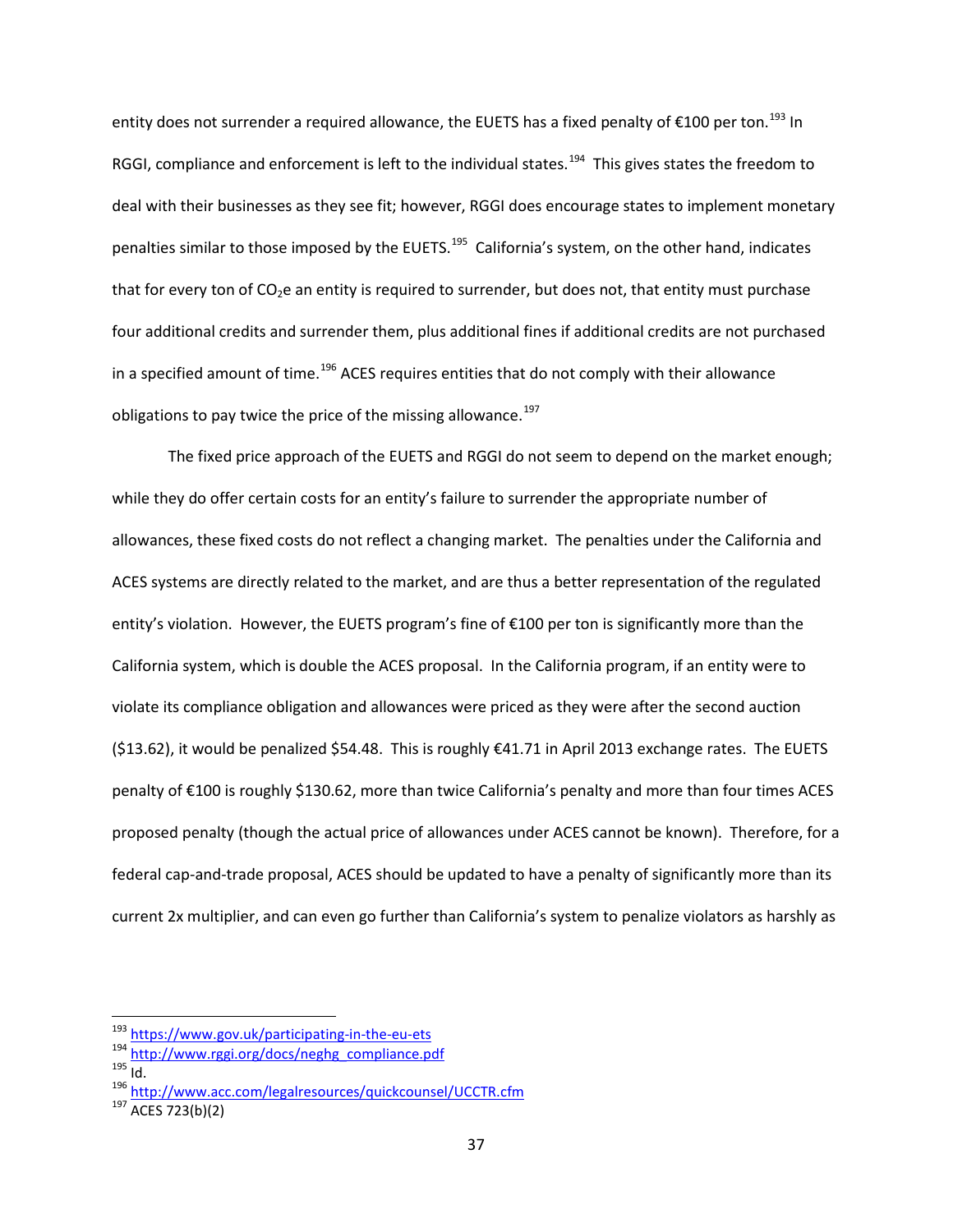the EUETS. This will provide proper incentives to not only comply with the cap-and-trade program, but also invest in more efficient technologies to avoid an unintentional violation.

*h. Offsets*

The final main cost-compliance mechanisms that exist in nearly every cap-and-trade system, and are included in ACES, are provisions for meeting compliance obligations by participating in an offset credit market. As discussed supra, the EUETS allows for offsets under the Clean Development Mechanism of the Kyoto Protocol, modified as necessary by the CDM Executive Board.<sup>[198](#page-37-0)</sup> RGGI limits offset compliance to 3.3% for a given compliance period, unless specified trigger events occur in which entities will be able to satisfy 5-10% of their compliance obligations with offset credits.<sup>[199](#page-37-1)</sup>

The EUETS began its program by approving the CDM as the method by which entities could satisfy compliance obligations through offsets. The CDM has come under great scrutiny, as discussed *supra*, because of questionable projects (typically in India and China) and the fact that additionality is generally determined by a case-by-case financial analysis.<sup>200</sup> Because of the many publicized problems in the CDM program, it should not be approved at the national level. Although it can provide some insight into what has worked and what hasn't, the program as a whole would likely be ineffective for a properly functioning federal system in the United States.

RGGI has approved five different offset protocols: (1) capturing and destroying methane from landfills; (2) reduction in sulfur hexafluoride emissions; (3) forest carbon sequestration projects; (4) avoidance of CO2 emissions through energy efficiency; and (5) emissions reductions through manure management.<sup>[201](#page-37-3)</sup> These projects can exist in RGGI participating jurisdictions or in any jurisdiction that has entered into a Memorandum of Understanding recognizing the strict requirements ensuring the emissions reductions from the programs are "real, additional, verifiable, enforceable, and

<span id="page-37-1"></span><span id="page-37-0"></span><sup>&</sup>lt;sup>198</sup> See, fn. 79.<br><sup>199</sup> Program Summary at 9. [http://www.rggi.org/docs/program\\_summary\\_10\\_07.pdf](http://www.rggi.org/docs/program_summary_10_07.pdf) <sup>200</sup> Id. at 11.<br><sup>201</sup> Id. at 9.

<span id="page-37-2"></span>

<span id="page-37-3"></span>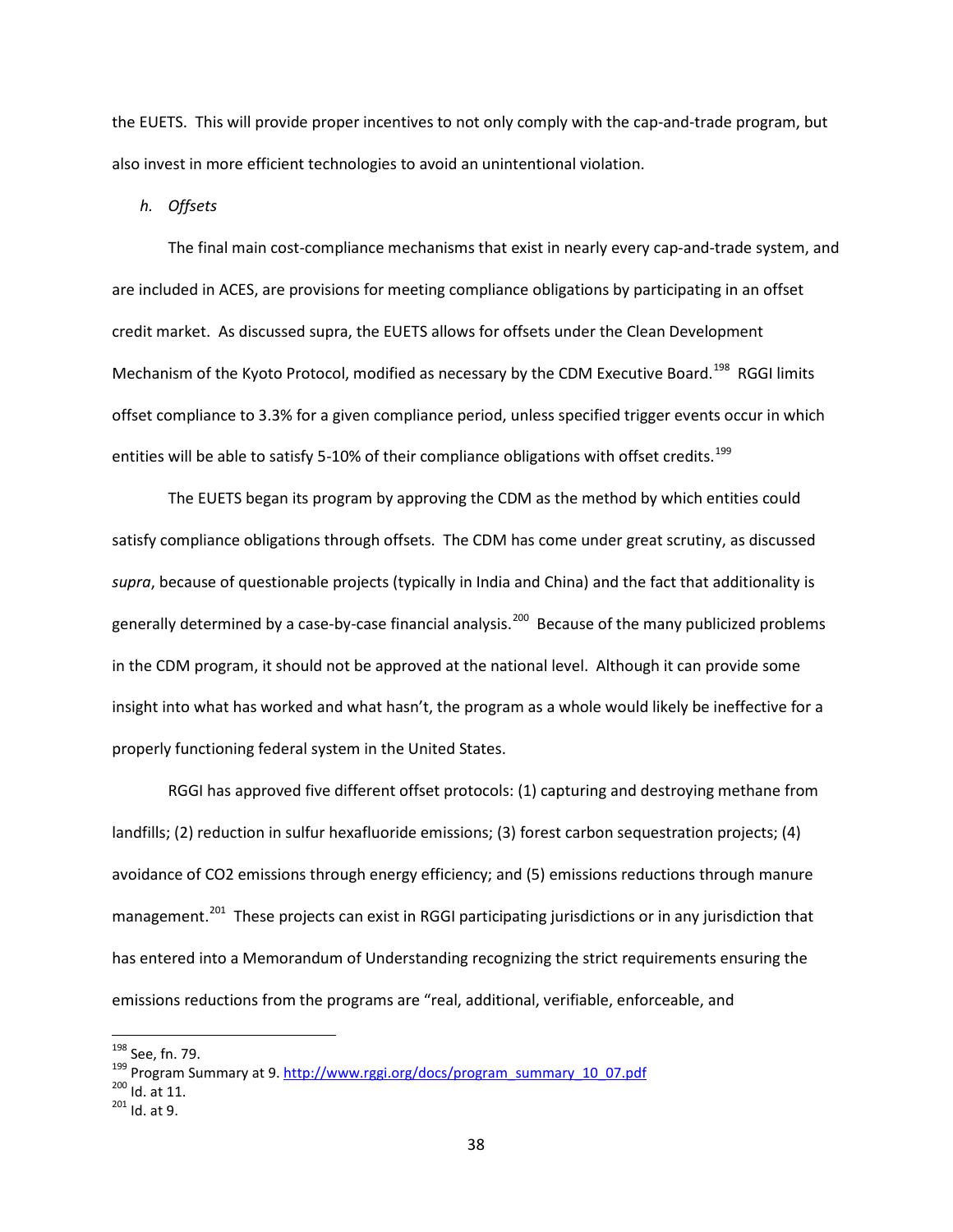permanent."[202](#page-38-0) Additionality, the most controversial aspect of offset verification, is determined by benchmark and performance standards.<sup>[203](#page-38-1)</sup> Because the cap under RGGI is significantly higher than actual emissions and the allowance prices are so low, there are very few offset projects that exist for compliance purposes.

The California Air Resources Board has approved four offset protocols as part of California's capand-trade program. These protocols are: (1) urban forestry; (2) U.S. Forests; (3) Livestock Digester projects; and (4) projects that destroy certain ozone depleting substances.<sup>204</sup> ARB has limited a regulated entity's ability to use offset credits to 8% of their compliance obligations.<sup>[205](#page-38-3)</sup> California's offset protocols were challenged by two environmentalist organizations, who claimed the offset protocols could not guarantee additionality and were, thus, illegal aspects of the regulation.<sup>206</sup> The court dismissed the claims, highlighting that California's standards-based approach using a conservative business-as-usual benchmark was the most scientifically feasible means of assessing additionality.<sup>207</sup> As far as offset projects go, according to the court, additionality is based on counterfactual scenarios and thus cannot be determined with absolute certainty; as such, as long as the best methods are employed, the additionality tests for offset projects fit within the legislative directive. Considering these offset provisions withstood judicial scrutiny, they should be the blueprint for any offset programs developed for a national cap-and-trade scheme.

ACES provisions provide that regulated entities may meet up to 2 billion tons of emission credits with offset credits.<sup>208</sup> One billion of these credits must come from offset projects that are located in the United States, unless there are not enough at which point only 25% must be domestic. Furthermore, for

<span id="page-38-2"></span>

<span id="page-38-3"></span>

<span id="page-38-4"></span>

<span id="page-38-6"></span><span id="page-38-5"></span>

<span id="page-38-1"></span><span id="page-38-0"></span><sup>&</sup>lt;sup>202</sup> Id.<br><sup>203</sup> Id. at 11.<br><sup>204</sup> <http://www.arb.ca.gov/cc/capandtrade/offsets/offsets.htm><br><sup>206</sup> Id.<br><sup>206</sup> See, fn. 139.<br><sup>207</sup> Id.<br><sup>208</sup> ACES Summary at 3. <u>http://democrats.energycommerce.house.gov/sites/default/files/docu</u> [Summary-July-2009.pdf](http://democrats.energycommerce.house.gov/sites/default/files/documents/ACES-2454-Summary-July-2009.pdf)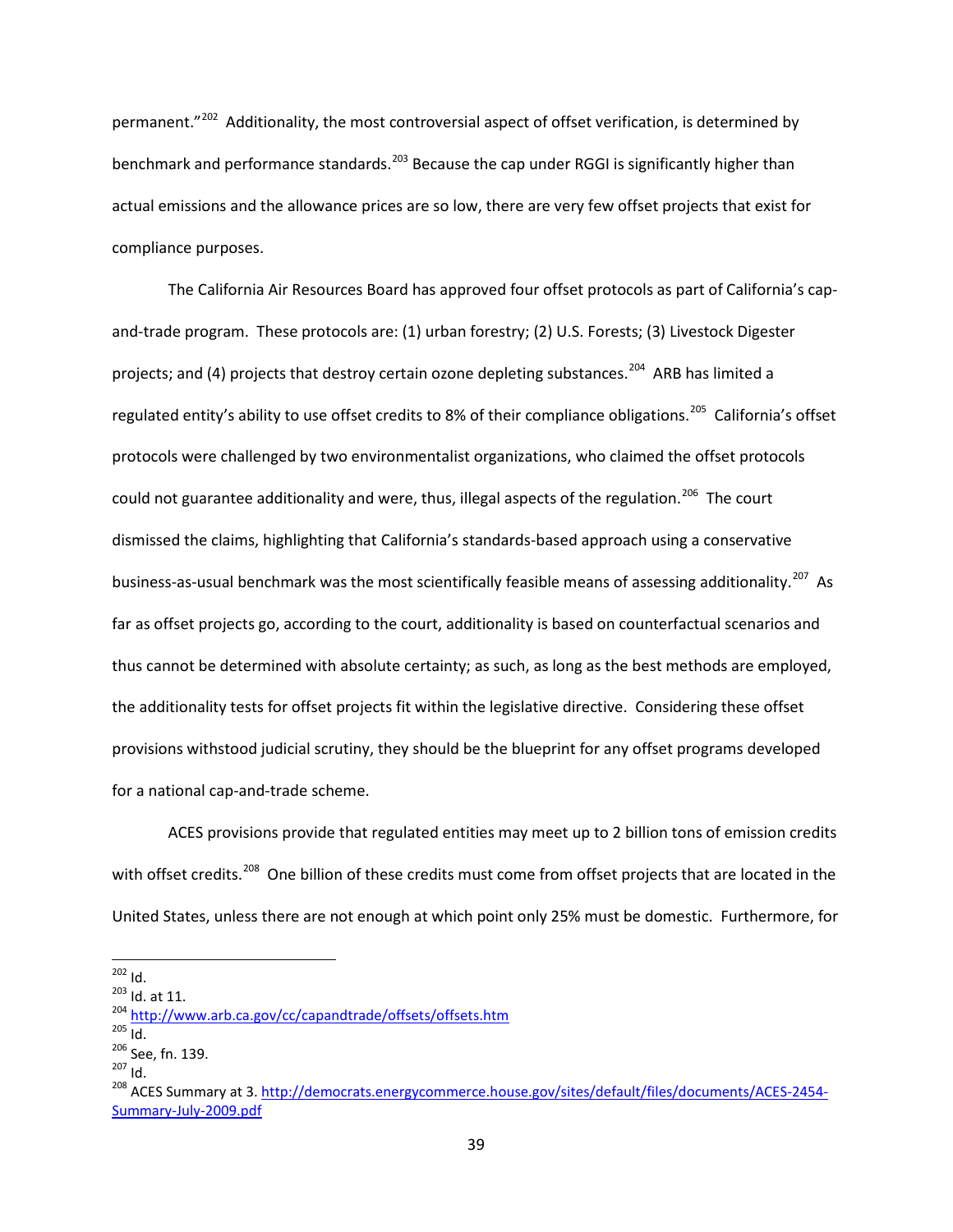offset credits from a foreign jurisdiction to count, that foreign jurisdiction must enter into an agreement in which the foreign country agrees to the United States' offset requirements. This is similar to RGGI and California's programs. ACES directs the Secretary of Agriculture to develop offset protocols related to livestock and forestry; however, because ACES never passed these protocols were never developed.

ACES, written before California's offset protocols were finalized, challenged in court, and upheld, should be updated to include many of the provisions that ensure additionality in California's program. It is important, however, to consider the types of offset protocols offered in RGGI as well. Because Federal legislation will cover the entire country, a broader option of available offset projects will give regulated entities greater freedom to find emissions reductions from approved projects. While the CDM should not be used as a model for offset projects under Federal legislation, it is very important to consider offset programs in relation to other foreign jurisdictions; linkage among markets should always be a driving factor that is not foreclosed by poor planning. If the US doesn't consider the ease of linkage while developing offset policies, it will inefficiently isolate the US cap-and-trade program from the global market. While the ACES provision that any foreign offset project must come from a jurisdiction that enters into an agreement with the US regarding offset requirements should remain, the actual requirements should incorporate foreign concerns at the earliest stage feasible.

#### *i. Revenue Expenditure*

Once the auctions have been completed and the Federal Government has revenue to spend, there are ways for the government to spend that money that is better than others. For instance, the tremendous success of investing revenue in energy efficiency projects throughout RGGI indicates it is one of the smartest ways for the government to spend this money. So far 63% of RGGI auction revenue has gone to energy efficiency, renewable energy, and related projects in participating states.<sup>[209](#page-39-0)</sup> Part of

<span id="page-39-0"></span><sup>&</sup>lt;sup>209</sup> [http://www.rggi.org/docs/RGGI\\_Auctions\\_in\\_Brief.pdf](http://www.rggi.org/docs/RGGI_Auctions_in_Brief.pdf)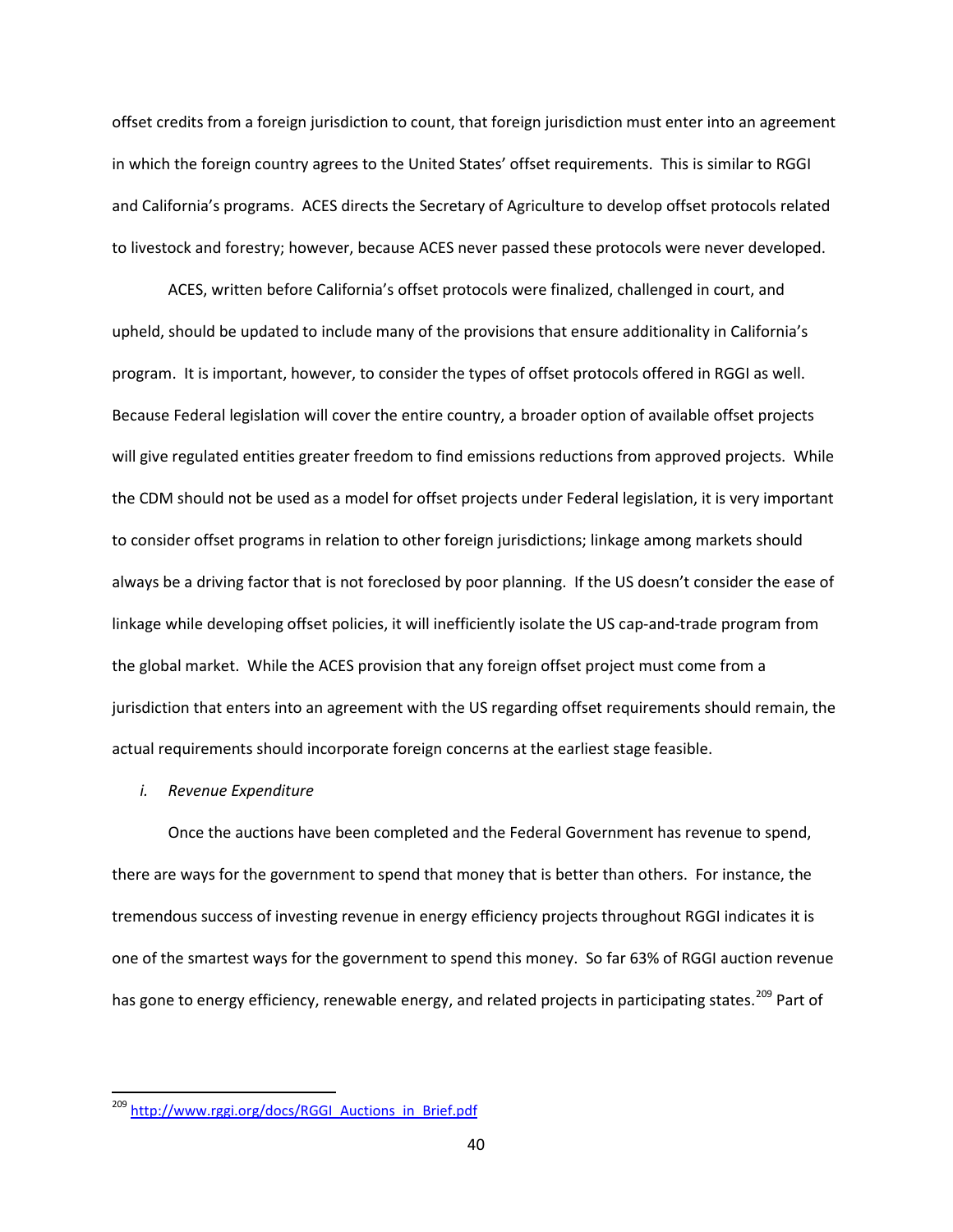this revenue also goes to keeping consumers' electric utility bills lower, a policy that has been discussed *supra*.

While these two goals are important, it is also important politically to ensure this program remains budget neutral. Therefore, a sufficient percentage of the auction revenue should be reserved to cover the costs of the program. Until 2025, ACES sets aside 3% of auction revenue for budget neutrality, while between 2025-2050 it sets aside 7% of auction revenue.<sup>210</sup> Once new legislation is drafted, an operating cost analysis must be done in order to determine the appropriate percentage of anticipated auction revenue that should be designated to ensure budget neutrality. It is important to make sure that the polluters, and not the taxpayers, are paying for this program.

*j. Linkage*

Linkage, as discussed *supra*, is essential for a cohesive global carbon market. There are many factors that make two or more cap-and-trade programs able to connect once they have come on-line individually. The first, in order to avoid some of the fraud experienced in the EUETS, is to have similar tax structures in linked jurisdictions. Of course, it is nearly impossible to have exactly the same tax structures between foreign jurisdictions; however, the EUETS and the US have tax schemes that can prevent this kind of fraud from happening if future linkage were to occur. These protections must be identified in the legislation prior to the start of the program, which the EUETS did not do causing the fraud problems experienced in Phase I.

Another major aspect that needs to be the same for programs to link are minimum regulatory requirements. On April 8, 2013, California's Governor approved the linkage between California and Quebec's cap-and-trade systems.<sup>[211](#page-40-1)</sup> The Governor was required to make four findings before linkage could be finalized; these findings are: (1) Quebec's program requirements are at least as strict as

<span id="page-40-1"></span><span id="page-40-0"></span><sup>&</sup>lt;sup>210</sup> ACES Summary at 4.<br><sup>211</sup> [http://legalplanet.wordpress.com/2013/04/08/breaking-news-brown-approves-california-cap-and-trade](http://legalplanet.wordpress.com/2013/04/08/breaking-news-brown-approves-california-cap-and-trade-linkage-to-quebecs-system/)[linkage-to-quebecs-system/](http://legalplanet.wordpress.com/2013/04/08/breaking-news-brown-approves-california-cap-and-trade-linkage-to-quebecs-system/)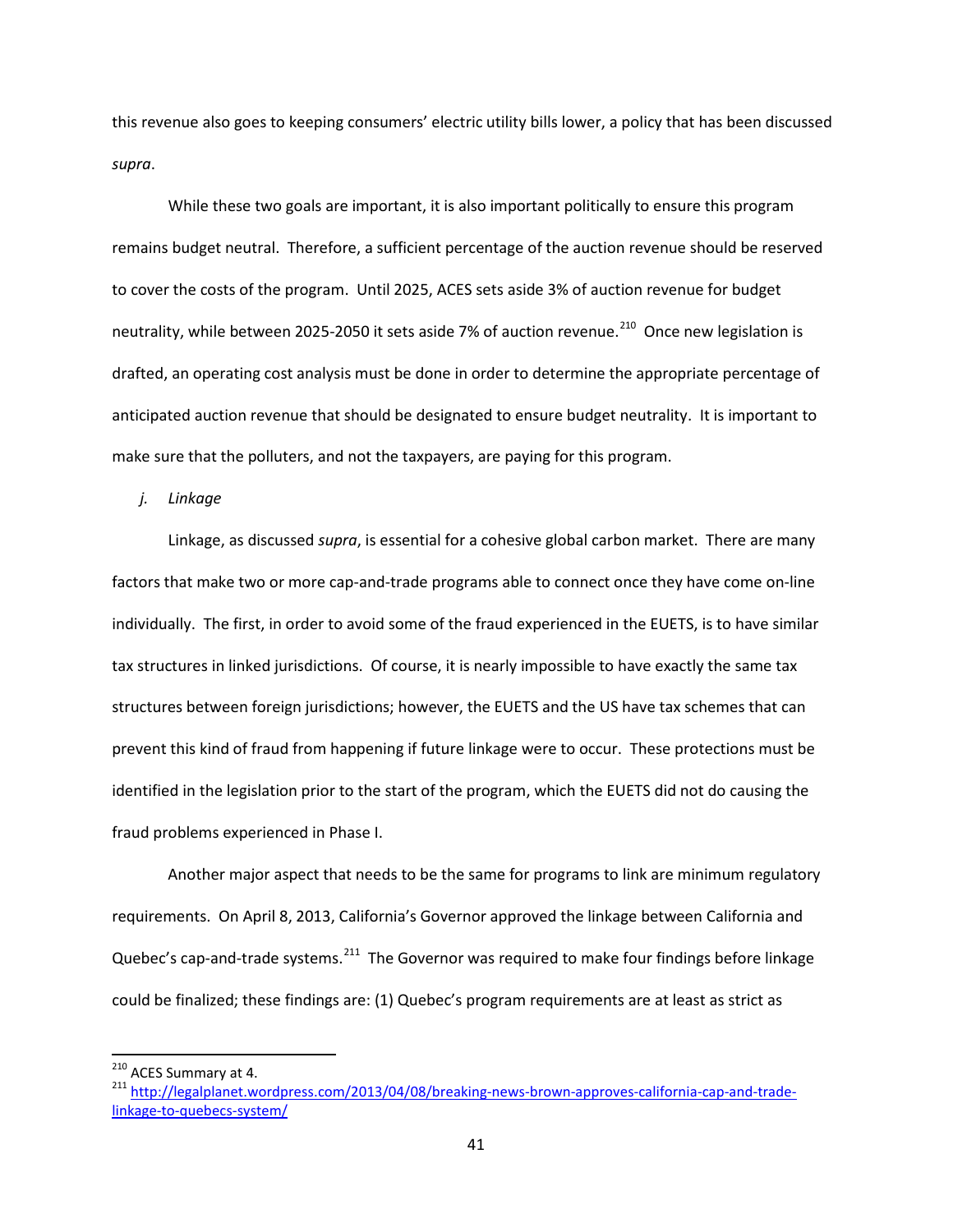California's; (2) linkage must not affect either jurisdiction's ability to enforce the provisions of the program; (3) Quebec's enforcement provisions are at least as strict as California's; and (4) linkage will not impose extra liability on California.<sup>212</sup> The Governor made these findings and thus approved linkage; CARB will promulgate final regulations and the two jurisdictions are expected to be linked by January 1, 2014.<sup>[213](#page-41-1)</sup> These four findings are important for the Legislature to pay attention to when developing a national cap-and-trade that contemplates, as it should, linkage with foreign jurisdictions. However, California's third finding highlights the importance of remaining the baseline that other jurisdictions must meet or exceed in terms of the stringency of their regulations and enforcement capabilities. As the world's single largest GDP, which is only slightly behind the entire EU, $^{214}$  $^{214}$  $^{214}$  a United States carbon market could possibly be the largest in the world. Furthermore, with the problems the EUETS has experienced, a United States market would have significant influence in the global carbon market. Therefore, the US should ensure that any linkage with foreign jurisdiction does not compromise the rigorous and science-based policies that come together under the Federal cap-and-trade legislation. The United States has the opportunity to reinvigorate the world cap-and-trade market with a well-planned and comprehensive legislative proposal that factors in the missteps taken by earlier carbon markets while also implementing the successes of those markets.

<span id="page-41-0"></span> <sup>212</sup> [http://legalplanet.wordpress.com/2013/04/08/breaking-news-brown-approves-california-cap-and-trade](http://legalplanet.wordpress.com/2013/04/08/breaking-news-brown-approves-california-cap-and-trade-linkage-to-quebecs-system/)[linkage-to-quebecs-system/](http://legalplanet.wordpress.com/2013/04/08/breaking-news-brown-approves-california-cap-and-trade-linkage-to-quebecs-system/)<br>
<sup>213</sup> Id.<br>
<sup>214</sup> http://useconomy<u>.about.com/od/grossdomesticproduct/p/largest\_economy.htm</u>

<span id="page-41-2"></span><span id="page-41-1"></span>